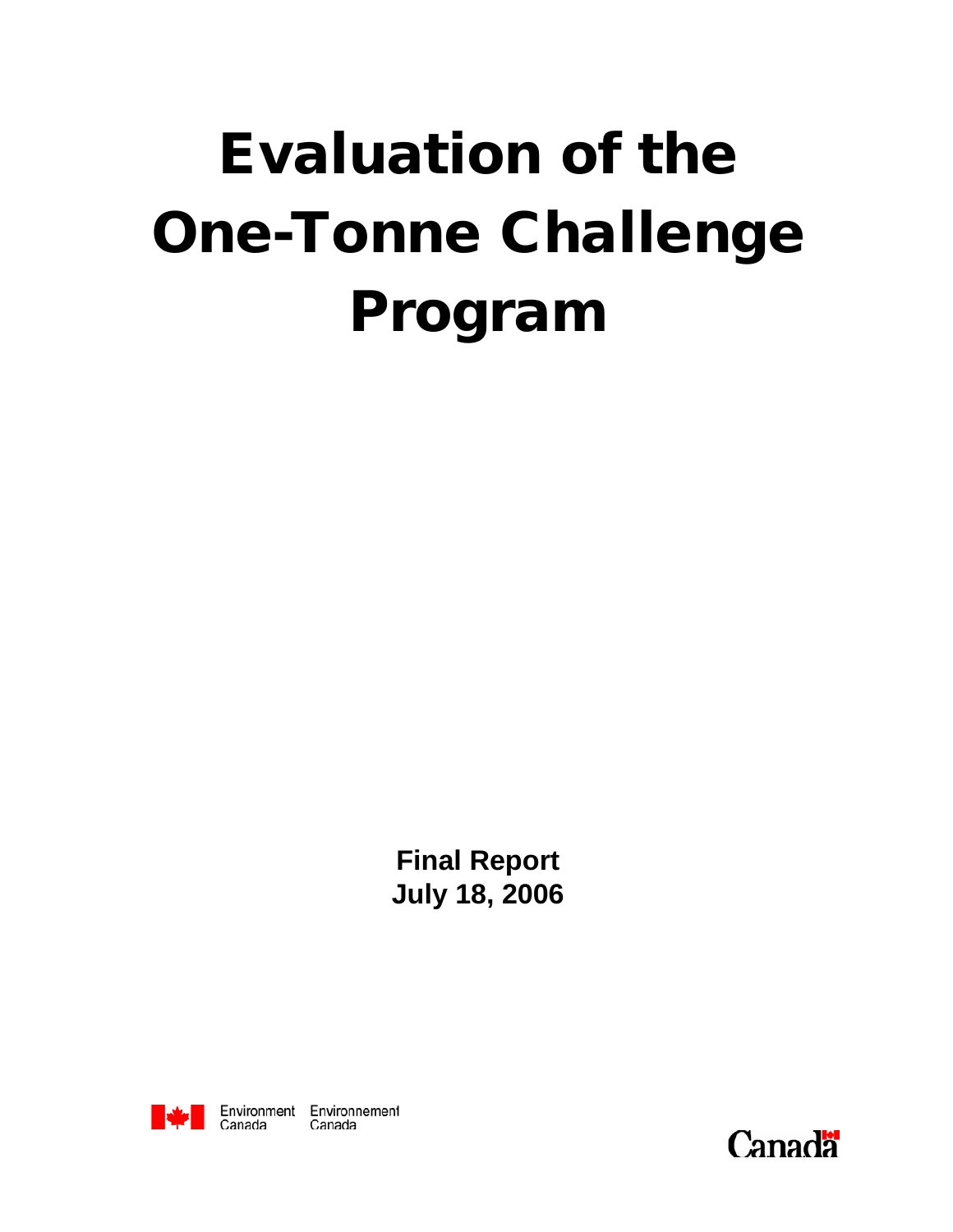#### **Report Clearance Steps**

| Project initiated                                    | <b>July 2005</b> |
|------------------------------------------------------|------------------|
| Planning phase completed                             | October 2005     |
| Report completed                                     | May 26, 2006     |
| Report approved by Departmental Audit and Evaluation | July 6, 2006     |
| Committee (DAEC)                                     |                  |

#### **Acronyms used in the report**

| A&E                    | <b>Audit and Evaluation</b>                                       |
|------------------------|-------------------------------------------------------------------|
| CC.                    | <b>Climate Change</b>                                             |
| <b>CCAF</b>            | <b>Climate Change Action Fund</b>                                 |
| <b>CESD</b>            | Commissioner of the Environment and Sustainable Development       |
| <b>CESF</b>            | <b>Competitiveness and Environmental Sustainability Framework</b> |
| <b>CFL<sub>s</sub></b> | <b>Compact Fluorescent Light bulbs</b>                            |
| <b>DAEC</b>            | Departmental Audit and Evaluation Committee                       |
| DG.                    | <b>Director General</b>                                           |
| EC                     | <b>Environment Canada</b>                                         |
| <b>GHG</b>             | Greenhouse Gas                                                    |
| GoC                    | Government of Canada                                              |
| <b>NRCan</b>           | Natural Resources Canada                                          |
| <b>MOU</b>             | Memorandum of Understanding                                       |
| Mt                     | Megatonne                                                         |
| OE.                    | <b>Opportunities Envelope</b>                                     |
| <b>OEE</b>             | Office of Energy Efficiency                                       |
| <b>OGD</b>             | <b>Other Government Departments</b>                               |
| <b>OPP</b>             | Outcome Project Plan                                              |
| <b>OTC</b>             | One-Tonne Challenge                                               |
| PERRL                  | Pilot Emissions Removals, Reductions and Learnings Initiative     |
| <b>PEO</b>             | <b>Public Education and Outreach</b>                              |
| <b>RMAF</b>            | Results-based Management and Accountability Framework             |
| <b>TBS</b>             | <b>Treasury Board Secretariat</b>                                 |

TC Transport Canada

### **Acknowledgments**

The Evaluation Project Team including Shelley Tice (Environment Canada), Robert Tkaczyk (Environment Canada), Marc Bennett (Natural Resources Canada) and led by Marie-Christine Tremblay (Environment Canada), would like to thank those individuals who contributed to this project and particularly all interviewees, evaluation committee members and Audit and Evaluation Branch management who provided insights and comments crucial to this evaluation.

Report prepared by Environment Canada's Evaluation Division, Audit and Evaluation Branch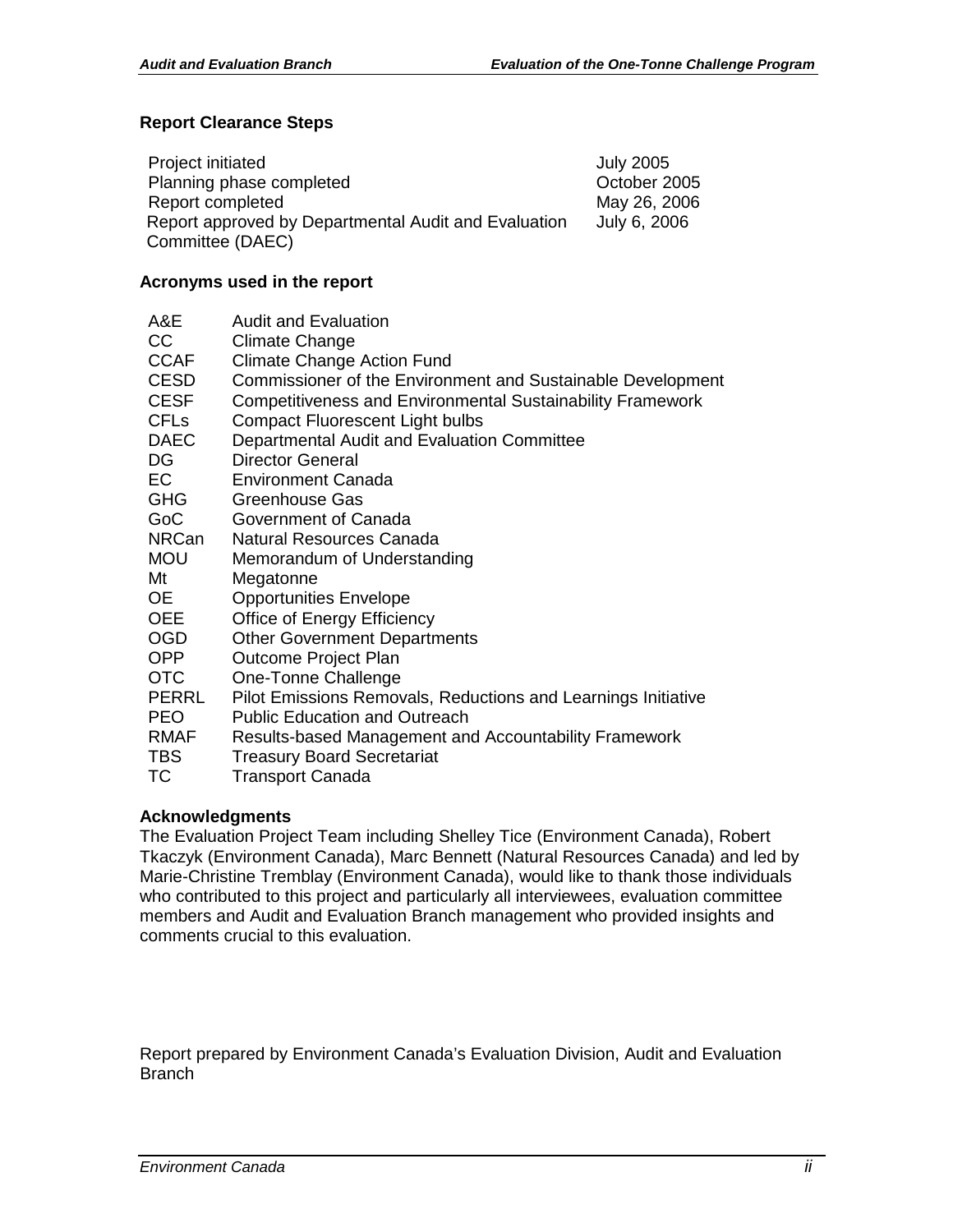# Table of Contents

| 1.0 |                                                                             |  |
|-----|-----------------------------------------------------------------------------|--|
| 2.0 |                                                                             |  |
| 2.1 |                                                                             |  |
| 2.2 |                                                                             |  |
| 2.3 |                                                                             |  |
| 2.4 |                                                                             |  |
| 3.0 |                                                                             |  |
| 3.1 |                                                                             |  |
| 3.2 |                                                                             |  |
| 4.0 |                                                                             |  |
| 4.1 |                                                                             |  |
| 4.2 |                                                                             |  |
| 4.3 |                                                                             |  |
| 4.4 |                                                                             |  |
| 5.0 |                                                                             |  |
| 6.0 |                                                                             |  |
| 7.0 |                                                                             |  |
|     | Annex 1a - OTC Logic Model - Public and Education Outreach 31               |  |
|     | Annex 1b - OTC Logic Model - Performance Measurement Framework of the OTC32 |  |
|     | Annex 1c - OTC Logic Model - OTC Business Plan and Management Framework33   |  |
|     |                                                                             |  |
|     |                                                                             |  |
|     |                                                                             |  |
|     | Annex 5 - Interview Questions and Themes for Federal Government Officials41 |  |
|     |                                                                             |  |
|     |                                                                             |  |
|     |                                                                             |  |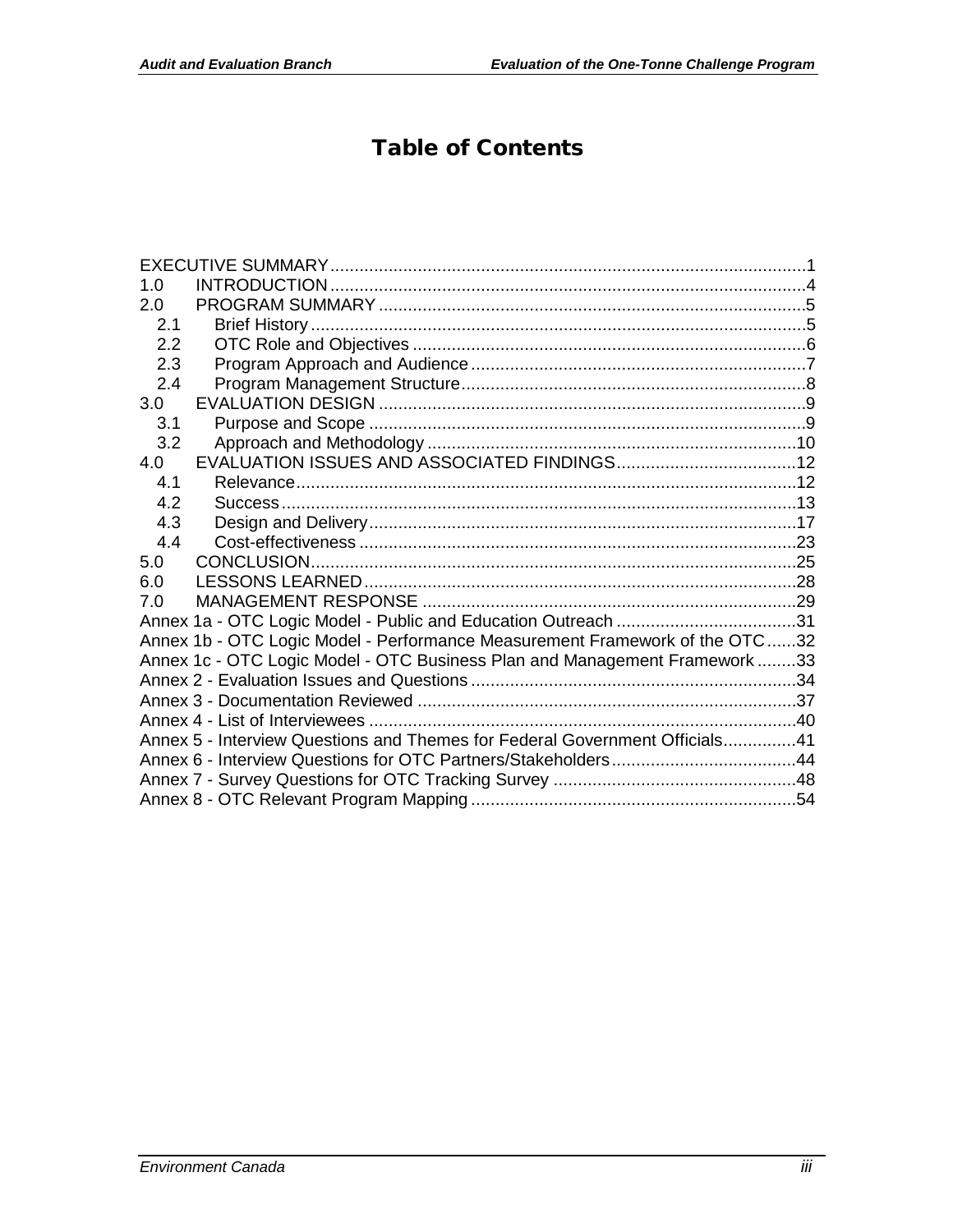# <span id="page-3-0"></span>**EXECUTIVE SUMMARY**

As identified in the Departmental Audit and Evaluation Plan 2005/6 to 2007/8, an evaluation of the One-Tonne Challenge (OTC) program was conducted.<sup>[1](#page-3-1)</sup> The primary objective of this formative evaluation was to assess OTC progress toward leading Canadians citizens to take actions to reduce the greenhouse gas (GHG) emissions that they produce. As education and engagement are key levers in the achievement of a number of environmental results for Canadians, the evaluation also shed light on the challenges of achieving an environmental goal with a public education and outreach program.

This report presents the findings and lessons learned from the evaluation which was conducted jointly by the Evaluation teams at Environment Canada (EC) and Natural Resources Canada (NRCan). Note that on April 13, 2006, the Minister of NRCan, in a public news release entitled "First Steps Taken Towards Made-in-Canada Approach", confirmed the Government of Canada decision to take a different approach with the OTC program. In light of this, no recommendations are made with respect to the Program other than to note lessons learned that would apply to the design of any relevant future program.

Through the use of public education and outreach means (i.e., a national marketing initiative and partnerships with key sectors of the Canadian society), the OTC program called on all Canadians to reduce the GHG emissions that they produce and hence do their part in achieving Canada's climate change objectives. Specifically, the OTC program challenged individual Canadians to reduce their annual GHG emissions by an average of one tonne or about 20 percent by encouraging them to use less energy and fewer resources in their daily activities by taking into account energy efficient/conservation considerations in their purchase, use and lifestyle decisions.

The evaluation examined the following four evaluation issues:

- a. *Relevance* assessed whether the OTC addressed actual needs.
- b. *Success* focussed on whether the OTC was on track to meeting its public education outcomes (i.e., awareness, understanding and support for the Challenge) and had the potential to achieve what it was ultimately intended to do, namely, lead Canadians to actions that reduce their annual GHG emissions.
- c. *Design and delivery* investigated the extent to which the OTC was designed and delivered in the best possible way.
- d. *Cost-effectiveness* investigated whether the most appropriate and efficient means were used to achieve outcomes.

In accordance with best practices, the approach for the evaluation involved the use of multiple lines of enquiry including document review, key informant interviews, a review of results of relevant survey research and an analysis of OTC linkages with other programs.

The following represent the summary findings from this report by evaluation issue.

<span id="page-3-1"></span> <sup>1</sup> Evaluations of two other climate change programs, namely the Pilot Emission Removals, Reductions and Learnings (PERRL) Initiative and the Opportunities Envelope (OE) were also conducted. The three climate change programs were selected for evaluation given the central role played by Environment Canada (EC) in regard to their shaping and implementation, their contribution to helping EC address its broader priorities by way of fostering multijurisdictional collaboration, enabling sound decision-making, and empowering citizens to make informed decisions, and the need to respond to program specific risks and issues.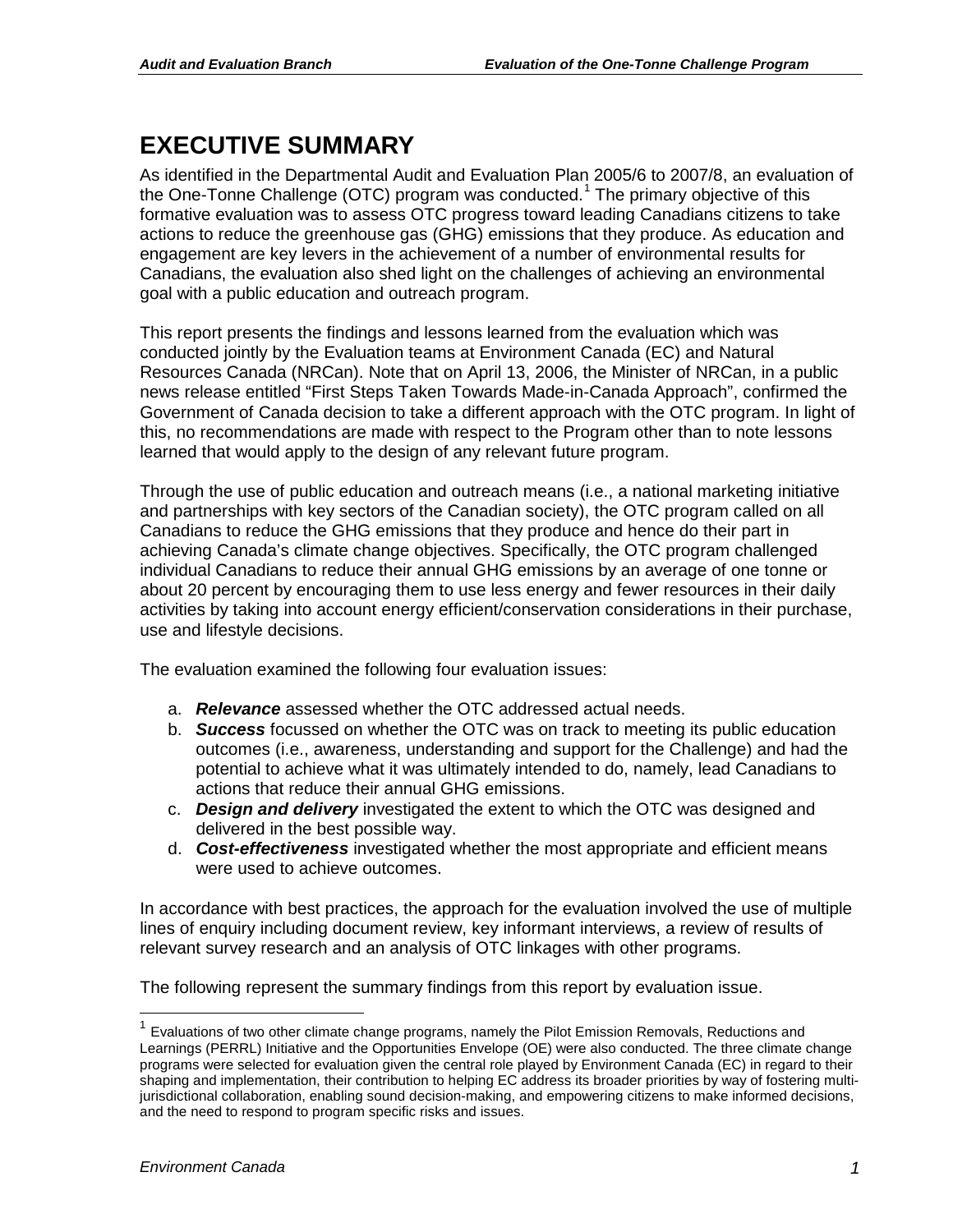#### *Relevance*

The evaluation found that public education and outreach programs like the OTC are relevant. Such programs respond to the need among Canadians for information on the issue of climate change to allow them to make informed decisions about their use of energy and resources in their daily activities. Programs like the OTC are also relevant given that the climate change phenomenon presents unique challenges in terms of establishing it as a priority for action at the individual level. The fact that Canadian citizens are responsible for about 30 percent of Canada's GHG emissions makes them a key component of Canada's fight against climate change. Public education and outreach means also have a role to play in stimulating consumer demand for new and more energy efficient products. In this sense, a program like the OTC directly contributes to the market transformation that is called upon to effectively achieve Canada's short-term and longer-term climate change goals.

#### *Success*

The OTC was found to be on track to achieve its public education outcomes. The level of awareness of the OTC increased significantly from 2004 to 2005. The OTC was generally understood by Canadian citizens as a program designed to reduce emissions and/or energy use, and Canadians supported the Challenge, including an expressed willingness to take personal action to reduce GHG emissions. It is not clear, however, whether the OTC was on track to achieve its emission reduction target. The evaluation found that the Program was faced with a number of measurement issues which challenged it in delivering clear and attributable GHG emission reductions. Moreover, the evaluation also found that a majority of Canadians believe that it will be difficult to personally meet such a Challenge. The perceived difficulty remains most evident among those Canadians that are emitting relatively more GHG emissions. Key barriers to actions include low interest/concern, the lack of information about how to reduce emissions and the perception that the Challenge is too inconvenient or timeconsuming.

### *Design and Delivery*

While the OTC was well designed and delivered to achieve its public education outcomes, the evaluation identified a number of missed opportunities with respect to partnering and integration. Specifically the evidence indicated a need to:

- redefine certain partnerships and/or better define their roles;
- complement OTC activities with additional tools (e.g., incentives, regulations) that could provide additional motivators for taking action to reduce GHG emissions; and
- consistently integrate messaging efforts with other key related programs/initiatives, including those at the provincial/territorial levels.

#### *Cost-effectiveness*

The evidence also indicated that complementing OTC-like activities with additional tools (e.g., economic instruments, regulations) would enhance the cost-effectiveness of such a Program, especially in light of its emission reduction goal. The unique challenges in moving Canadians from awareness to GHG emission-reducing actions, the lessons learned from analogous behavioural-changing initiatives in the area of tobacco control, and the ongoing recommendations by the OECD on the wider use of economic instruments, in association with other instruments (e.g., public education, regulations) were other reasons provided in support of the need to use additional tools to enhance cost-effectiveness.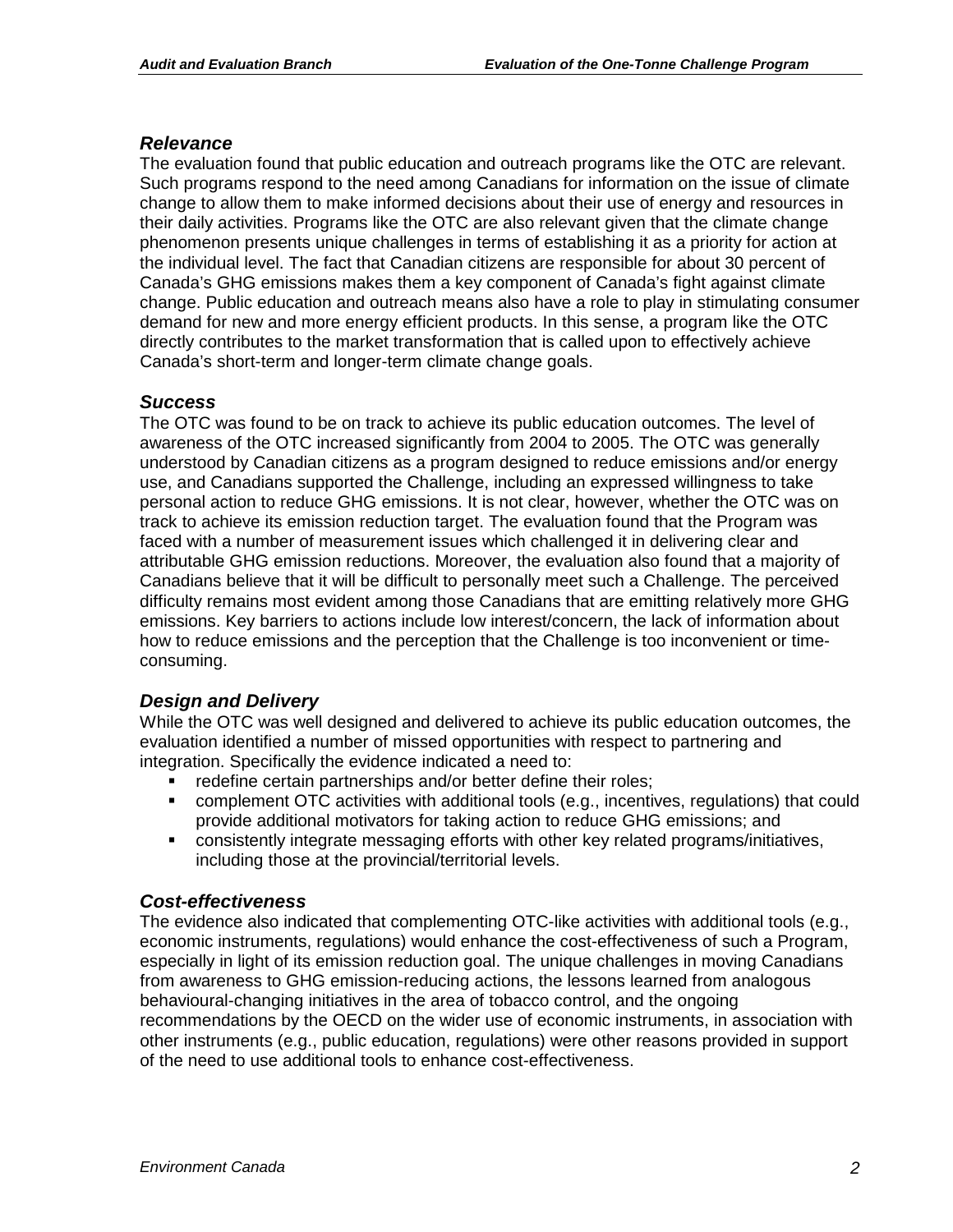### *Conclusions and Lessons Learned*

Based on the findings above, this evaluation concluded that in order to achieve GHG emission reductions, national public education and outreach (PEO) programs like the OTC need to be complemented by additional tools (e.g., economic instruments, regulations) to assist Canadians in reducing the GHG emissions that they produce. In selecting such tools in the future, close scrutiny should be given, for example, to how they may increase the reach of the intended audience, stimulate the demand for new GHG-emission reducing products and create synergies across relevant initiatives, including those being used and developed at the provincial and territorial levels.

Furthermore, consistent and integrated messaging would also be necessary given the existence of other related initiatives, including those at the provincial/territorial levels. To this end, national public education messaging in the area of climate change should better account for other key motivators (e.g., energy conservation, financial, environment in general) that are driving many related undertakings.

### *Management Response*

Learnings of this evaluation will be taken into account in the development of any future and relevant programs.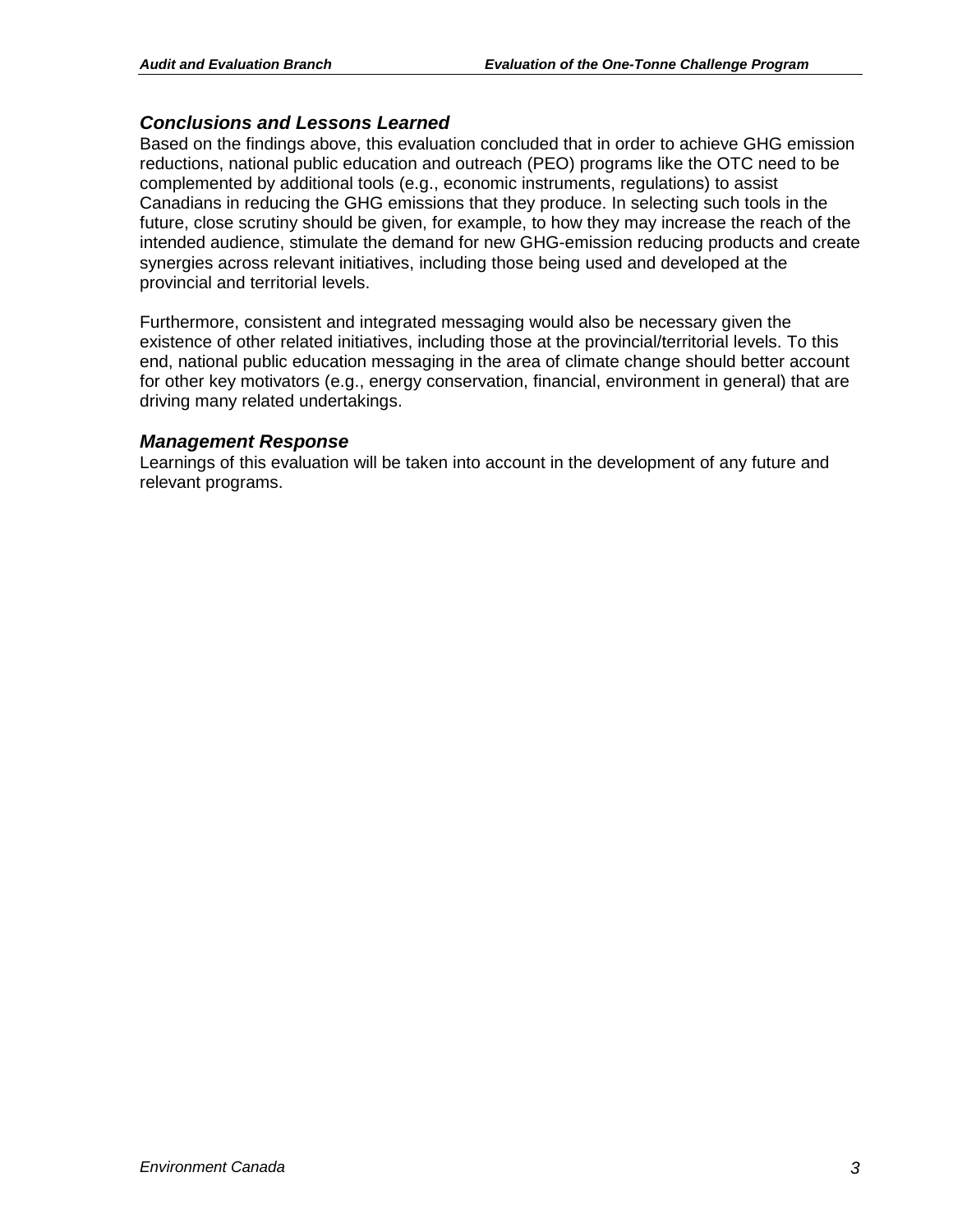# <span id="page-6-0"></span>**1.0 INTRODUCTION**

Environment Canada's (EC) Audit and Evaluation Branch conducted evaluations of three climate change programs, namely the One-Tonne Challenge (OTC), the Pilot Emission Removals, Reductions and Learnings (PERRL) Initiative and the Opportunities Envelope (OE).<sup>[2](#page-6-1)</sup> These programs are part of a broader set of programs and initiatives on climate change that the Government of Canada established ranging from technology development to emissions trading. The three climate change programs were selected for evaluation given the central role that EC has played in regard to their shaping and overall implementation. Furthermore, in order for the department to undertake an appropriate balance of evaluation work and that it be strategically focused, the three programs were also selected given their contribution to helping the department address its broader priorities by way of fostering multijurisdictional collaboration, enabling sound decision-making, and empowering citizens to make informed decisions. These priorities are key in helping the department implement the Competitiveness and Environmental Sustainability Framework (CESF).<sup>[3](#page-6-2)</sup>

While all three programs aim to address the issue of climate change, the evaluations were conducted separately given their differences in terms of goals and requirements, design and delivery aspects and targeted audiences. Close attention, however, was given to the overall design of the evaluations as is reflected in the choice of evaluation issues and questions. This has facilitated the roll-up of the evaluations' findings and lessons learned under common broad themes, including the following: greenhouse gas (GHG) measurement is a young and complex area of activity; there is a need for clearer alignment between tools/approaches used and desired outcomes and overall certainty and coordination is needed when implementing initiatives. It is important to note that the conclusions of these evaluations are by no means meant to directly apply to other climate change programs, policies and initiatives.

This document presents the findings and lessons learned for the formative evaluation of the OTC Program conducted jointly by the Evaluation teams at EC and Natural Resources Canada (NRCan). Note that on April 13, 2006, the Minister of NRCan, in a public news release entitled "First Steps Taken Towards Made-in-Canada Approach", confirmed the Government of Canada decision to take a different approach with the OTC program. In light of this, no recommendations are made with respect to the Program other than to note lessons learned drawn from the evidence from the evaluation that would apply to the design of any relevant program.

An evaluation committee was created to support the evaluation process from start to finish. This committee was comprised of officials from the Evaluation Divisions as well as the OTC program in both departments.

<span id="page-6-1"></span> $2$  All three evaluations are included in the EC 2005-06 Audit and Evaluation Plan which was approved by EC's Departmental Audit and Evaluation Committee (DAEC) on June 15, 2005.

<span id="page-6-2"></span> $3$  The CESF aims to attain the highest level of environmental quality as a means to enhance the well-being of Canadians, preserve our natural environment, and advance our long-term competitiveness. The five pillars supporting this framework are decision-making, information, science and technology, compliance and enforcement, and education.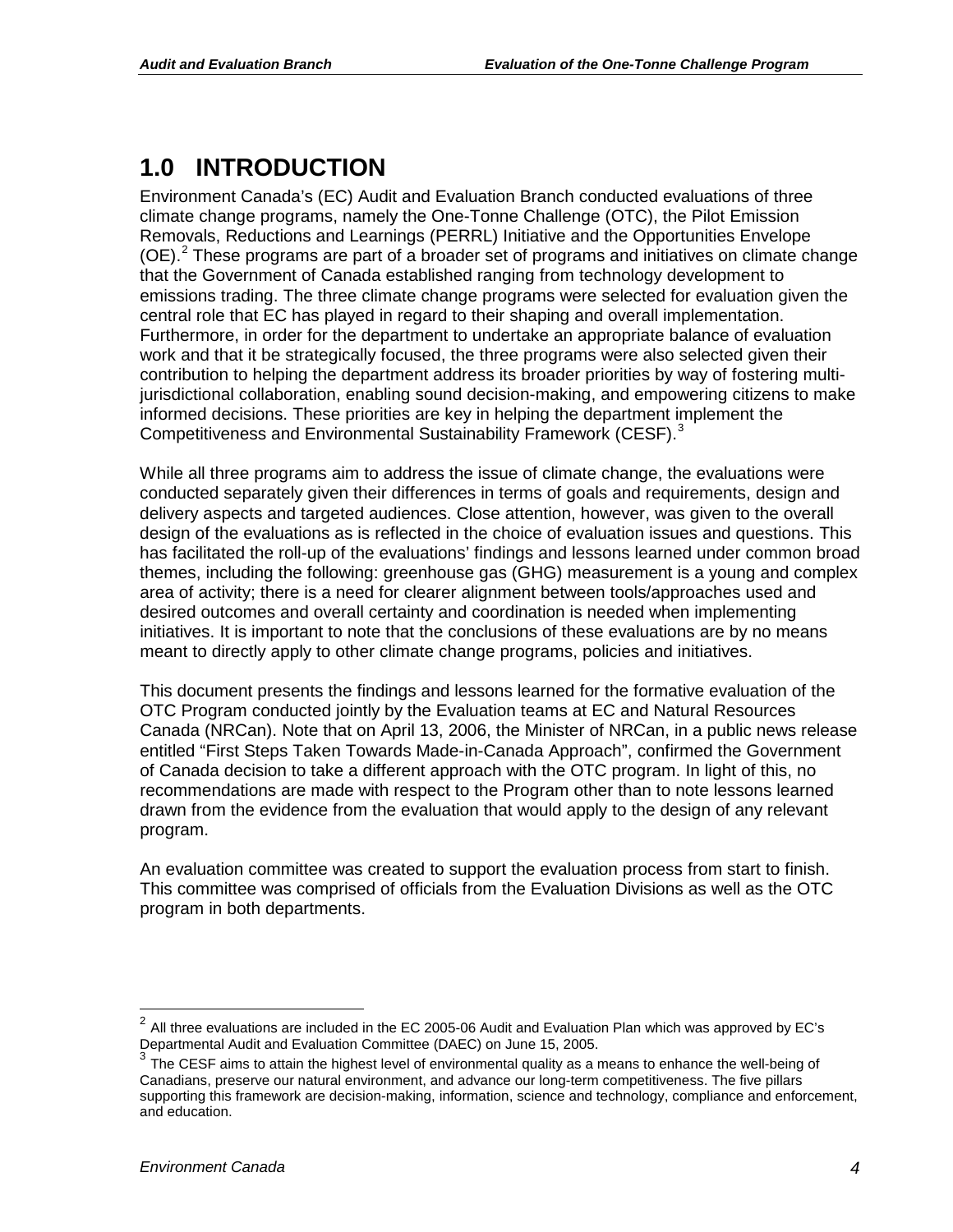### <span id="page-7-0"></span>**2.0 PROGRAM SUMMARY**

### <span id="page-7-1"></span>*2.1 Brief History*

The Government of Canada established the Climate Change Action Fund (CCAF) in the 1998 Budget. The Public Education and Outreach (CCAF-PEO) component of this Fund was the first major climate change program of its type.<sup>[4](#page-7-2)</sup> Its focus was on catching the public's attention and raising awareness and understanding of climate change as an issue. [5](#page-7-3) During the 1998- 2001 period, PEO activities focused on building awareness and understanding among Canadians of climate change as a real issue.<sup>[6](#page-7-4)</sup> Focus was given to the causes and potential impacts of climate change, and to the need for all parts of society to play a role.

The CCAF was renewed for 2001-2004. Several changes were introduced to refine the PEO component, including more targeted investments and local delivery. In terms of partner outreach, provincial hubs were established, bringing together all levels of government, business, academia, environmental groups and other stakeholders. Project funding was more targeted to build on successes, fill gaps and link with other Government of Canada initiatives. Four distinct project streams were created to reach key target groups: the general public; business and industry; communities; youth and educators. The CCAF-PEO component was completed on March 31, 2004. The successes and lessons learned from this program have helped refine the activities of other PEO programs and have fed into the design of new programs.

On December 17, 2002, following the release of the *Climate Change Plan for Canada* and Parliamentary votes, Canada ratified the Kyoto Protocol, which requires that Canada reduce its greenhouse gas (GHG) emissions by an average of 6 percent below 1990 levels over the period 2008-2012. To support the implementation of the *Plan,* Budget 2003 allocated \$2 billion to support measures leading to emission reductions in Canada several of which were announced in August 2003. This included the investment for the OTC of \$45 million for fiscal years 2003-2006. This amount included a \$3.5 million reallocation from EC in 2003-2004 as well as \$4.5 million to support corporate communication. The net funding for the OTC is hence \$37 million over the three years from 2003 to March 2006. The budget for both the program and for communications is divided equally between EC and NRCan.

The focus here was no longer about convincing Canadians that climate change was an issue. Instead, it was to encourage and motivate Canadians to take personal action to reduce GHG

<span id="page-7-2"></span> $4$  The 1998 federal Budget provided \$150 million over three years for the Climate Change Action Fund (CCAF) to support early actions to reduce GHG emissions, to reach out to the public, and to increase understanding of the impacts, costs and benefits of implementing the Kyoto Protocol and the options open to Canada. This funding also helped the establishment of 16 issue tables/working groups that brought together a number of experts from all levels of government, industry, academia, and non-governmental organisations to learn about potential options to reduce Canadian GHG emissions and about the implications of these emissions, including their socio-economic and environmental impacts. The PEO Issue table was one of these tables. The Government of Canada replenished the CCAF in the 2000 federal Budget with a further \$150 million in funding that ended in fiscal year 2003/04. The PEO once again represented one of five components.

<span id="page-7-4"></span><span id="page-7-3"></span><sup>5</sup> The Canadian public's level of understanding of climate change was confirmed in the 1998 report of the PEO Issue Table. The latter Table formed part of the 1998 process to develop Canada's National Implementation Strategy, which led to Action Plan 2000. Action Plan 2000 was the first tranche of actions to reduce emissions. It comprised a suite of measures that targeted key sectors accounting for 90 percent of Canada's GHG emissions.  $6$  Note that the public debate at this time centred around three main issues: 1) whether climate change was a myth or reality, 2) what climate change was, what its impacts might be, and 3) whether or not to ratify the Kyoto Protocol.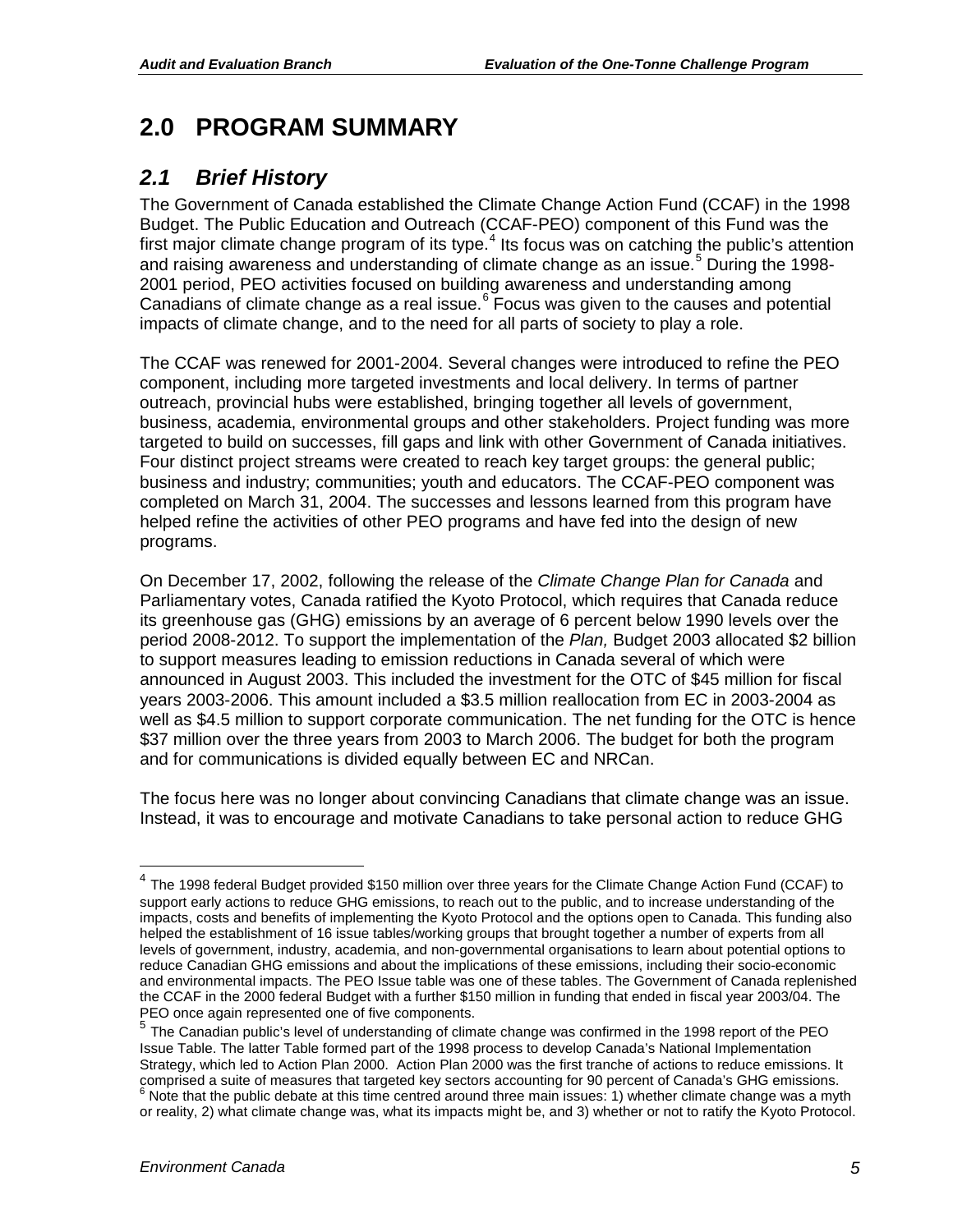emissions.<sup>[7](#page-8-1)</sup> The Government of Canada launched the OTC on March 26, 2004. In April 2005, the Government of Canada's refined climate change plan was launched. *"Project Green: Moving Forward on Climate Change"* included a commitment to strengthen and extend the OTC through the 2012-2013 fiscal years. *Project Green* proposed that an additional \$120 million be invested in the program.

### <span id="page-8-0"></span>*2.2 OTC Role and Objectives*

On average, each Canadian produces just over five tonnes of GHG emissions per year. Together, these emissions account for more than a quarter of Canada's emissions. Activities such as driving vehicles, heating and cooling homes, washing and drying clothes, and using appliances all use energy that may be generated by burning fossil fuels. Indirectly, water consumption and the generation of waste materials, also have an impact on the creation of GHG emissions. [8](#page-8-2)

The OTC program, established to address this source of emissions, called on all Canadians to reduce their GHG emissions that they produce and hence do their part in achieving Canada's climate change objectives. Specifically, the OTC program challenged individual Canadians to reduce their annual GHG emissions by an average of one tonne or about 20 percent by encouraging them to use less energy and fewer resources in their daily activities by making them take into account energy efficient/conservation considerations in their purchase, use and lifestyle decisions.<sup>[9](#page-8-3)</sup> Moreover, because actions to reduce GHG emissions also affect air and water quality, they are also intended to help address other environmental goals pursued by Canada in these areas.

The OTC program was designed to help Canadians achieve the aforementioned GHG emission reduction goal through the use of public education and outreach means, including two key components – a national marketing initiative and partnerships with key sectors of the Canadian society.<sup>[10](#page-8-4)</sup> Through these means, the Program aimed to achieve a sequence of outcomes. Short and medium-term outcomes of the Program concern the building of awareness and understanding of climate change leading to behavioural change by Canadians

<span id="page-8-1"></span> $7$  Aside from the OTC program, two other PEO programs, namely EC's EcoAction Community Funding Program and NRCan's Office of Energy Efficiency (OEE) Outreach Program, also demonstrate how PEO activities have evolved since 1998. EcoAction picked up where the CCAF-PEO left off in the area of soliciting proposals and providing leveraged funding for innovative climate change projects. Originally designed to support community groups with projects related to clean air, clean water and nature, EcoAction was restructured in 2003 to place special emphasis on climate change. The OEE Outreach program's original focus on energy efficiency has also evolved to integrate climate change messaging as well. The OEE, established in April 1998 as part of NRCan, originated out of Canada's commitment to reduce GHG emissions under the Kyoto Protocol. In promoting energy conservation and energy efficiency, the OEE manages a wide range of programs and services in every sector of the<br>the Canadian economy (e.g., residential, commercial, industrial and transportation).

<span id="page-8-2"></span>the Canadian economy (e.g., residential, i.e., industrial, i.e., i.e., i.e., i.e., i.e., i.e., i.e., i.e., i.e., i.e., i.e., i.e., i.e., i.e., i.e., i.e., i.e., i.e., i.e., i.e., i.e., i.e., i.e., i.e., i.e., i.e., i.e., i documents, in the *2002 Plan* and in *Project Green*. Each tonne of GHG emissions equals one thousand kilograms. Another commonly used unit of measure for GHG emissions is a megatonne (Mt). A megatonne is shorthand for one million tonnes.

<span id="page-8-3"></span>The individual target of one tonne is mentioned in the key official planning and funding documents for the OTC program. The target referred to in the latter documents is specifically linked to the *2002 Plan.* The *2002 Plan* estimated that achieving this goal could reduce Canada's greenhouse gas emissions by more than 30 Mt annually (see p.45). *Project Green* re-emphasised that the challenge to Canadians was to reduce the 5 tonnes of GHG emissions each citizen produces annually to 4 tonnes. The overall emission reduction goal set for the OTC in *Project Green* is 5 MT annually in the 2008-2012 period (see the latter's Annex 1, p.39).

<span id="page-8-4"></span>See OTC Treasury Board Submission's Annex 2 titled One-Tonne Challenge & Climate Communications. Details on these two key components are presented in section 2.3.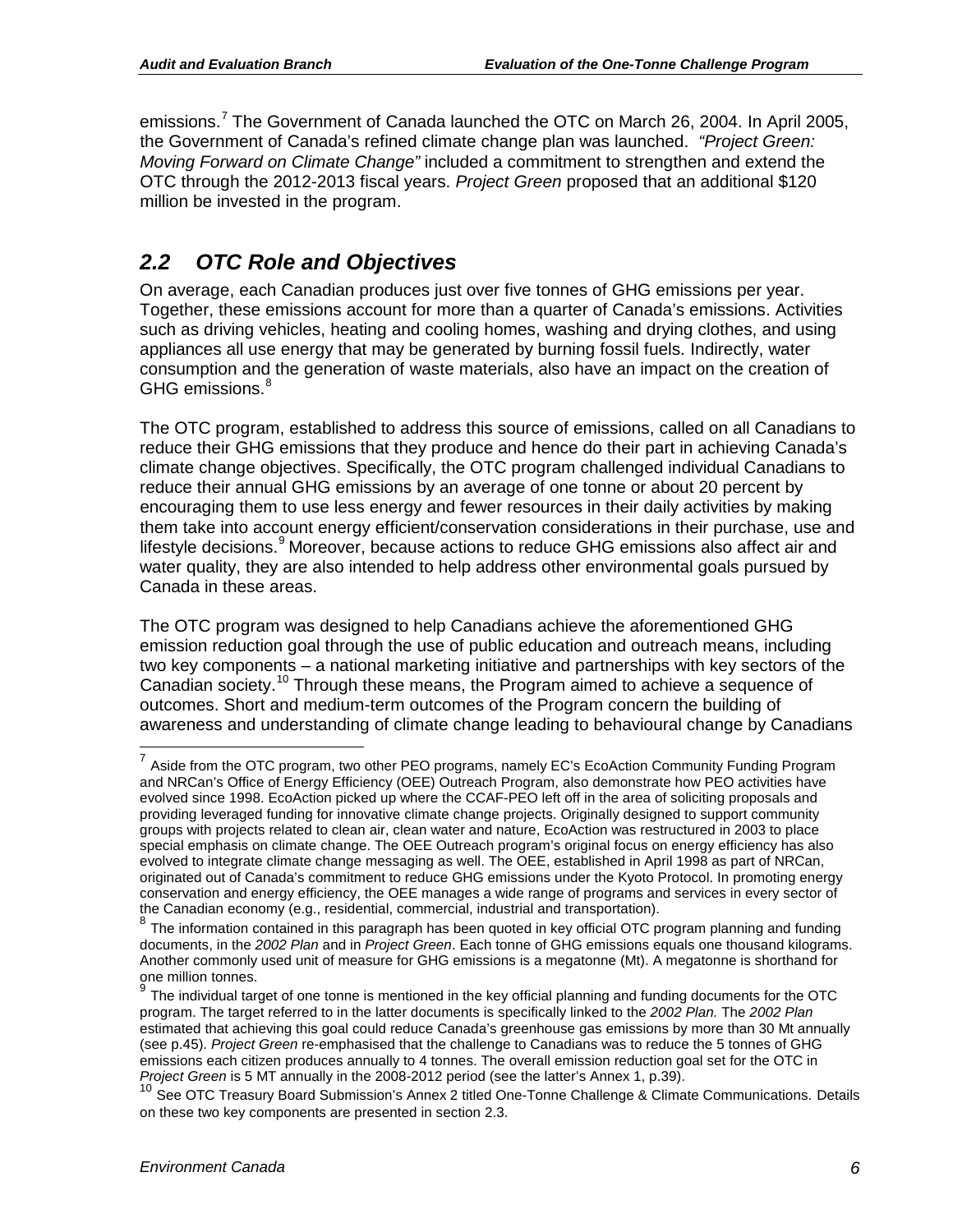as well as their willingness to take action. The desired long-term outcome was to reduce GHG emissions in line with the emission reduction objective mentioned above and by the period 2008-2012. [11](#page-9-1)

### <span id="page-9-0"></span>*2.3 Program Approach and Audience*

The OTC was a multi-faceted public education and outreach program involving two key components – a national marketing initiative and partnerships with key sectors of Canadian society.<sup>[12](#page-9-2)</sup> The partnerships were also used to reach individual Canadians and were intended to create broad awareness of the Challenge and to provide Canadians with the support and opportunities they needed to take up the Challenge.

The national marketing initiative through advertising, information tools, e-marketing, media relations, and other marketing activities, aimed at creating broad awareness and participation in the OTC. It did this by communicating the benefits and importance of action, as well as the help available to consumers. A multi-media campaign ran from December 6, 2004 to March 31, 2005. The campaign included 60-second and 30-second television ads featuring Rick Mercer (English) and Pierre Lebeau (French); print ads in daily, community and ethnic newspapers and consumer magazines, targeted print ads, radio ads, WeatherNetwork vignettes, and advertising on MSN/Sympatico.

Other marketing activities included the distribution of the *Guide to the One-Tonne Challenge*  (about 1.2 million copies were distributed over March 2004 – March 2006).<sup>[13](#page-9-3)</sup> The OTC program also operated the OTC Web site, which includes a GHG calculator, a pledge page, a tips guide section and an incentives and rebates database section. The latter section was intended to ensure that Canadians were aware of programs, products and services available to assist them in reducing emissions, including other relevant campaigns aimed at consumers. The Website has received about 4.2 million visits as of March 2006. The OTC program staff also participated in a number of events (e.g., home and car shows, local events during Earth Days and Environment Week) through its exhibit activities. Finally, the OTC was also being

<span id="page-9-1"></span><sup>&</sup>lt;sup>11</sup> These outcomes were taken from the Treasury Board Submission's Annex 2. More detailed program outcomes may be found in the logic models that have been used by both departments in their dialogue on the way forward for the Program. Other pieces of documentation were also reviewed for the evaluation, including survey studies and other program reviews that have been conducted to assess program's progress in reaching its outcomes. These will be discussed in more depth in sections 3 and 4. The aforementioned logic models are found in the annexes of this report. **Annex 1a** presents the OTC logic model that was included in the document titled Public Education and Outreach – Performance Story (Draft 2, January 21, 2005). Other PEO logic models were also included in this document. The latter formed part of the horizontal results-based management accountability framework (RMAF) which was developed for a number of climate change initiatives receiving funding. This horizontal RMAF was never approved by Treasury Board. **Annex 1b** presents a subsequent version of the OTC logic model and was taken from the Performance Measurement Framework for the OTC, February 28, 2005. It was developed by both EC and NRCan. **Annex 1c** presents a more recent version of the OTC logic model which was taken from the OTC Business Plan and Management Framework which was updated in April 2005. It was developed and provided by EC. This logic model version is included as the Program's performance measurement efforts match more clearly with the immediate and intermediate outcomes stated in the model.

<span id="page-9-2"></span><sup>&</sup>lt;sup>12</sup> The OTC documents included in the horizontal CC RMAF present the OTC program as a public education and outreach program. This description of program 'type' was also used by the recent TB Review of climate change programs/initiatives. *Project Green* in turn refers to the Program as a public education program. The TB Submission's Annex 2 refers to the program as social marketing program. In light of the intended role of partnerships in the program (i.e., more than about social marketing), the present evaluation continues to refer to the program as a public education and outreach program.

<span id="page-9-3"></span>The Program also distributes the OTC flyer to encourage readers to obtain the full guide on how to reduce GHG emissions at home and on the road.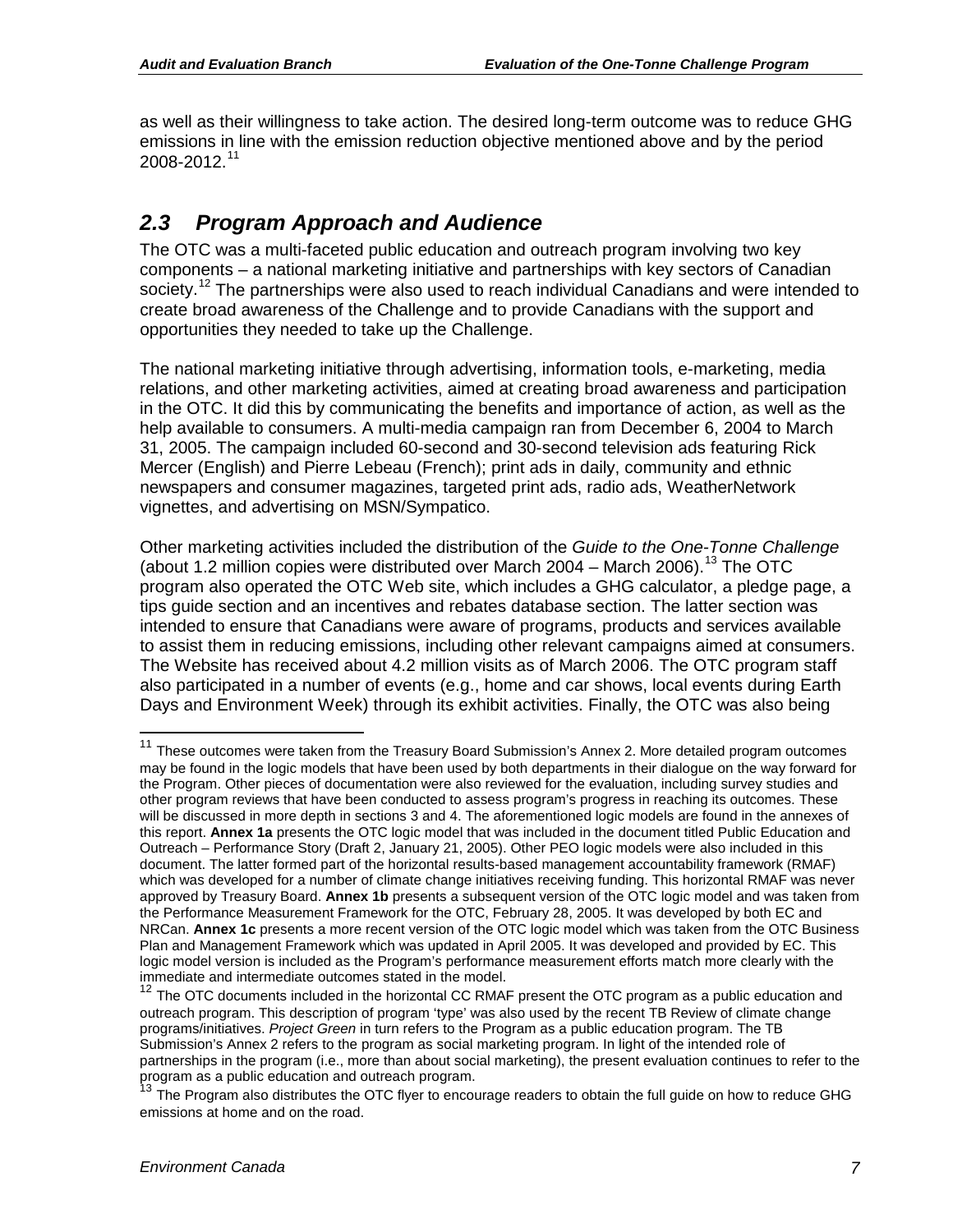promoted by over 130 government and partner websites and a number of media partnerships have been developed.

The partnerships that the OTC has been fostering include:

- Hubs 12 provinces and territories to bring together key stakeholders involved in the climate change community;
- Community partners 41 across Canada to promote, through OTC funding, assistance to implement local challenges;
- Youth partners 16 major environmental organizations, including the Youth Environmental Network, Sierra Youth Coalition, Environmental Youth Alliance and Clean Air Champions, to promote the OTC to youth ages 16-25 and others;
- Private sector partners 28 partners including the financial community, manufacturers, retailers, and utilities to promote energy-saving products and services to their customers, and in some cases, to also promote the Challenge to their employees;
- Education partners mostly educators to enable them, through the provision of teaching materials, to educate their students about the issue of climate change, actions to reduce emissions, and ways to get their families involved;
- Federal In-reach over 25 different federal departments and organizations in the National Capital Region and across the country in order to reach out to federal employees on the Challenge. This network was built on established interdepartmental working groups such as the Federal House in Order and the Clean Air Day Working Group.

### <span id="page-10-0"></span>*2.4 Program Management Structure*

EC and NRCan shared leadership and accountability for the delivery of the OTC program. The program was designed jointly by both departments. While the overall management and responsibility of the marketing/advertising was equally shared across the two departments, the split in the management of the program's partnership components was based on each department's areas of expertise. NRCan was responsible for the education component and EC was responsible for the community and youth components. The remaining components hubs, private sector and federal in-reach were co-managed. In this case, the components were directed by teams of EC and NRCan officials, with the presence of other departmental officials where appropriate. It was agreed, however, that NRCan would lead on the private sector partnerships and that EC would lead on federal in-reach.

Transport Canada (TC) played a supporting role in the Program's delivery and received \$200,000 in funding through a Memorandum of Understanding (MOU) with NRCan. This MOU was developed to support the integration of TC's transportation demand management and alternative transportation programs into the OTC and to build relationships with its stakeholders to support the program.<sup>[14](#page-10-1)</sup> Regional EC offices also played a supporting role by

<span id="page-10-1"></span><sup>&</sup>lt;sup>14</sup> Originally, an interdepartmental Advisory Group, with representatives from relevant departments (Transport Canada, Health Canada, Industry Canada, Agriculture and Agri-Food Canada and others as required), was to provide support to the implementation of the Program. Only Transport Canada, however, has had a continued and collateral interest in the Program as is laid out in the MOU.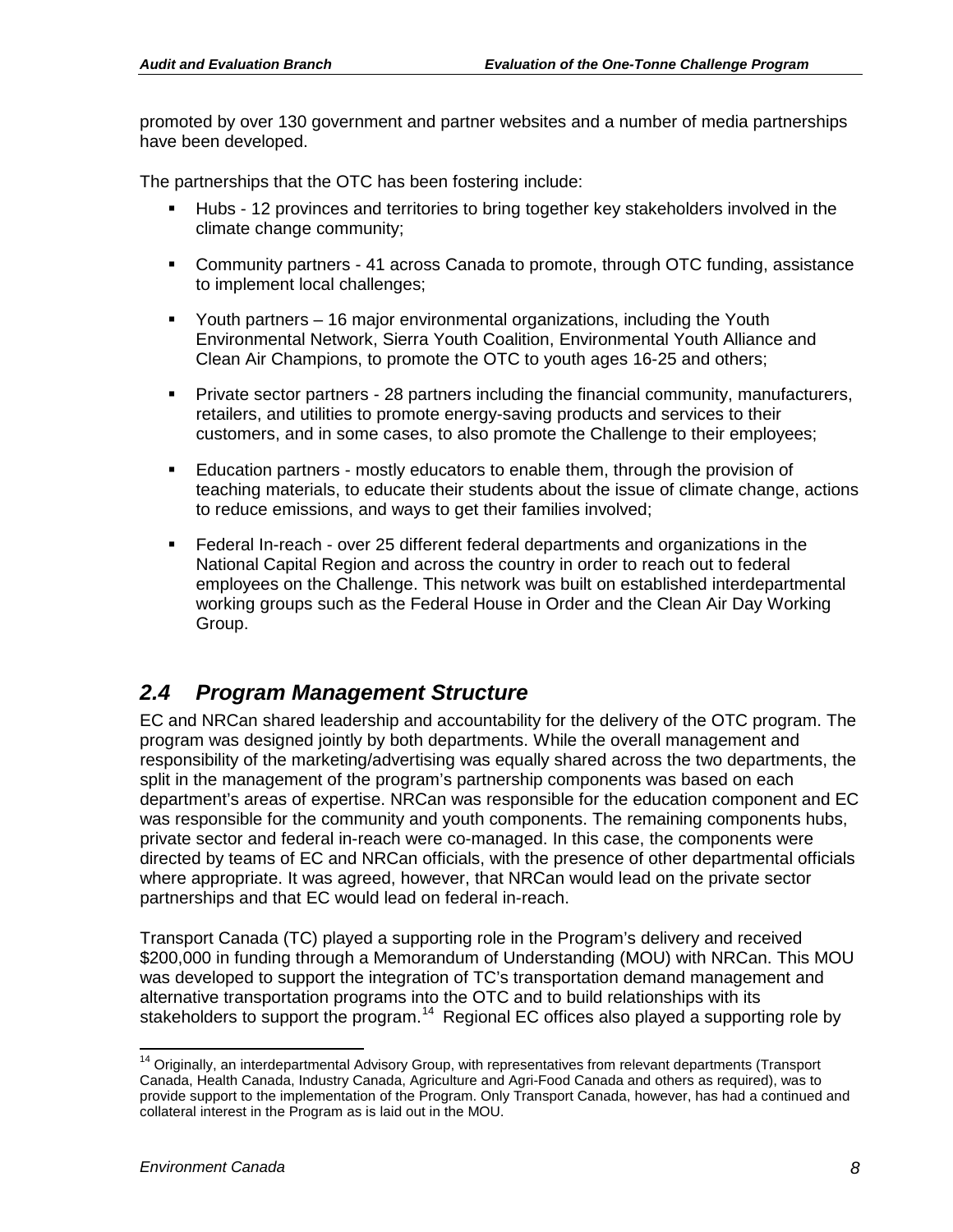managing local community challenges and providing advice to provincial-territorial climate change hubs, and promoting the Challenge to their regional EC employees.

Within EC, until recently the OTC program was housed in the Climate Change Bureau. With EC's new organisational structure, it moved to the PEO Section of the Environmental Stewardship Branch. Within NRCan, the OTC program was housed under the Assistant Deputy Minister, Energy Technology and Programs as part of the Office of Energy Efficiency (OEE).

# <span id="page-11-0"></span>**3.0 EVALUATION DESIGN**

### <span id="page-11-1"></span>*3.1 Purpose and Scope*

The formative evaluation of the OTC program examined whether the Program is on track in leading Canadians to take actions to reduce GHG emissions.<sup>[15](#page-11-2)</sup> As education and engagement are key levers in the achievement of a number of environmental results for Canadians, the evaluation also sheds light on the challenges of achieving an environmental goal with a public education and outreach program, and the potential for the OTC to lead Canadians to take actions to reduce GHG emissions.[16](#page-11-3)

The following four evaluation issues were examined:

- e. *Relevance* assessed whether the OTC addressed actual needs.
- f. *Success* focussed on whether the OTC was on track to meeting its immediate and intermediate outcomes. These outcomes were taken from the logic model that may be found in **Annex 1c**. Moreover, as will be discussed in more detail in sections 3.2 and 4, these outcomes were also used in the survey work that the OTC program has conducted to assess Program performance.<sup>[17](#page-11-4)</sup> The evaluation also assessed whether the Program had the potential to achieve what it was ultimately intended to do, namely, lead Canadians to actions that reduce their annual GHG emissions.<sup>[18](#page-11-5)</sup>
- g. *Design and delivery* investigated the extent to which the OTC was designed and delivered in the best possible way.
- h. *Cost-effectiveness* investigated whether the most appropriate and efficient means were used to achieve outcomes.

The evidence for this evaluation was collected between July 2005 and January 2006. The specific questions pertaining to each evaluation issue are presented in the OTC Evaluation Plan; the details of these are found in **Annex 2**.

<span id="page-11-2"></span><sup>&</sup>lt;sup>15</sup> This evaluation looked at the Program and its achievements over 2 years, namely from March 2004 to March 2006. It is important to note that while the OTC was launched on March 26, 2004 (i.e., after it was announced in August 2003), advertising support for the Program did not begin until December 2004.

<span id="page-11-3"></span><sup>&</sup>lt;sup>16</sup> Formative evaluations generally occur fairly early in the life of a program or initiative. The primary purpose is program improvement. It verifies what the program is about and how it is functioning, in terms, for example, of its components, targeted clients, intended "effort" or "dosage". Formative evaluations, like summative ones, may examine all intended outcomes. Hence, they ask whether the program is achieving early outcomes as well as whether the program is on track to achieve its ultimate outcome.

<span id="page-11-4"></span>As mentioned in section 2.2, the evaluation also acknowledged other outcome-related documentation to assess program success.<br><sup>18</sup> N.<sup>2</sup>

<span id="page-11-5"></span>Note that, in some instance, the evaluation refers to the Program's immediate and intermediate outcomes (i.e., awareness, understanding, and support) as public education outcomes.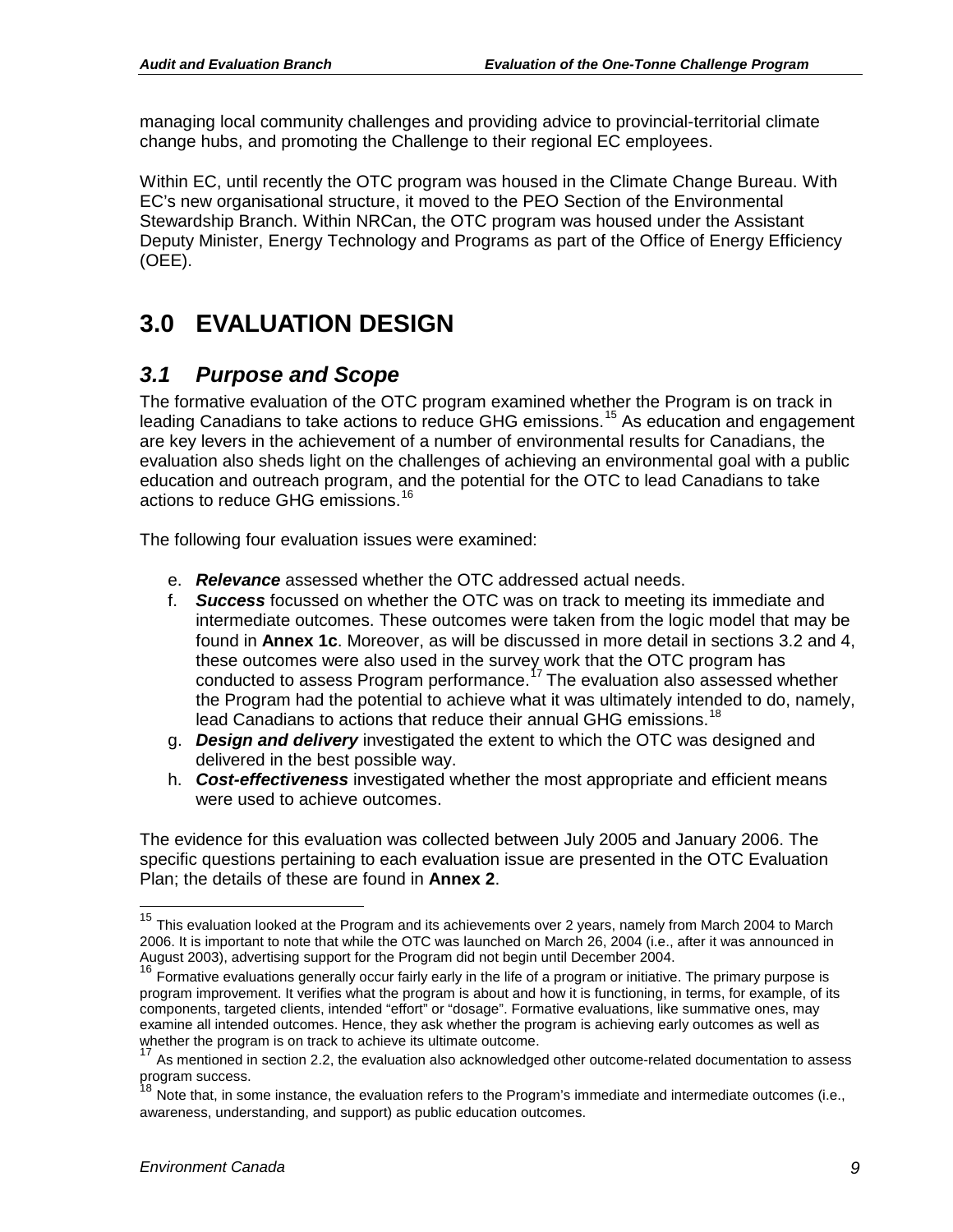### <span id="page-12-0"></span>*3.2 Approach and Methodology*

In accordance with best practices, the evaluation approach involved the use of multiple lines of enquiry, including:

### **Document and File Review**

Policy and planning documents were reviewed. Key correspondence records and data systems were also reviewed. Finally, media monitoring provided information about the different perceptions that people may have about the Program. A full list of these documents and materials can be found in **Annex 3**.

### **Key Informant Interviews**

Key informant interviews were conducted with federal government officials working on the OTC at EC and NRCan. These interviews were conducted between October 11, 2005 and January 27, 2006. **Annex 4** provides a list of federal government officials interviewed. **Annex 5** presents the interview questions and themes that were employed to facilitate interviewees' input.<sup>[19](#page-12-1)</sup>

Key informant interviews with OTC program partners/stakeholders were also conducted. This part of the evaluation was conducted by Ipsos Reid and aimed at assessing the degree to which the OTC was fulfilling its intent and partners/stakeholders were satisfied with the initiative. **Annex 6** presents the interview questions that were asked.

Ipsos-Reid conducted 50 in-depth key informant telephone interviews with OTC partners/stakeholders. While the interviews contained some closed-ended questions in order to quantify some of the overall responses, the bulk of the research instrument is qualitative. This allowed respondents to elaborate on their reasons for being satisfied or dissatisfied and to comment on specific issues of direct concern to them.

The breakdown by type of partner/stakeholder is as follows: Communities (21); Youth (8); Hubs (5); Federal In-Reach (1); Private Sector/Business and Industry (9); Education (6).

In terms of recruitment, EC's Evaluation Division contacted partners/stakeholders in advance to notify them of the purpose of the interviews and request their participation. This was carried out by e-mail. Ipsos-Reid then contacted partners/stakeholders by telephone to schedule an interview session. Once an interview had been scheduled, Ipsos-Reid sent the interview guide upon request to provide an overview of what would be covered, the time to prepare for the interview, as well as confirmation of the date and time of the scheduled interview.<sup>[20](#page-12-2)</sup> All (50) interviews were conducted from mid-November 2005 until mid-January 2006.

### **Surveys**

The evaluation team originally planned to conduct a survey of a subset of the Canadian population to assist in its assessment of the OTC program's success in meeting its outcomes. However, this piece of research was deemed unnecessary given that the OTC program

<span id="page-12-1"></span> $19$  Note that the interview guide used for conducting the interviews with EC regional staff was slightly adapted to better reflect the nature of their role in the management of the OTC program.

<span id="page-12-2"></span><sup>&</sup>lt;sup>20</sup> The interviews were conducted by experienced Ipsos-Reid researchers. The interviewees were assured of the confidentiality of their comments, that is, all information collected through the interviews would be treated as confidential, and would not be identified by client or location. All stakeholders were contacted multiple times in order to schedule an interview.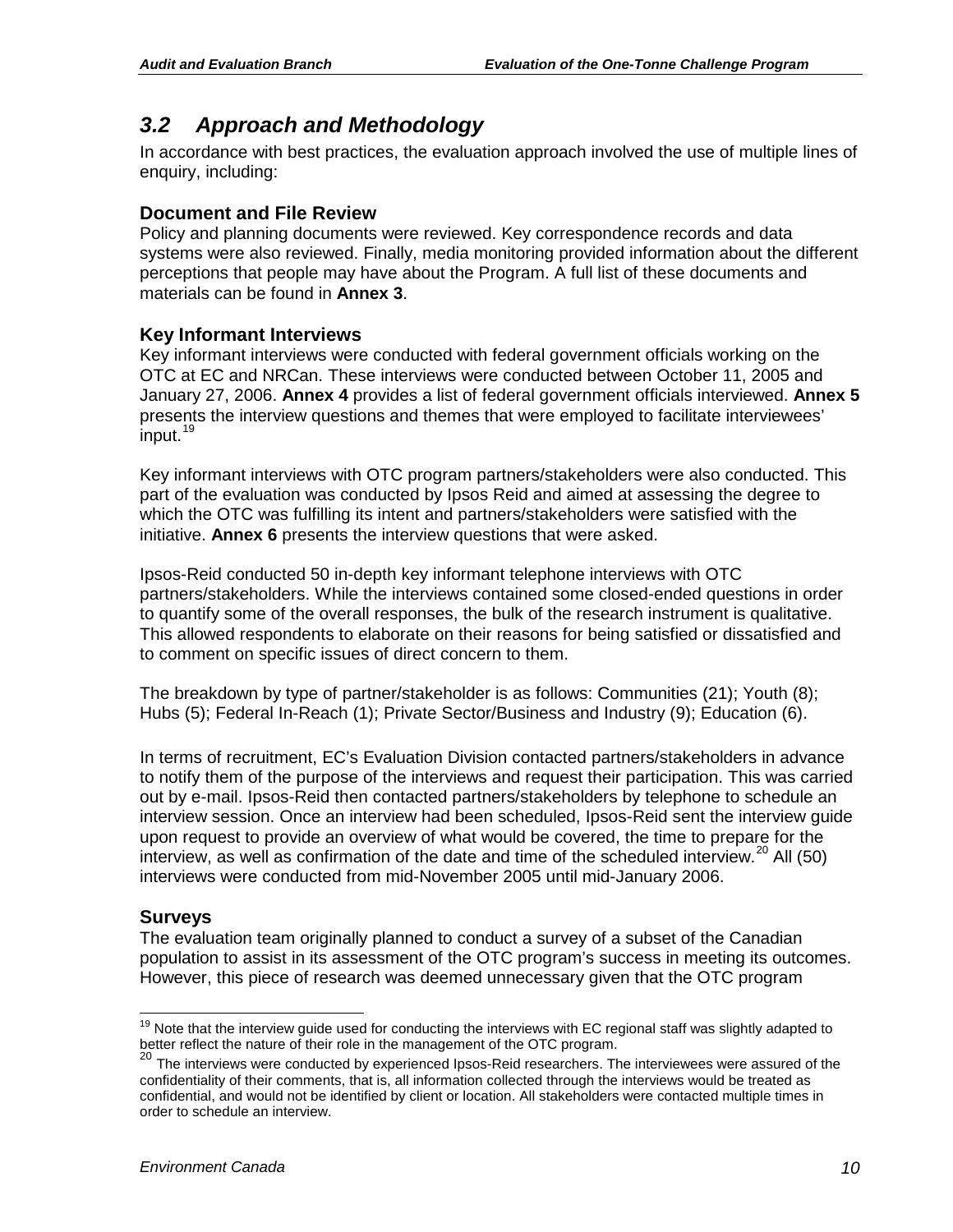conducted ongoing surveys that were relevant for this assessment.<sup>[21](#page-13-0)</sup> The evaluation team has hence drawn upon the results of some of this work, which was conducted by external consultants on behalf of the OTC program. $^{22}$  $^{22}$  $^{22}$ 

In 2003, when the OTC was not yet launched, a survey conducted by Decima (hereafter the 2003 Survey) aimed at establishing a baseline of public awareness, receptivity and actions taken in response to the OTC program, to provide a basis for evaluating its impact over time.<sup>[23](#page-13-2)</sup> This survey also aimed at tracking the public's perception and actions as they relate to energy efficiency at home and on the road, and at assessing trends in public awareness and understanding of climate change issues, based on previous research.

Another survey, conducted in September 2004 by Environics Research Group, namely, the 2004 Phase I Tracking Survey (hereafter the 2004 Survey) aimed at measuring public awareness, receptivity and actions taken in response to the OTC program, and to compare with baseline measures from the 2003 Survey.<sup>[24](#page-13-3)</sup> The 2004 Survey also aimed at assessing the federal government's major promotional campaign to create OTC awareness that was to be conducted from December 2004 through March 2005. As in the 2003 survey, the 2004 survey aimed to track the public's perception and actions as they related to energy efficiency at home and on the road; and assess trends in public awareness and understanding of climate change issues, based on previous research.

The overall objective of the more recent 2005 Phase II Tracking Survey (hereafter referred to as the 2005 Survey), also conducted by Environics Research Group, was to continue to measure the relative success of the OTC program in terms of its impact on awareness and attitudes towards the OTC. [25](#page-13-4) **Annex 7** includes the interview questions that were asked in the 2005 Survey. As is the case for the 2004 survey, both tracking surveys assessed the achievement of the public education immediate and intermediate outcomes listed in **Annex 1c** (awareness of the OTC, understanding of how to reduce GHG emissions, support for the Challenge and willingness to take personal action to reduce GHG emissions). These surveys also assessed factors that are preventing individuals from reducing their GHG emissions by 20% and hence aimed to assess other reasons that could be preventing the program in achieving its ultimate goal.<sup>[26](#page-13-5)</sup>

<span id="page-13-0"></span> <sup>21</sup> The outcomes that were assessed in the survey work are best reflected in **Annex 1c** logic model's immediate and intermediate outcomes, namely, awareness of the OTC, understanding of how to reduce GHG emissions, and support for the Challenge as well as willingness to take personal actions to reduce GHG emissions.<br><sup>22</sup> Note that the OTC program has conducted a number of studies. The present evaluation however has focused on

<span id="page-13-1"></span>those pieces that are most relevant for the assessment of OTC outcomes. Other studies were conducted to gain feedback on the strengths and weaknesses of OTC publications, the OTC website and the on-line GHG calculator.

<span id="page-13-2"></span><sup>23</sup> This survey is titled: The One-Tonne Challenge Tracking Survey – Final Report (April 2003). This survey was based on telephone interviews conducted with a representative sample of 1,703 Canadians (18 years and older), conducted between March 20 and April 3, 2003.

<span id="page-13-3"></span> $^{24}$  This survey is titled: The One-Tonne Challenge Tracking Survey Fall 2004 - Phase 1 (October 2004). A telephone survey with a representative sample of 3,100 Canadians (18 years and older) was conducted between September 10 and 26, 2004. Comparisons to previous research are provided, throughout the report to place the results of this survey in a broader historical context, which includes the results, among others, of the 2003 Survey.

<span id="page-13-4"></span><sup>&</sup>lt;sup>25</sup> This survev is titled: 2005 One-Tonne Challenge Tracking Survey – Phase II (November 2005). Its specific objectives are similar to those undertaken under the 2004 Phase I Tracking Survey. This survey was also conducted by telephone with a representative sample of 3,118 Canadians (18 years and older) was conducted from September 16 until October 10, 2005. The questionnaire was based on the 2004 Survey, with changes incorporated and new questions added where relevant.

<span id="page-13-5"></span><sup>26</sup> Explicit reference to the OTC emission reduction target is made throughout the 2005 Survey.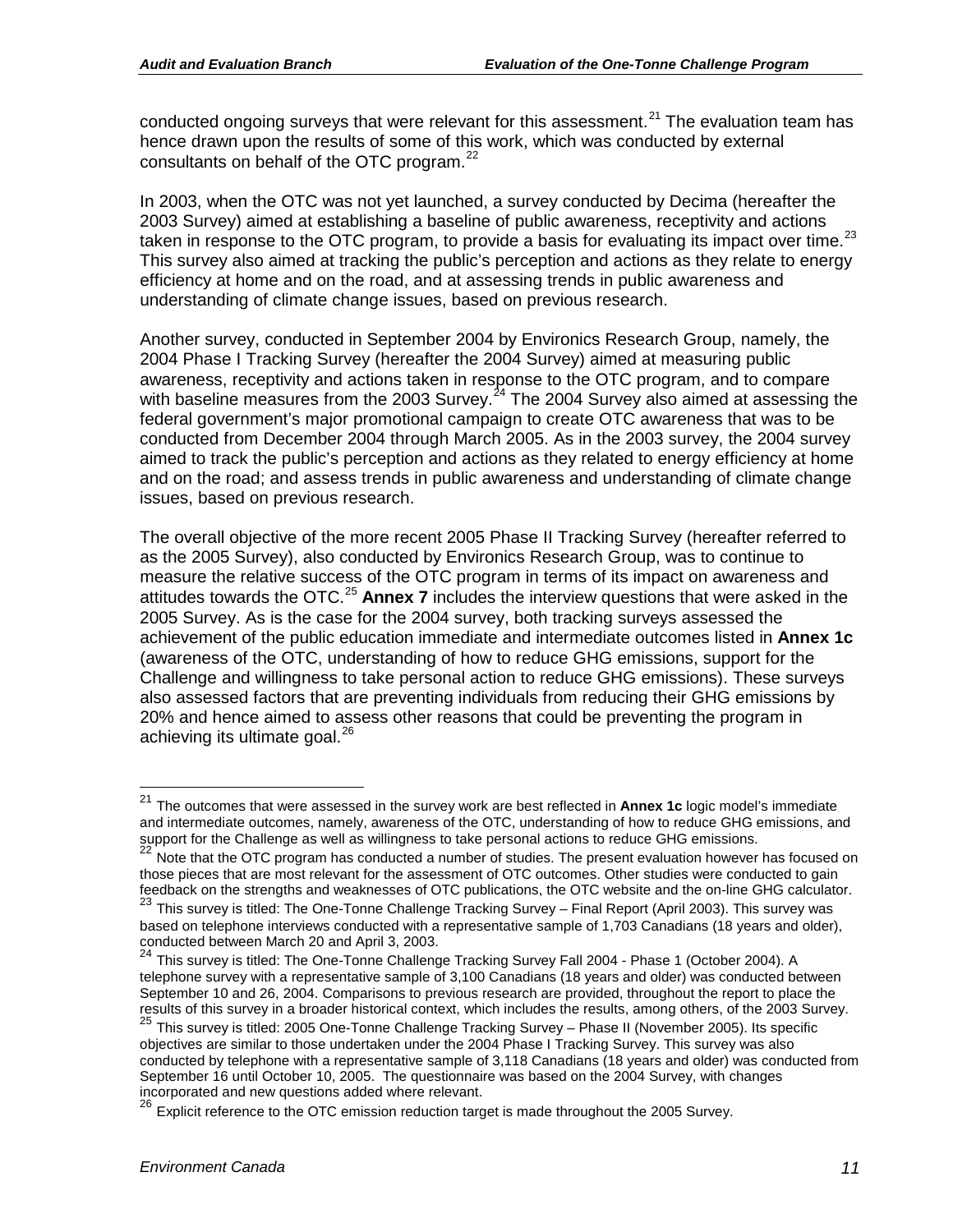### **Program Mapping**

A list of other programs/initiatives was compiled to gain a full picture of the OTC program and, in particular, to assess its intended integration/link across related programs/initiatives "to help individuals reach their one-tonne objective". [27](#page-14-2) **Annex 8** presents this list of programs/initiatives at both the federal and provincial and territorial levels. This list, while not exhaustive, also indicates the extent to, and way in which the federal, provincial and territorial governments have invested in the area of GHG emission reduction programs/incentives that are directed at Canadian citizens.

# <span id="page-14-0"></span>**4.0 EVALUATION ISSUES AND ASSOCIATED FINDINGS**

The following are the findings from the questions developed to assess respective evaluation issues. $^{28}$  $^{28}$  $^{28}$ 

### <span id="page-14-1"></span>*4.1 Relevance*

*The evaluation has found that a public education and outreach program like the OTC is relevant as it addresses Canadians' need to receive better information on the issue of climate change to allow them to make informed decisions about their use of energy and resources in their daily activities as well as the products they consider purchasing. Such a program may also tap into a considerable GHG emission reduction potential.*

The 2005 Phase II Tracking Survey concluded that while Canadians' concerns about climate have increased over the past year, this issue continues to lag behind air pollution, which is the number one top-of-mind environmental issue facing the country.<sup>[29](#page-14-4)</sup> While the survey reports that 20% of Canadians now say they are extremely concerned about the issue of climate change, the majority of Canadians have yet to become truly engaged at a personal level (e.g., driving less, switching to alternative forms of transportation, reducing home energy use). The report indicates that this may be tied to key characteristics of the climate change phenomenon, all of which contribute to the public's uncertainty and complacency. These include most notably, the lack of tangible evidence of environmental or health impacts to date, uncertainty about long-term ramifications, and the absence of a toxic or chemical dimension (the vernacular standard for environmental problems). For these reasons, climate change poses unique challenges in terms of establishing it as a priority for action at the individual level.

Nevertheless, while the greatest shift in awareness and understanding about climate change occurred in the late 1990s, today we are seeing a major shift in Canadians' sense of

<span id="page-14-2"></span><sup>&</sup>lt;sup>27</sup> See Annex 2 of the OTC Treasury Board Submission.<br><sup>28</sup> See **Annexes 2, 5, and 6.** 

<span id="page-14-4"></span><span id="page-14-3"></span><sup>28</sup> See **Annexes 2**, **5**, and **6**. <sup>29</sup> The 2005 Survey asked Canadians to identify the most important environmental issue facing Canada today (unprompted, without offering choices). See **Annex 7's** question 1. Air pollution was mentioned by about onequarter of Canadians (23%). Climate change was mentioned by 17% of Canadians surpassing water pollution which was identified by 11% of Canadians. The 2005 Survey indicated that the relative prominence of the environmental concerns identified by Canadians has often fluctuated with the profile they receive in the Canadian media. In this respect, the Survey attributes the increase in the concerns about climate change over the past year to the widespread media attention devoted to Canada's ratification of the Kyoto Protocol.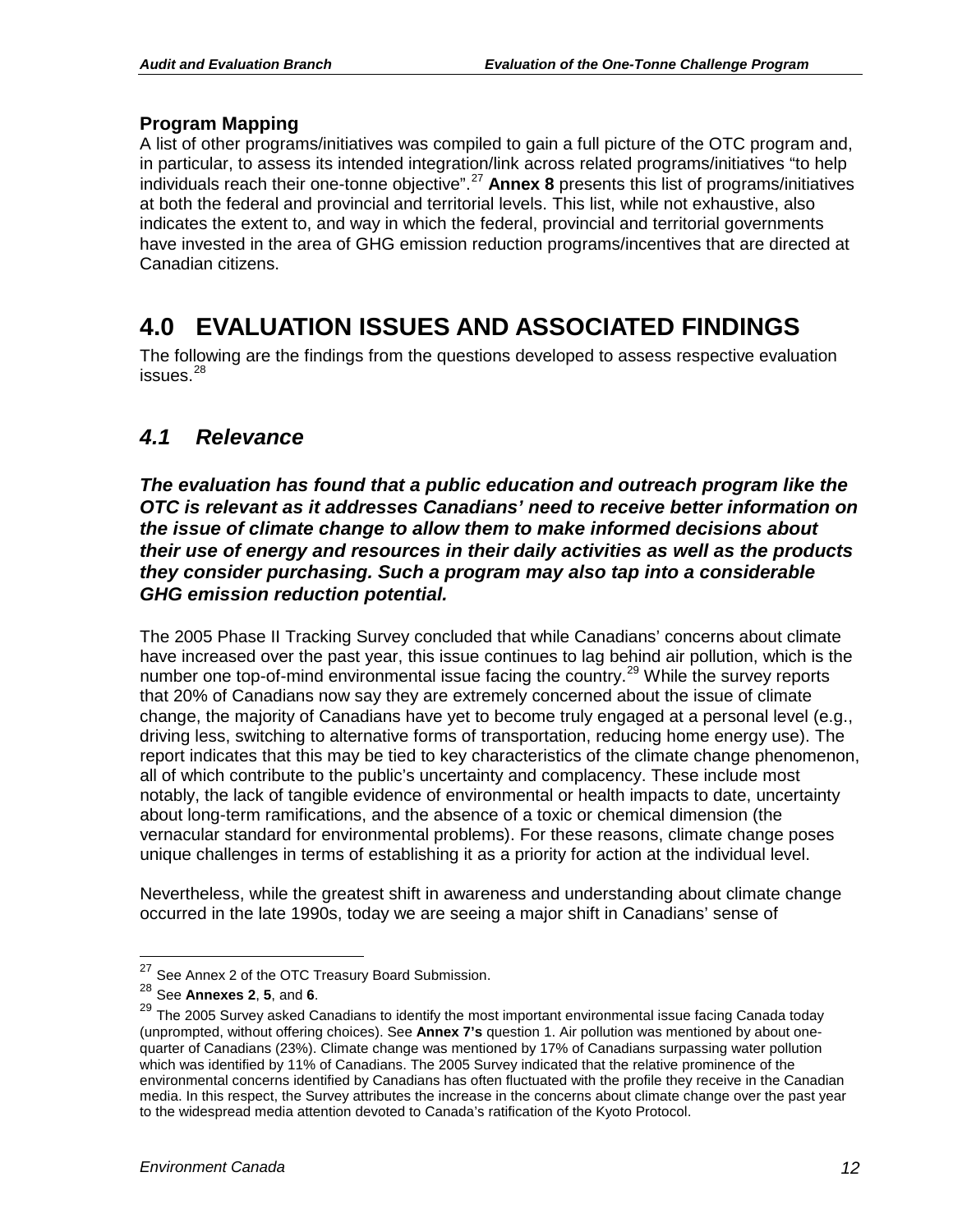responsibility to take personal action.<sup>[30](#page-15-1)</sup> In 1998, 54% of Canadians who had heard about climate change felt there was something they could do about it. By 2001, that number had jumped to 68%. Today 77% of Canadians acknowledge that there are steps they can take to reduce their own GHG emissions.<sup>[31](#page-15-2)</sup> This proportion, however, has remained essentially static since 2003. In this light, a public education program like the OTC can help Canadians identify the role that they may play in climate change, in particular, by making Canadians more aware of their lifestyle and consumption patterns that are contributing to climate change and the benefits accruing to the actions.

The focus of the OTC on engaging citizens is also relevant given they are a key component of Canada's fight against climate change. There is considerable potential to reduce GHG emissions by individual Canadians. Together, individual Canadians are responsible for about 30 percent of Canada's GHG emissions. According to the estimates provided in the *2002 Climate Change Plan for Canada* as well as was posted on the OTC Website, most of these emissions – about half – come from the transportation sector. The remainder come from heating and cooling homes, hot water, appliances and lighting. These emissions are heavily driven by the ways that individual Canadians use energy and resources in their daily activities as well as by the products that they purchase. The OTC program was established to address this source of emissions. It called on all Canadians to reduce the GHG emissions that they produce and hence do their part in achieving Canada's climate change objectives.

Finally, by stimulating consumer demand for new and more energy efficient products, one is directly contributing to the market transformation that is called upon to effectively achieve Canada's short-term and longer-term climate change goals. Indeed, supporting the development and diffusion of those GHG-reducing consumer products involves a market demand component in addition to a market supply one. In this sense, public education is an integral part of the market transformation equation. The links between public education and market transformation to achieve environmental sustainability are central themes under both EC and NRCan mandates.<sup>[32](#page-15-3)</sup>

### <span id="page-15-0"></span>*4.2 Success*

*The OTC was on track to achieving its public education outcomes. In terms of achieving the ultimate outcome of emission reductions, it appears that the OTC was faced with a number of challenges to deliver clear and attributable GHG emission reductions. It also appears that a program like the OTC would require complementary measures to provide additional motivators for taking action to reduce GHG emissions.*

<span id="page-15-1"></span> $30$  In this regard, the November 2003 study conducted by Phoenix Strategic Perspectives Inc. and titled The One-Tonne Challenge Branding Concepts Research is worth noting. Six focus groups were conducted to assess potential branding concepts for the OTC. The focus groups also assessed potential names for the challenge (i.e., One-Tonne Challenge vs. Climate Change Challenge), tagline options, and a TV ad concept intended to assess the appeal of a one-tonne challenge as a concept. It found that the latter concept was an interesting and motivating goal to Canadians. Focus group participants liked the idea of being asked to reduce their GHG emissions by one tonne.

<span id="page-15-2"></span> $31$  See the 2003, 2004 and 2005 Surveys.<br> $32$  The role of consumer damand in market

<span id="page-15-3"></span>The role of consumer demand in market transformation is well established in both departments' Report on Plans and Priorities.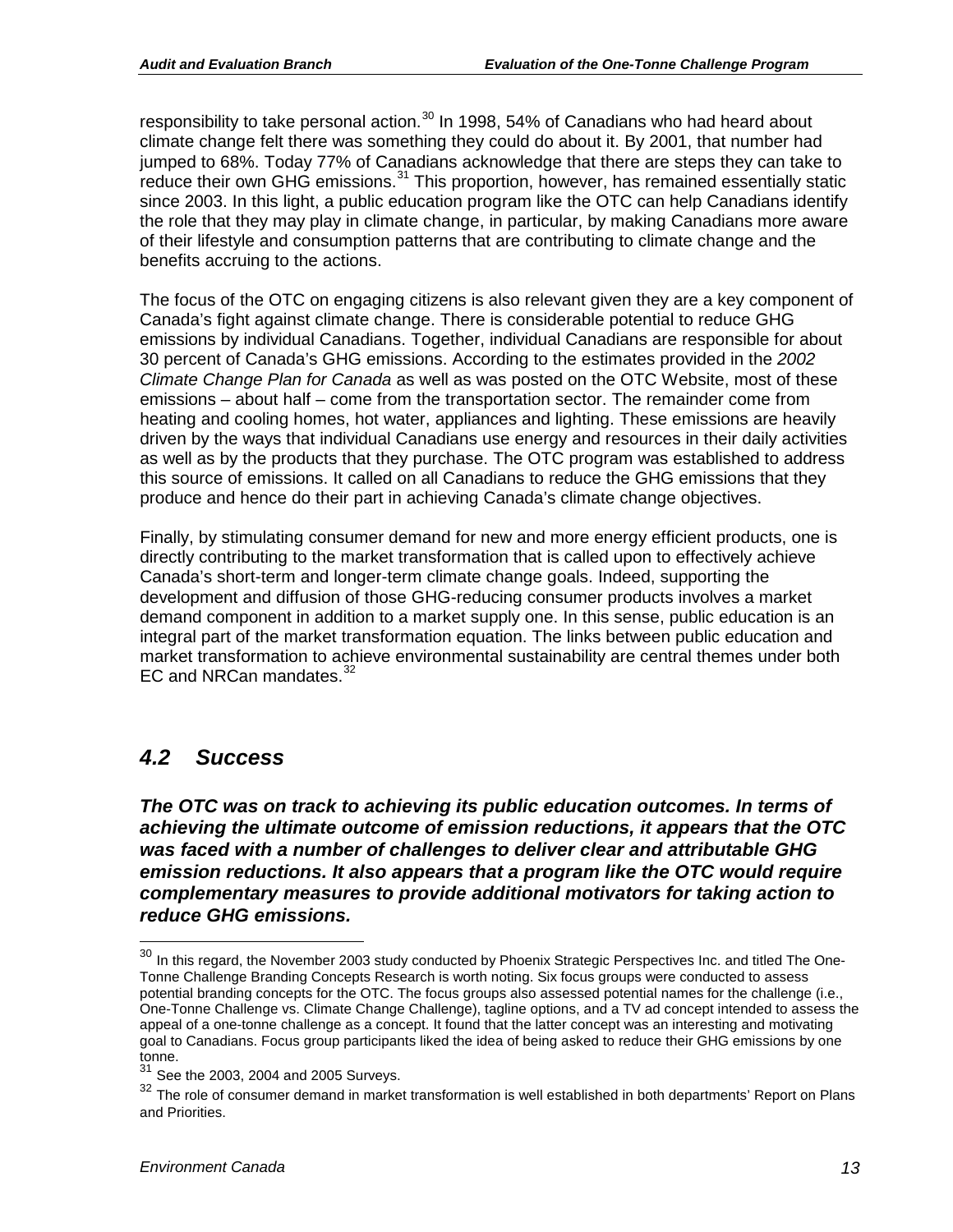### **Canadians' Awareness**

The 2005 Phase II Tracking Survey or 2005 Survey indicates that awareness of the OTC has dramatically jumped from 6% (established in the 2004 Survey) to 51%.<sup>[33](#page-16-0)</sup> Those who said they had not heard of the OTC (49% of the total population) were read a two-sentence description of the initiative to measure prompted recall.<sup>[34](#page-16-1)</sup> Of this group, one in five (19%) recognized the OTC. When combined with unaided responses, the 2005 Survey indicates that 60% of Canadians are now aware of the OTC to date.

The 2005 Survey indicates that the level of awareness has increased significantly over the previous year. In contrast to the 2004 Survey which was conducted six months after the launch of the OTC in March 2004, the 2005 Survey was conducted after the program's national promotional campaign to create public awareness of the OTC, which ran from December 2004 through March 2005. Awareness, in particular, was mostly related to the national television ad campaign. Among those who have heard of the OTC (prompted and unprompted responses), 72% of the survey respondents identified television as the main source of information about the Program. This result is up 30 points since the 2004 Survey. This dramatic increase in the proportion identifying television as the primary source is, according to the 2005 Survey, attributed to the campaign's television commercials featuring Rick Mercer and Pierre Lebeau. These commercials are also used to explain the dramatic jump in Canadians' awareness of the OTC. $35$ 

Those who have heard of the OTC were also asked if they knew which group, organisation or agency was the source of the information that they had seen or heard. Overall, respondents (both prompted and unprompted) are most likely to link the OTC with the Government of Canada. Just over 40% mention the federal government as the source of the information.

### **Canadians' Understanding**

The OTC was generally understood by Canadian citizens, although there is little variation in understanding since 2004. Specifically, 78% of surveyed respondents in the 2005 Survey who recalled hearing about the OTC (unaided responses) understood the initiative. Among these respondents, the OTC appeared to be "well recognized in general terms as a program designed to reduce emissions and/or energy use". This proportion is up 6 points since 2004. Top mentions, by order of importance, include: conserve energy/reduce consumption (26%), reduce GHG effect/emissions (22%), reduce by one tonne (19%), reduce pollution/emissions – general (15%), reduce garbage/waste (15%). Finally, a small proportion (5%, down 3 points from 2004) continues to mention specific methods of reducing energy use such as vehicle-related actions or recycling.<sup>[36](#page-16-3)</sup>

<span id="page-16-0"></span><sup>&</sup>lt;sup>33</sup> Survey participants were asked if they had ever heard of something called the "One-Tonne Challenge" without further prompting of what this was about. See question 20 in **Annex 7.**

<span id="page-16-2"></span><span id="page-16-1"></span><sup>34</sup> See question 24 in **Annex 7**. <sup>35</sup> Respondents in the 2005 Survey mention newspaper (21% down 7 points), radio (17% up 5 points) and the internet/web (5% down 1 point) as the sources of the information they had seen or heard.

<span id="page-16-3"></span><sup>36</sup> See question 21 in **Annex 7**.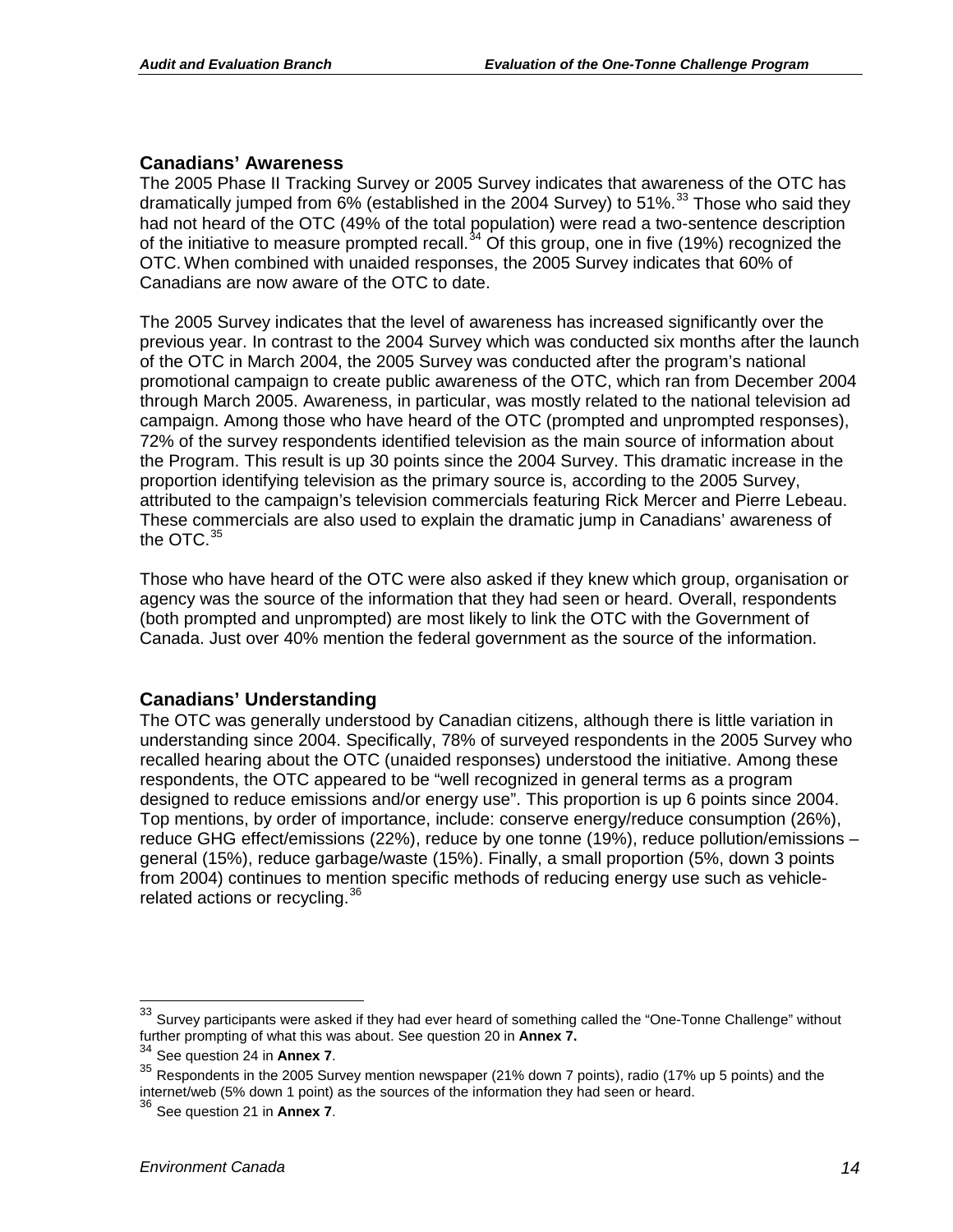### **Canadians' Support/Participation in the OTC**

In terms of the support that Canadians have for the OTC as well their willingness to take personal action to reduce GHG emissions, the 2005 Survey found that more than half (54%) of respondents who were aware of the OTC considered themselves to be actively participating in it. This is up five percentage points since 2004. Overall, this translates into one-third (32%) of the total sample (including those who were aware of and have never heard of the OTC) claiming to be participating in the OTC. This is up 25 points over the previous year.  $37$ 

In terms of the interest in participating in the OTC among the non-participants (those who have not yet participated in the OTC or 68% of the total population) in the coming years, the 2005 Survey found that the majority mention some willingness to participate in the OTC, "at least in principle".<sup>[38](#page-17-1)</sup> This is consistent with the trend over the previous two years. More specifically, the 2005 Survey reports that more than half of this group said they were very (17%) or somewhat (39%) likely to attempt the OTC, down slightly over the previous year. More than one-third (36%) said they were not very or not at all likely to participate. Finally, the 2005 Survey also notes that the overall interest in taking the OTC continues to be higher for those who are most concerned about climate change (67%), and those who have already made the most effort towards reducing their energy use at home or on the road.

While survey respondents expressed an interest in participating in the OTC in the coming year, the 2005 Survey indicates that "a majority of Canadians continue to believe it will be difficult to personally meet the OTC target of a 20 percent reduction in the coming year". Among those not currently participating in the Challenge (68%), nearly two-thirds say achieving the goal will be very (19%) or somewhat difficult (45%), while one-third say it will be not very (21%) or not at all difficult (11%), and 5% say they are unsure or it depends.<sup>[39](#page-17-2)</sup> The report mentions that these results are also consistent with those recorded in the previous two years. Furthermore, the perceived difficulty of achieving the goal of a 20 percent reduction in the coming year remains most evident among Canadians with higher household incomes (73%), homeowners (69%) and those owning vehicles (65%). This survey result corroborates the responses to the key informant interviews conducted for this evaluation. It thus appears that the Program was having less of an impact on those Canadians that are emitting relatively more GHG emissions.

The 2005 Survey also found that participants in the OTC (32% of the total population) were overall positive in their experience so far for them to reduce their own personal contribution to GHG emissions by 20 percent. More precisely, six in ten said it had not been very (34%) or not at all difficult (24%), while four in ten said it had been somewhat (33%) or very difficult (6%). Consistent with the results above, Canadians who do not own vehicles (76%) were far more likely to say it had not been difficult compared to 56% of those who do. Moreover, households with incomes below \$25, 000 (68%) were also more apt to say that the achievement of the goal had not been difficult. This appears to indicate that the program was reaching those that can be brought on board more easily.<sup>[40](#page-17-3)</sup>

<span id="page-17-1"></span>

<span id="page-17-3"></span><span id="page-17-2"></span>

<span id="page-17-0"></span><sup>&</sup>lt;sup>37</sup> See question 31 in **Annex 7**.<br><sup>38</sup> See question 32 in **Annex 7**.<br><sup>39</sup> See question 34 in **Annex 7**.<br><sup>40</sup> Several key informant interviews with OTC program officials have also indicated that the program was reaching the "converted".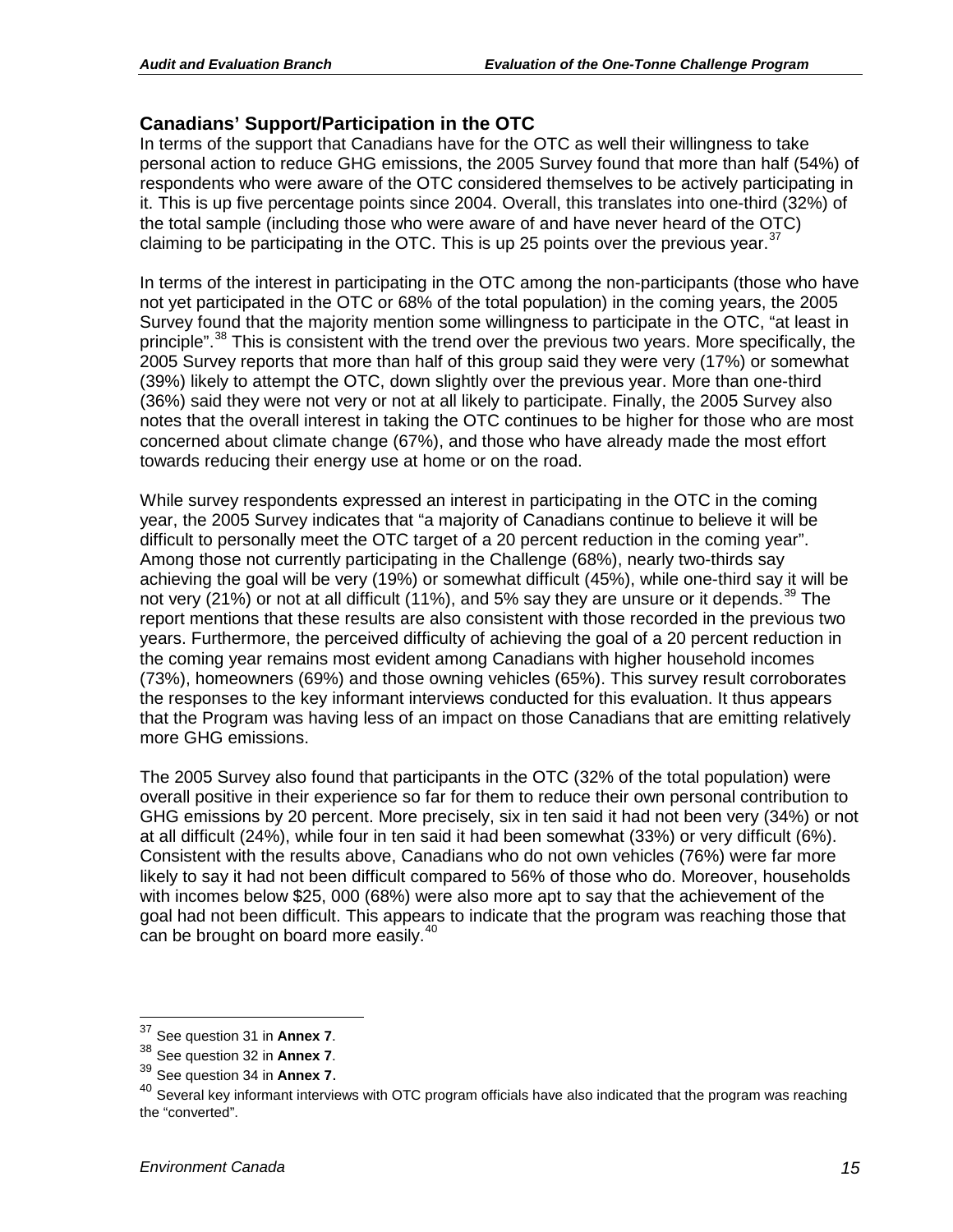As in the 2004 Survey, the 2005 Survey asked individuals about six specific types of barriers that might constitute reasons why people they know would not participate in the OTC.<sup>[41](#page-18-0)</sup> Consistent with the results found last year, a lack of information about how to reduce their personal contributions to GHG emissions is most likely perceived to be a significant barrier to participation in the challenge. Four in ten Canadians (42%, down 6 points) said that most people would not take up the challenge because they did not know enough about how to reduce their personal contributions to greenhouse gas emissions. One-third of respondents (33%, down 3 percentage points) said others are unlikely to participate because they perceived the OTC as too inconvenient or time-consuming. Moreover, significant minorities think other people are unlikely to participate because of the perception that their own participation will not make a difference to climate change (28%, down 1 percentage point), or due to the perceived costs associated with making the necessary changes (26%, down 7 points). The report indicates that those who are unlikely to participate said so because "they are (or perceive themselves to be) already energy efficient". By comparison, one in five Canadians think people will not take the challenge because they are not sufficiently interested or concerned about the environment (22%), or because they have already reduced their energy use as much as possible (19%).

### **OTC – A Public Education and Outreach Program**

The review of relevant official documents indicates that the OTC was portrayed and communicated as a public education and outreach program rather than a mitigation one.<sup>[42](#page-18-1)</sup> For instance, Project Green states that "… the OTC is a public engagement effort that will help move Canadians from concern to action." More recently, the criteria used to assess the performance of the OTC under the TBS-led review of the climate change program also supports the idea that the OTC be treated as public education and outreach program rather than a mitigation one.

Furthermore, despite the fact that the GHG emission reduction target accompanied the program in most of its key messaging opportunities, past and current OTC activities have focused on achieving its public education related outcomes. The resulting performance measurement strategies that have been developed and maintained draw heavily on the monitoring of these outcomes only. Hence, following both the past treatment of the OTC as a public education and outreach program as well as the nature of its activities and accompanying performance measurement strategies, the OTC was, in practice, treated more as an opportunity for Canadians to set a personal goal for action than an actual emission reduction target.

### **GHG Emission Reduction Measurement Challenges**

Various measurement issues challenge a program like the OTC in accounting for emission reductions. First, reaching consensus on what is measured, how and by whom in a program that was highly dispersed (regionally, departmentally) and deployed through various partners

<span id="page-18-0"></span><sup>&</sup>lt;sup>41</sup> The identified barriers preventing Canadians from meeting the individual GHG emission reduction target of one tonne originate from question 36 in **Annex 7**. This question of the survey, like some others, was phrased in relation to an appropriate reference group, since people may be more honest about obstacles facing other people than themselves.

<span id="page-18-1"></span>Indeed, the link of the OTC to the GHG emission annual reduction target of one tonne in the past climate change plans (2002 and 2005) has been the source of the ongoing discussions between OTC program officials at NRCan and EC.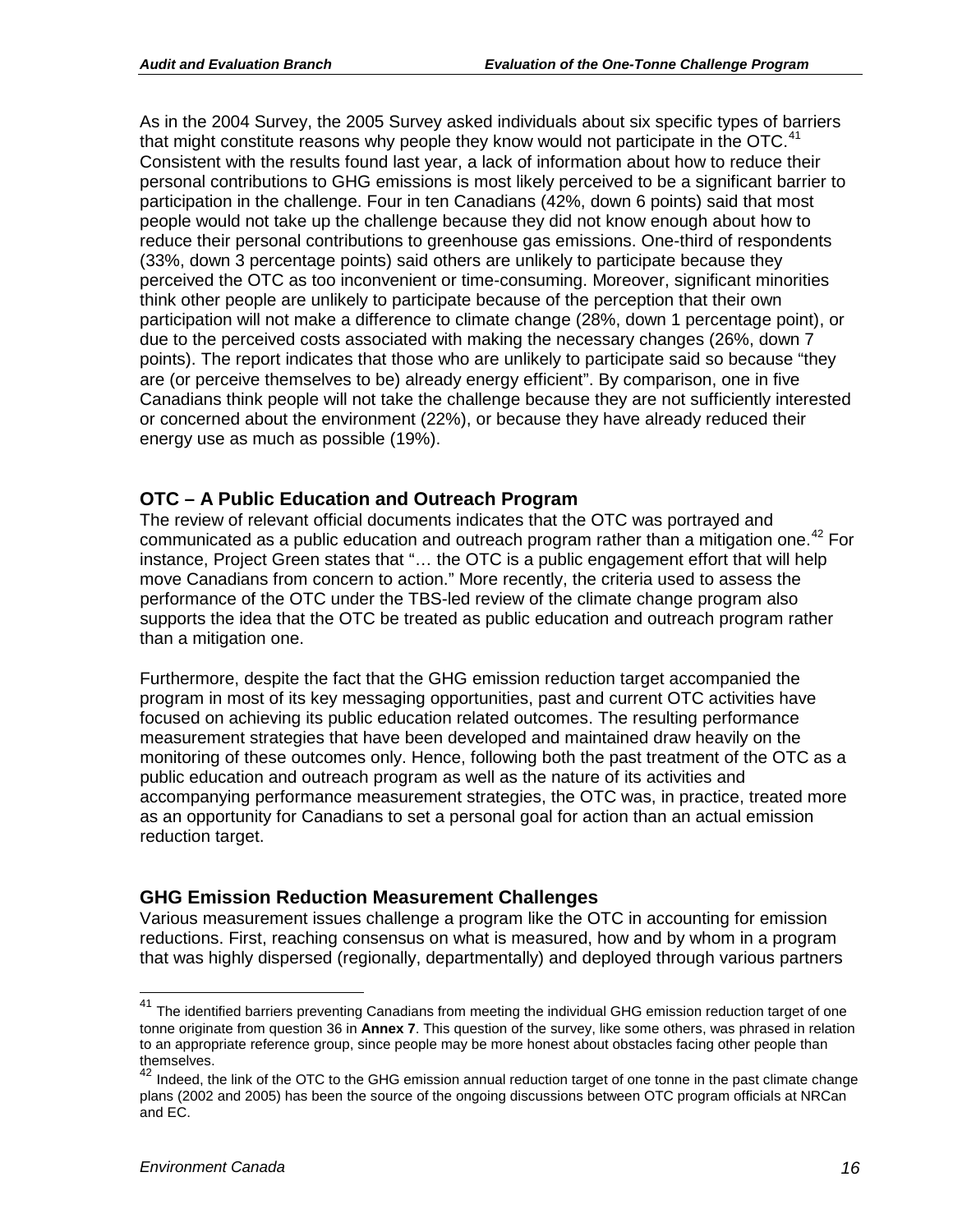with goals and mandates of different natures is highly unlikely. This measurement issue was raised by many interviewees who took part in the OTC partner/stakeholder key informant interviews.

A second measurement issue concerns the risk of double counting the emission reductions resulting from OTC program activities. This risk is considerable given that the OTC also aimed to make Canadians more aware of programs and services that assist them in reducing their emissions. The issue here is that most of these programs and services, at least those at the federal level (and generally housed under NRCan's OEE), are already accountable for an emission reduction target of their own.

There is also evidence indicating that the OTC was fairly successful in increasing the uptake of a number of these federal programs (e.g., EnerGuide for Houses Retrofit Incentive, EnerGuide fuel consumption label, ENERGY STAR symbol promotion programs).<sup>[43](#page-19-1)</sup> For example, the OTC radio ads which focussed on EnerGuide for Houses contributed to the tripling of bookings for house evaluations from 2,700 in February 2005 to 8,700 in March 2005. [44](#page-19-2) According to *Project Green*, it was estimated that continued funding of such programs through 2012 could have yielded up to 40 Mt of GHG emission reductions annually in 2008-2012 period. It also indicated that there was interdependency between the various mechanisms that it proposed (i.e., Climate Fund, Partnership Fund and other climate change programs). [45](#page-19-3) In this context, attributing any portion of the results of these programs to the OTC would have indeed been difficult.

### <span id="page-19-0"></span>*4.3 Design and Delivery*

*Overall the OTC was well designed and delivered to achieve its public education outcomes in terms of its two key components, namely a national marketing initiative and partnerships with key sectors of Canadian society. Moreover, OTC partners were satisfied with their involvement in the OTC indicating that it was consistent with their respective mandates and goals and enabled the delivery of their own programs/activities. In particular, having a national and high profile brand like the OTC provided more credibility to their own local activities.* 

<span id="page-19-1"></span><sup>&</sup>lt;sup>43</sup> The EnerGuide for Houses Retrofit Incentive (under the OEE's residential program stream) was designed to help homeowners reduce their energy consumption by offering grants for people who improve the energy rating of their houses. The EnerGuide fuel consumption label is one of many other programs under the transportation stream aimed at encouraging private motorists to make energy-efficient purchases. The label, intended to remain on new vehicles until they are sold, shows the city and highway fuel consumption ratings and an estimated annual fuel cost for that particular vehicle. The international ENERGY STAR symbol is promoted under the OEE's Equipment Program which helps Canadians make energy-efficient choices when buying, selling or manufacturing energy-using equipment. The symbol identifies the most energy-efficient products in their class. Products that qualify to carry the ENERGY STAR symbol meet premium levels of energy efficiency. Most ENERGY STAR labeled products are 10 to

<span id="page-19-2"></span><sup>50%</sup> more efficient than the minimum regulated standard in Canada. <sup>44</sup> The radio ads feature the OTC and the EnerGuide for houses grants and incentives. They were part of the OTC multi-media campaign.<br><sup>45</sup> For that reason, *Project Green* indicated that the MT and dollar ranges set out in its Table 1 do not give an

<span id="page-19-3"></span>accurate representation of total emission reductions and costs.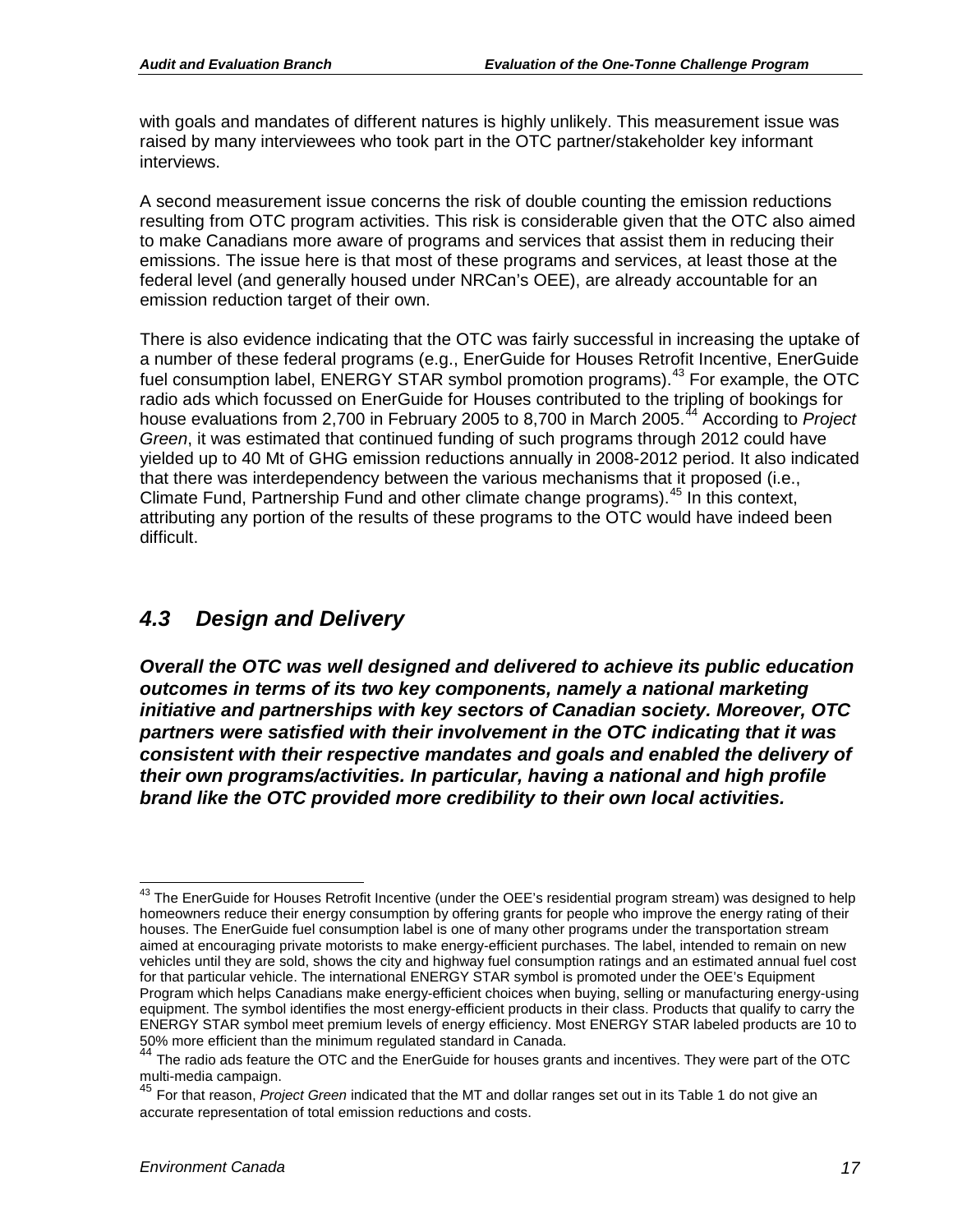*Evidence indicates however that there were missed opportunities in terms of: a) separating some partnerships and/or better defining their respective roles and b) complementing the OTC activities with additional tools (e.g., incentives, regulations) that could enhance the impacts of the program. The evaluation has also found that the messaging efforts of the OTC were not consistently integrated across other key related programs/initiatives, including those at the provincial/territorial levels.*

### **OTC Program Components**

The selection of OTC program components including the partnership component was based on a number of successes and lessons learned from the CCAF-PEO. In particular, there was a move away from the funding of individual projects to a more targeted approach that developed strategic alliances with partners and used marketing activities to help point Canadians to the services and programs offered by the federal government and these partners. In particular, the resulting partnership component outlined in section 2.3 and also presented in **Annex 1c**, reflected the keen interest of key stakeholders throughout the evolution of CCAF-PEO activities. The evaluation has nevertheless found that there are still some missed opportunities.

In particular, responses provided by a number of key informant interviewees (from both program officials and relevant partners) have indicated that the work under the education component (i.e., activities/material for primary school students) should have been better integrated with the youth component (i.e., activities/material for high school and postsecondary students within and outside of the formal education system). The premise behind these two components was that the specific audiences that they addressed will one day become important Canadian consumers, and hence producers of GHG emissions. The work under the youth component involved a number of outreach activities that were undertaken with a number of youth organisations. In contrast, the work under the education component involved the development, by the lead OTC program officials and educators, of teaching materials. The latter were intended to educate students, among other things, about the issue of climate change, actions to reduce emissions, and ways to get their families involved. These materials, however, were being developed in isolation to the activities that were undertaken directly with youth.

In this respect, a key concern raised by several of the youth partners who were interviewed, was the lack of youth-specific support materials. Development of youth-oriented versions of existing materials (OTC booklet specific to youth) was suggested, as was the development of multimedia materials that could have more resonance with Canadian youth. There were also several references to a lack of cooperation from the local public school system (i.e., in terms of the lack of formal school involvement and support). In this respect, youth partners indicated the need for mechanisms to assist program coordinators in communicating with the public school system. Youth partners have also generally indicated that the education of youth was one of the primary goals for many youth organisations involved in the OTC.<sup>[46](#page-20-0)</sup> Finally, several respondents felt the OTC program's national youth programming budget was insufficient to support a national program.

Respondents within the education partnerships have also corroborated the need for further integration with the youth component. In particular, many educators mentioned the need for

<span id="page-20-0"></span> $46$  Other goals mentioned included the creation of leaders on the issue within the youth community.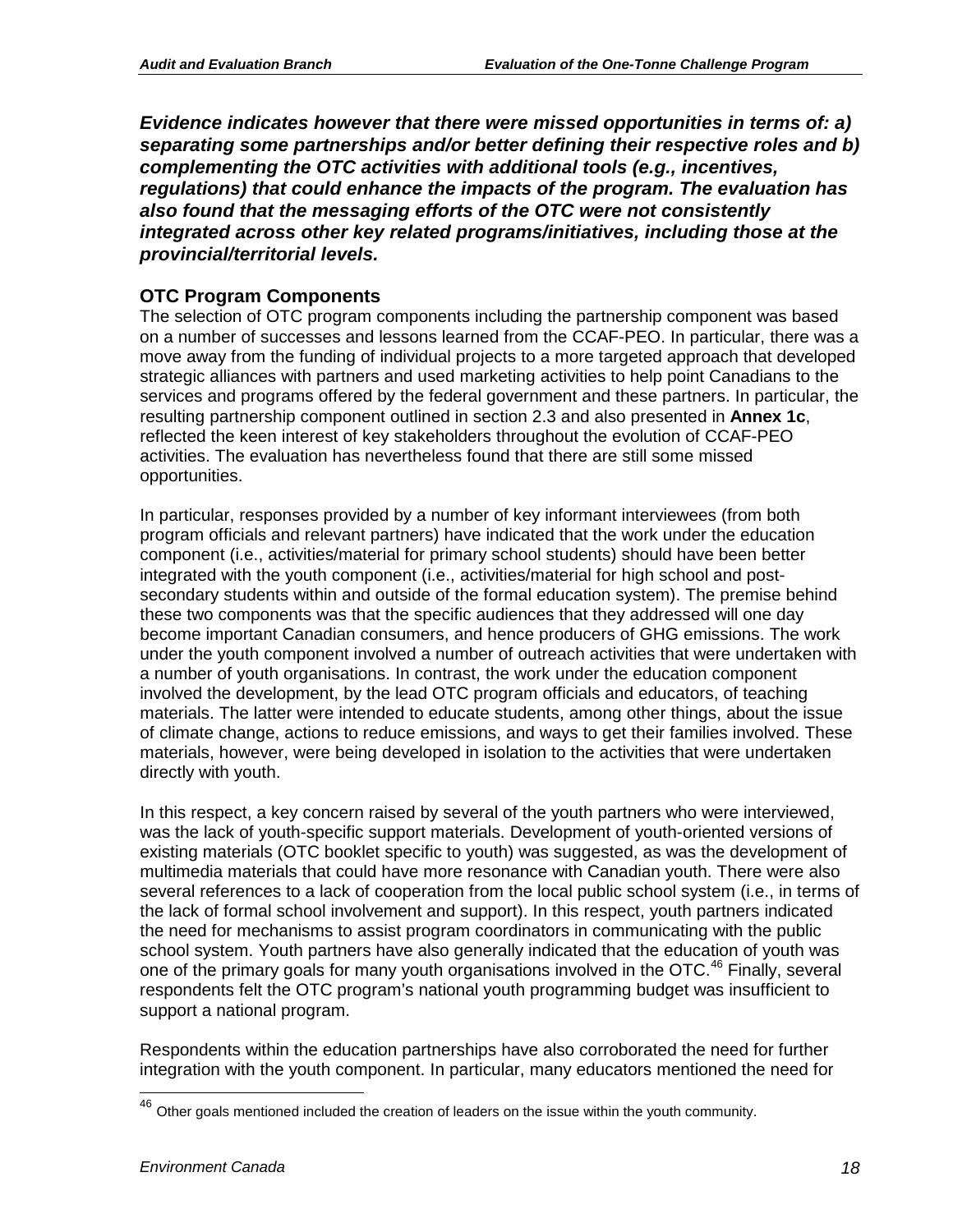materials to be tailored to the multi-faceted audiences with which educators are faced, from kindergarteners to teenagers. In another respect, reference was also made to a lack of communication between the federal government and the provincial education departments. This was perceived by the educators participating in the key informant interviews as a source of conflict and a stumbling block to program success. In this regard, interest in exploring better communication and cooperation between the federal government representatives and provincial education ministries was also expressed, for example, to better link the OTC education materials (e.g., teacher kits and education resources) to the provinces' curricula.<sup>[47](#page-21-0)</sup>

The evaluation has also found that the work under the community component, which provided funding for community-based projects resembled projects undertaken under an EC initiative called EcoAction Community Funding. The resemblance concerns more specifically the latter's special emphasis on local climate-change-based projects. As indicated previously, EcoAction picked up where the CCAF-PEO left off in the area of soliciting proposals and providing leveraged funding for innovative and community-based projects. Originally designed to support community groups with projects related to clean air, clean water and nature, the program was restructured in 2003 to place special emphasis on climate change and align itself with the OTC. Half of EcoAction's annual budget was reserved for OTC-theme projects, the other half was allocated to the original three aforementioned program themes (i.e., clean air, clean water and nature). [48](#page-21-1)

Accordingly, and as confirmed by OTC program officials, EcoAction projects benefited from the national marketing efforts of the OTC program, and for its part, helped to further the reach of the OTC advertising by integrating OTC messages and products in its activities. However, the evaluation has not found any clear justification of why similar streams of projects were operating under different programs, in particular, given the natural links between the climate change and the other three environmental goals. $49$  Indeed, as evidenced by the OTC documentation, the OTC was also leading Canadians to take on much broader goals than the one of just reducing GHG emissions.

### **Other Tools**

The OTC, as a public education and outreach program, offered information to Canadians about how and why they should act as well as directed them, through partnerships and advertising, to locally available mitigation programs and energy-efficient products.

<span id="page-21-0"></span>Note however that the linking of the OTC educational material with the provincial and territorial curricula was one of the OTC program's funding requirements which was based on a 'request for proposals' process. Moreover, educational proponents seeking funding were asked to provide Program officials with a letter of support from their provincial ministries of education.

<span id="page-21-1"></span> $^{48}$  The EcoAction Community Funding Program was allocated a budget of \$17.5 million for 5 years (A-base). In total, 91 projects were funded through EcoAction in the fiscal years of 2003/04 and 2004-05. This information is contained in the horizontal climate change RMAF, mentioned previously.

<span id="page-21-2"></span>It is important to note here that such links are most evident in the area of transportation. For example, in measuring Canadians' awareness and attitudes towards climate change, the 2005 Survey indicated that consumers are more apt to identify the need to reduce their use of energy on the road (principally by driving less and switching to alternative forms of transportation). The survey report explained that this connection can be tied to the fact that most Canadians seem to have made the link between vehicle use (and their own vehicle use) and air pollution, and by extension GHG emissions. By comparison, however, the survey report also indicated that the public is less cognizant of how other forms of energy consumption (e.g., in the home) might contribute to climate change, and that this connection appears to have lost ground since 2004.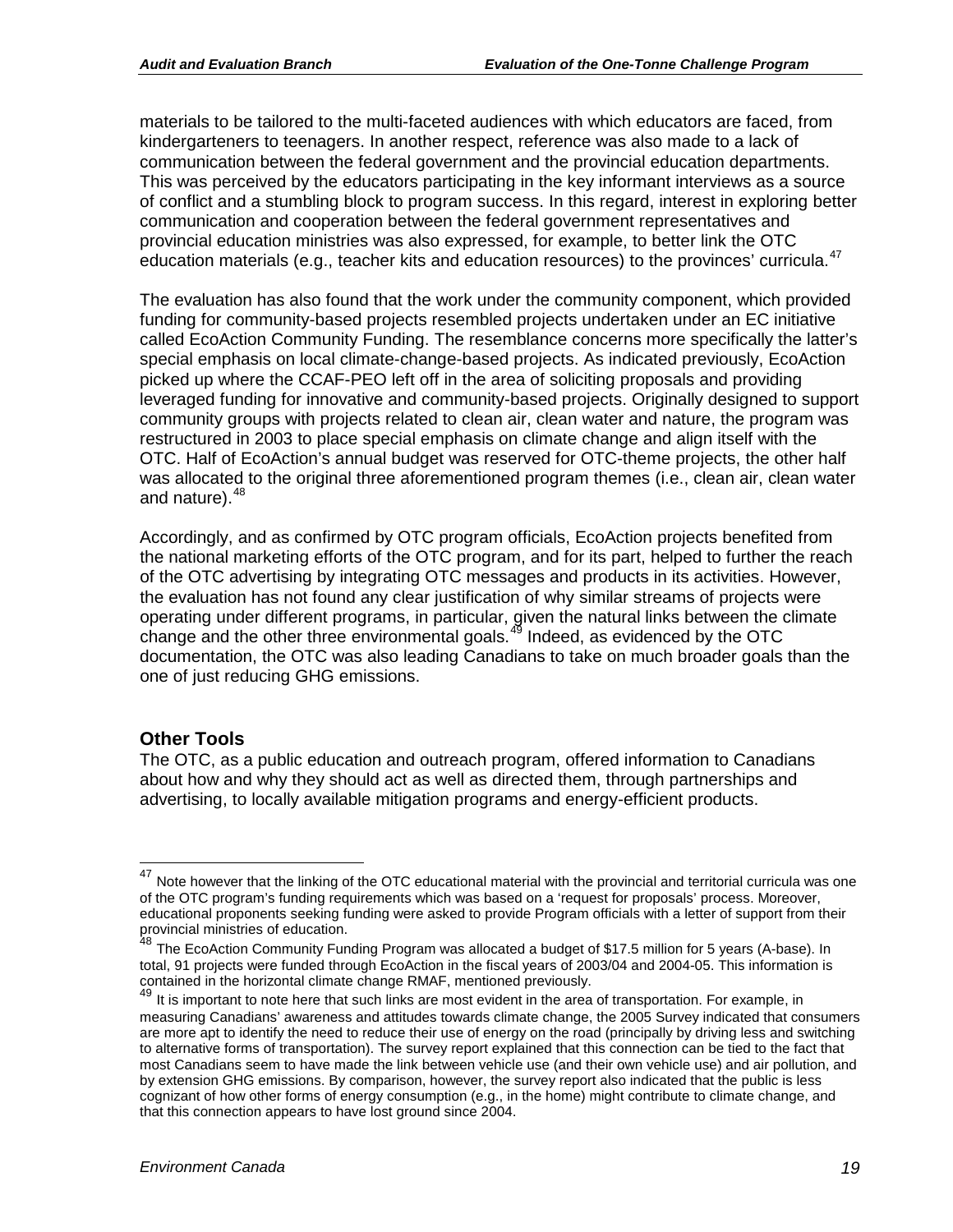There is consensus among OTC partners who participated in the key informant interviews on the need and importance of the objective of leading Canadians to take actions. However, one main concern of the OTC partners was the challenges in moving Canadians' from awareness to action. There is overall recognition that the OTC should have be complemented by additional measures (e.g., economic instruments, regulations) in order to motivate timely action and in order for the Program to be successful. Respondents have indicated that actions needed are long term, and behaviour change is acknowledged to be a difficult goal. The support and appeal for government incentives is strong.

Although the Program was acknowledged to be creating awareness, many respondents indicated that it could have been improved in order to have a greater impact. In particular, several OTC partners sensed that with the public education means alone, the OTC was only capturing those who are already converted. Several OTC partners referred to the insufficiency of the 'OTC brand' to lead to action and identified a number of reasons why more tools were needed. The latter concerned, for example, the need for a rebate program to offset the initial costs of purchasing energy efficient products/infrastructure, the need to minimise disruption of day-to-day life, and the need to address a larger segment of the Canadian population.

Finally, focus group research conducted to assess the overall appeal of the OTC Web site (i.e., its ease of use, likes/dislikes, and areas for future improvement) suggested that the "Incentives and Rebates" section of the Web site should be given more prominence as "many (Canadians) are only likely to make changes to their habits and lifestyles if it will be reflected on their utility bills or in their pocketbook….Also as money is a big motivator, the potential to save money should be stressed in relevant areas (of the Web site)."<sup>[50](#page-22-0)</sup>

### **Integration**

The evaluation found that there was evidence of integration and cohesiveness of public education messaging between the OTC program and other federal programs such as those undertaken by the OEE and the activities undertaken by the OTC's own partners. Indeed, this was facilitated by the latter's clear climate change focus, although some OTC partners have expressed some suggestions for further coordination. The opportunities for enhanced integration and/or cohesiveness of messaging between the OTC and other programs/initiatives, particularly those at the provincial/territorial levels were less straightforward, however. The evaluation has investigated such programs/initiatives given the national stature of the OTC program.

The links between the OTC program and the work that is conducted under the communitybased projects that the OTC supported are clear. Community respondents who participated in the evaluation's key informant interviews indicated that they were often involved in administering environmental programming within their community prior to the OTC program and found the national nature of the advertising and branding program to be a definite enhancement of their previous efforts. Also mentioned in this context, was the notion of making local programming easier by the fact that community projects could build on a national program and the national awareness that accompanies it. Respondents from this OTC component, however, also generally indicated the need for more locally and/or regionally produced support materials and advertising tie-ins.

<span id="page-22-0"></span><sup>&</sup>lt;sup>50</sup> This study is titled: OTC Promotional Flyer and Website Testing (Fall 2004) and was prepared by EKOS Research Associates. The research involved a total of 10 focus group discussions in Halifax, Montreal, Toronto, Calgary and Vancouver.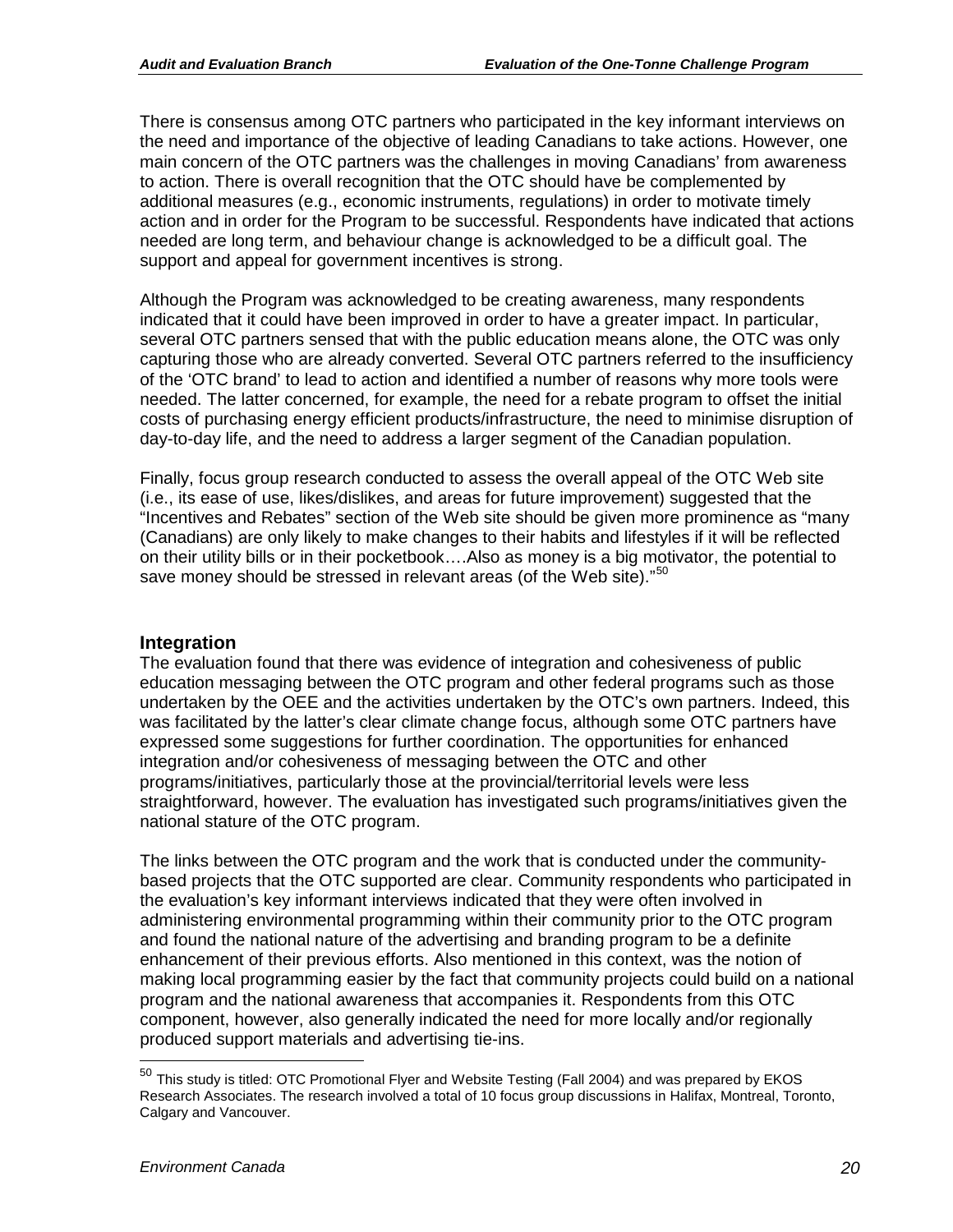Consistent with the community component's assessment of the OTC messaging, it is also worth noting that several private sector partners participating in the key informant interviews indicated that there appears to be more credibility in the eyes of the consumer if there is alignment with the federal government. These partners, however, also expressed a desire for better communication of national advertising details so retailers could piggy-back on that advertising with their own messaging. Indeed, addressing such a suggestion would involve working around a number of institutional constraints, including federal advertising rules which are not as flexible as those in the private sector. Furthermore, other respondents indicated the need for industry-specific information as well as the potential for competition between the OTC brand name and those that already exist within specific industries, which could confuse the customer.

The links between the OEE programs and the OTC program are also clear. Both programs are aimed at producing the same benefits, including reduced GHG emissions, a healthier environment, financial savings and conserved energy resources. Indeed, the OEE's emphasis on "leading Canadians to Energy Efficiency at Home, at Work and on the Road" in ways that benefit both the environment and the economy is also central to the OTC. It is important to note however that OEE programs are much more broadly based than the OTC and mine deeper into market transformation.<sup>[51](#page-23-0)</sup> The OTC pointed individuals to OEE programs as a way to meet the one-tonne goal. In turn, OEE programs reminded their clients (who are the same as those of the OTC, namely Canadian citizens) that their own programs could help them meet the OTC. A number of lines of evidence, including links to each others' websites, key informant interviews with OTC program officials, and publication material, indicate that much effort was undertaken to coordinate and mutually reinforce the two programs.

Moreover, like the OTC, the OEE also provides information and activities to Canadian citizens mainly through its Outreach Program. The OEE's Outreach Program provides information and activities to encourage Canadians to integrate energy efficiency into their energy-use decisions. It includes the OEE Web site, various publications and information resources, exhibits and advertising (through television, radio and print).<sup>[52](#page-23-1)</sup> The OEE's work in youth and education seeks to create greater awareness of climate change and the need for energy efficiency among young Canadians.<sup>[53](#page-23-2)</sup> In this respect, the links between the OTC and the OEE programs were multiple. Furthermore, the responses from the key informant interviews with OTC program officials indicated that there was a sustained effort to explore further synergies between the two programs.

The same, however, could not be said about related provincial/territorial programs/initiatives, which, given the national stature of a program like the OTC, is to be expected. For example,

<span id="page-23-0"></span> <sup>51</sup> For example, according to the State of Energy Efficiency in Canada – Report 2005 (p.14), the OEE uses, among other policy instruments, direct financial incentives to encourage investment in energy-efficient buildings and building retrofits in order to stimulate more rapid deployment of energy-efficient technologies and practices. The OEE also uses regulations that set minimum performance standards to eliminate less energy-efficient products from the market.

<span id="page-23-1"></span>Note that the OEE Web site has two key audiences – the Canadian public and business/industry. It provides details on OEE programs, offers practical energy conservation advice to consumers, businesses, governments and institutions, and has links to hundreds of related sites including the OTC.

<span id="page-23-2"></span><sup>53</sup> For example, the kindergarten to Grade 12 stream builds around the annual *Energy and the Environment* calendar, which is produced in cooperation with the OEE's stakeholders and education community (oee.nrcan.gc.ca/calendarclub). At the post-secondary level, the OEE's Outreach Program builds links using such tools as its Energy Ambassadors competition (oee.nrcan.gc.ca/corporate/awards/ambassadors/index.cfm).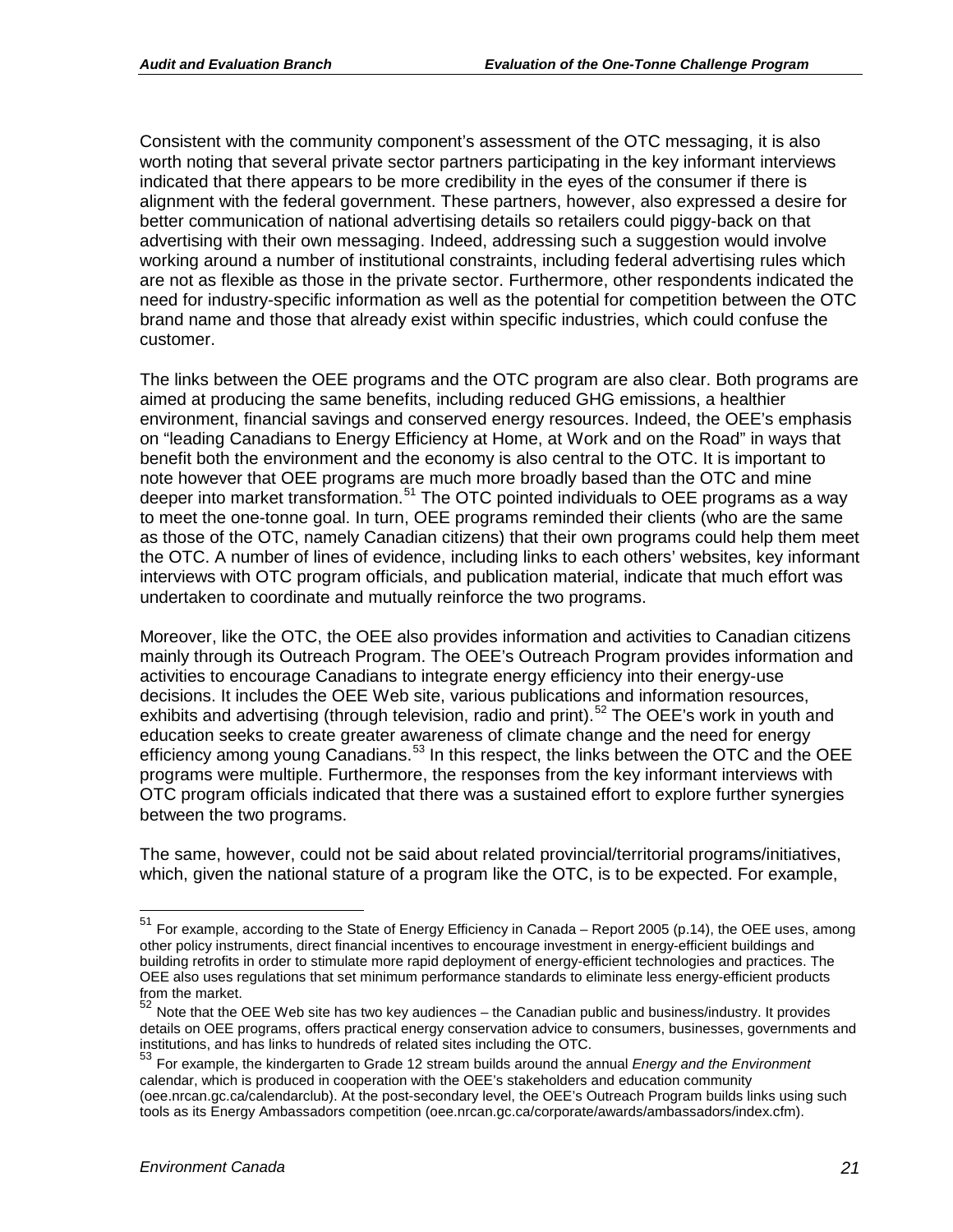the evaluation's review of programs/initiatives in Ontario discovered an initiative called the Conservation Challenge, which challenges individuals in all sectors of the province, to reduce their energy consumption by 10% by 2007.<sup>[54](#page-24-0)</sup> In particular, all Ontario residents are invited to play a part in ensuring that the province's electricity supply is managed effectively and that it manages the development of new power sources to meet demand. The Conservation Challenge Web site refers to the recent heat waves, which "have shown that there is an urgent and ongoing need to conserve electricity because the demand is increasing faster than supply".<sup>[55](#page-24-1)</sup> While energy conservation was also key in the OTC, the evaluation found that the Conservation Challenge did not refer to the OTC.<sup>[56](#page-24-2)</sup> The evaluation did however find that a companion campaign centered on the distribution, free of charge, of electricity-saving compact fluorescent light bulbs (CFLs) door-to-door, Project Porchlight, did refer to the OTC.<sup>[57](#page-24-3)</sup> There does not appear, however, to be any reference to the OTC in the media campaign that supports the Project. This media campaign encourages people to save electricity starting with replacing one regular incandescent bulb with a CFL.<sup>5</sup>

Indeed, considerable differences were found in the key motivators for the OTC and the Conservation Challenge. In particular, the Ontario program is driven by sustainable energy supply considerations, while the OTC was driven by climate change through reductions in GHG emissions. The provincial government's emphasis on a more sustainable energy supply is the key driver behind the provinces' efforts in the area of conservation and energy efficiency. In particular, while "saving money, protecting the environment and supporting a healthy Ontario electricity system" are presented as important benefits of these efforts, the link to the issue of climate change is not mentioned.<sup>[59](#page-24-5)</sup> For example, Ontario's Ministry of Energy, incorporates a Web site which offers similar guidance to the OEE and OTC sites in terms of actions that individuals can take to conserve energy. In particular, the Ontario Ministry of Energy's Web site targeting Ontario consumers includes, among other materials and activities, a number of guides (e.g., Energy Savings Tips Guide, Heating and Cooling your Home Conservation Guide, Energy-Savings Guide) as well as a calculator for electricity cost calculations. The evaluation's examination of these informational guides and tools did not mention the OTC in particular and the issue of climate change in general.<sup>[60](#page-24-6)</sup> Again the key motivation factors here are about "conserving energy and saving money".

Another provincial example that is provided as evidence of the lack of integration of the OTC with related programs/initiatives is the one provided by the Quebec government's effort, through the provincial major electricity utility supplier Hydro Quebec, in the area of energy efficiency. Following the examination of documentation supporting this particular effort, the evaluation has found no link to the OTC. More particularly, Hydro Quebec's Web site for its residential customers also contains a number of information materials, tools and activities to

<sup>58</sup> The media campaign involved both television and newspaper coverage. See, in particular,

<span id="page-24-0"></span><sup>&</sup>lt;sup>54</sup> The Conservation Challenge is managed by the Conservation Bureau, which is a division of the Ontario Power Authority (OPA). The latter is responsible for ensuring an adequate, long term supply of electricity in Ontario, which is associated with the province's continued growth and prosperity.<br>55 Eurits : Continued growth and prosperity.

<span id="page-24-1"></span><sup>&</sup>lt;sup>55</sup> Further information on the Conservation Challenge can be obtained by visiting its Web site:<br> $\frac{http://www.conservationbureau.on.ca/}{56 \text{ Note that the CTC Processing time, hours}}$ 

<span id="page-24-2"></span>Note that the OTC Program was however engaging other large utilities in Ontario. The Program was also working with a national electrical association to involve all utilities.

<span id="page-24-3"></span><sup>57</sup> Project Porchlight has distributed 10,000 CFLs door-to-door, and 40,000 CFLs through a major retailer. Details on the initiative can be found at: http://www.onechange.org/.

<span id="page-24-4"></span><http://www.onechange.org/pdf/post-ed.pdf> and http://www.onechange.org/pdf/citizenmayeda.htm 59<br>See http://www.energy.gov.on.ca/index.cfm?fuseaction=conservation.legislation<br>60 Eurther information con be found at http://www

<span id="page-24-5"></span>

<span id="page-24-6"></span><sup>60</sup> Further information can be found at: http://www.energy.gov.on.ca/index.cfm?fuseaction=english.conservation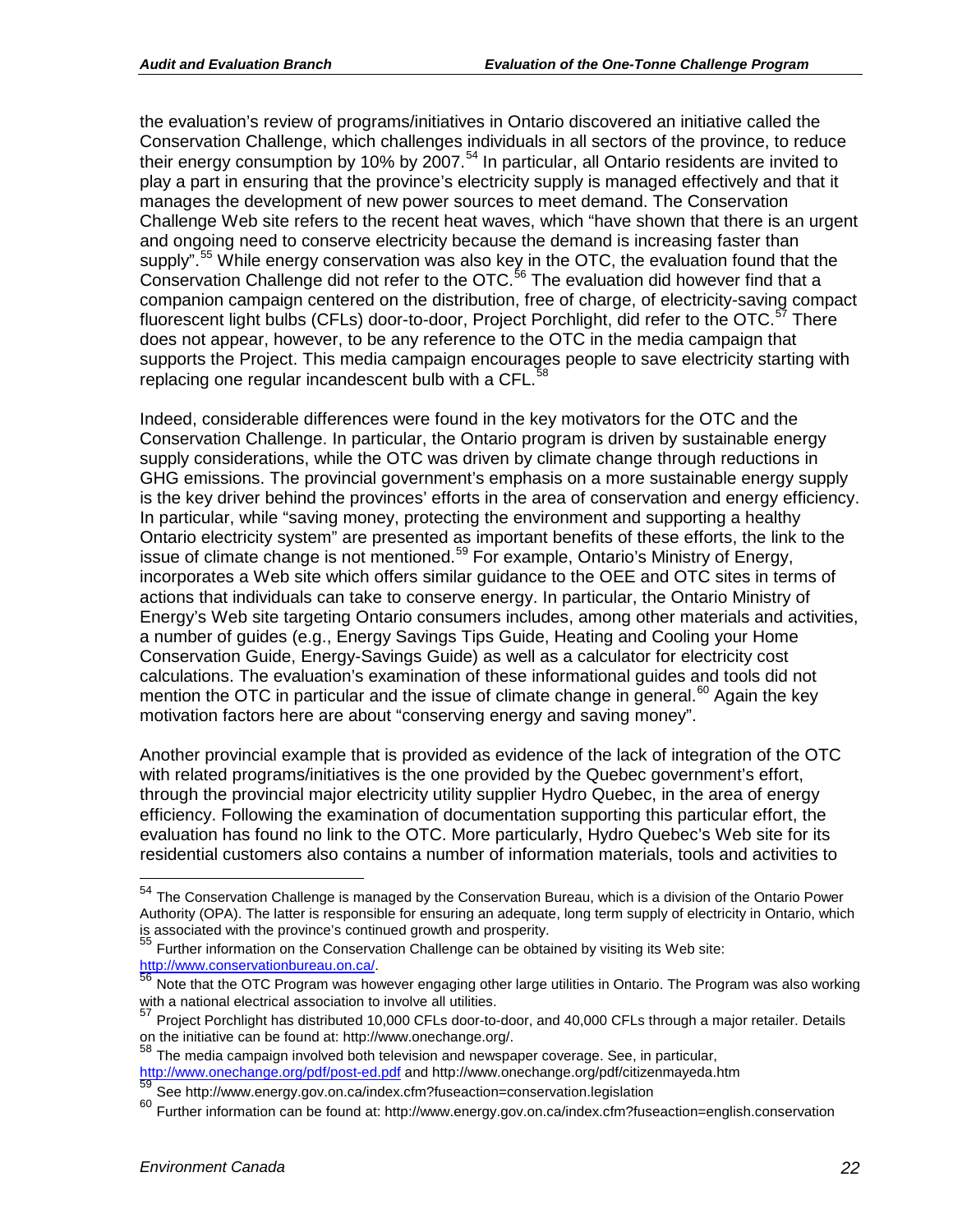help its customers save energy.<sup>[61](#page-25-1)</sup> These include most notably, an interactive questionnaire (Energy Wise Home Diagnostic) which provides personalised recommendations and advice on how to save energy, information on the advantages (i.e., savings on electricity bill) of energy efficient products such as CFLs and Energy Star appliances, information on Hydro Quebec subsidies/grants to improve the energy efficiency of its customers' existing and new homes.<sup>[62](#page-25-2)</sup> Furthermore, the evaluation review of the public utility's information newsletter HydroContact, sent regularly to residential customers (and also accessible on-line) indicates that current and previous issues did not refer to the OTC.[63](#page-25-3) This newsletter provides information, including tips and advice on how to keep the electricity bill "under control", how to make the home more energy efficient, and consumer promotions for the installation of electronic thermostats and for the purchase of Energy Star appliances.

As is the case with the Ontario example, while the link to the environment is generally made, the key emphasis once again is on conserving energy as well as the electricity bill.<sup>[64](#page-25-4)</sup> In fact, Hydro Quebec's main marketing brand called Energy Wise directs Hydro Quebec customers to the latter goals. The Energy Wise logo can be found on all of Hydro Quebec's promotional and informational materials. Energy Wise in particular features Mr. Socket which "sets Hydro Quebec customers with a challenge to be energy wise" (i.e., conserve energy and keep the electricity bill under control). Hydro Quebec is also currently conducting a province-wide media campaign (mainly TV ads) to encourage citizens to reduce energy. It is important to note here that, with the exception of a few targeted advertisements conducted by OTC which encouraged Canadians to take action directly through the uptake of a particular OEE program, the general call to action under the national multi-media campaign (that ran from December 6, 2004 to March 31, 2005) was to obtain a copy of the *Guide to the One-Tonne Challenge* through a 1-800 phone number or the Government of Canada climate change Website (which led to the OTC Web site).

Finally, while the evaluation has reviewed programs/initiatives in only two provinces, the examples of other (past and current) programs/initiatives focussing on the Canadian citizens at both the federal and provincial levels (found in **Annex 8)** are an indication of the interest of different jurisdictions in designing climate change/energy related programs that are targeting individual Canadians.

### <span id="page-25-0"></span>*4.4 Cost-effectiveness*

*As discussed under the evaluation issues of success and design and delivery, the public education and outreach means that the OTC program was using to increase Canadians' awareness, understanding and support for the Challenge is shown to be appropriate and efficient. However, other complementary measures would enhance the degree to which Canadians citizens take timely action to reduce their GHG emissions.*

<span id="page-25-1"></span> $61$  Hydro Quebec's residential customers Web site can be found at: http://www.hydroquebec.com/residential/index.html

<span id="page-25-2"></span> $62$  Note that Hydro Quebec indicated in its Web site that its grant for improving the energy efficiency of existing homes was "twice the amount of the federal EnerGuide (for Houses Retrofit Incentive) program".

<span id="page-25-4"></span><span id="page-25-3"></span> $63$  All issues of the information newsletter are provided at: http://www.hydroquebec.com/residential/archives.html <sup>64</sup> The connection to such goals can be found throughout Hydro Quebec's 2005 Annual Report which can be downloaded at: http://www.hydroquebec.com/publications/en/annual\_report/2005/index.html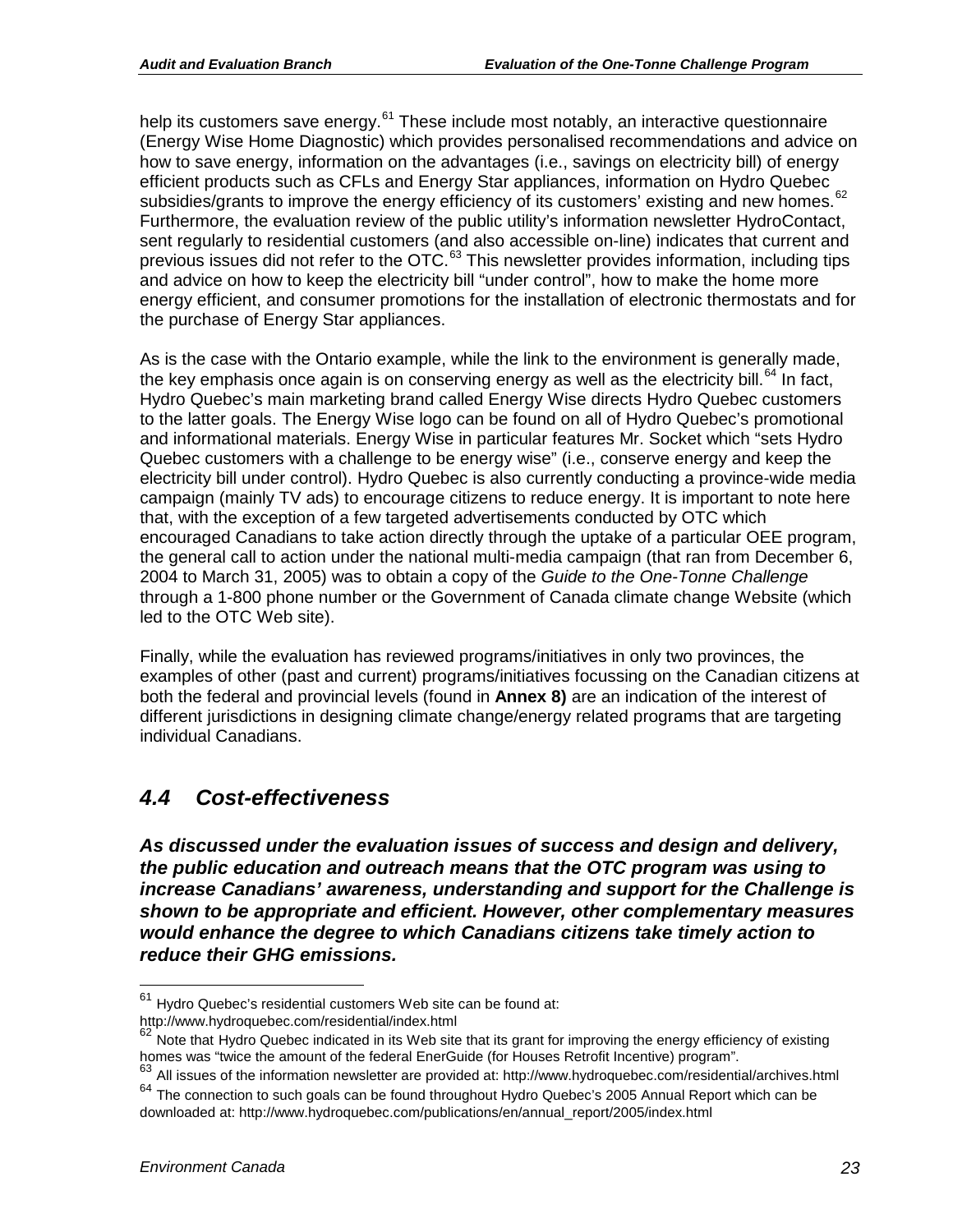The program would have benefited from other complementary measures that would help Canadians to take action on climate change. Indeed, over the past years the Canadian mindset around climate change has progressed along a continuum from awareness, to understanding, to believing there is something they can do about it. However, moving from awareness to motivating action and changing behaviour is a long-term process as experience in anti-smoking and related campaigns demonstrate.<sup>[65](#page-26-0)</sup>

Indeed, in light of the survey results regarding difficulties in engaging Canadians on a personal level (i.e., given the characteristics of the climate change phenomenon, which contribute to the public's uncertainty and complacency and discussed under the evaluation issue of relevance) as well as the responses from the key informant interviews with the OTC partners, the time it will take to bring about the needed changes in lifestyles and consumption patterns by relying only on public education and outreach means appears to be comparatively greater in the case of the OTC than in the case of anti-smoking campaigns. The impacts of smoking, for smokers and non-smokers, are well-established and numerous (e.g., illness, disability and premature death).<sup>[66](#page-26-1)</sup> In contrast, the impacts (e.g., environmental, health, financial) of actions that individuals can take to reduce GHG emissions are more diffused in space and in time.<sup>[67](#page-26-2)</sup>

Moreover, the 2005 Survey results have indicated that the principal barriers to participation on the part of Canadians continue to be the lack of information on how to reduce GHG emissions and the perceived inconvenience and difficulties in actually reducing emissions. Collectively, these pieces of evidence (e.g., survey results, key informant interviewee responses, acknowledged challenges in changing behaviours) indicate that there are opportunities to further influence Canadians through additional means that may affect behaviour more directly. Without this, the OTC would likely capture those already on board, hence greatly limiting its reach. Indeed, several OTC program officials and OTC partner interviewees have reflected to the need to increase the reach of the program.

The recent National Strategy to Reduce Tobacco Use in Canada also recognises the need to use multiple means to effectively address tobacco use. In particular, the use of public education, policy and legislation (as a form of intervention) is included as one of the Strategy's key directions. The priorities for action include the recognition of the role that price mechanism plays in influencing behaviour and the need to further enforce legislation by adopting a comprehensive approach. Indeed, a number of different tobacco control laws have been introduced at different times and within different jurisdictions across Canada.<sup>[68](#page-26-3)</sup>

<span id="page-26-0"></span> $65$  This time analogy (i.e., changing behaviours) with anti-smoking campaigns is taken from the public education and outreach documentation that was provided in the horizontal climate change RMAF.

<span id="page-26-1"></span><sup>66</sup> See the *National Strategy to Reduce Tobacco Use in Canada* which is covered in more detail in footnote 66.

<span id="page-26-2"></span><sup>67</sup> It should be noted that despite three decades of experience with tobacco control, both in Canada and internationally, it has taken a long time to change smoking behaviours. The *Physicians for a Smoke-Free Canada*  (PSC) has estimated that Health Canada has spent about \$400 million for tobacco control from 1994-95 to 2004- 2005. Tobacco control expenditures were generally spent on a number of areas of activities including public education and mass media which has represented a large portion of overall funding. The PSC is a national health organisation of Canadian physicians which was founded in 1985. The goal of the PSC is the reduction of tobaccocaused illness through reduced smoking and reduced exposure to second-hand smoking. The PSC's funding estimates and other information can be found through the organisation's website: www.smoke-free.ca.

<span id="page-26-3"></span><sup>&</sup>lt;sup>68</sup> A full list of tobacco legislation introduced across Canadian jurisdictions may be found at the Canadian Council for Tobacco Control website [www.cctc.ca.](http://www.cctc.ca/) The *National Strategy to Reduce Tobacco Use in Canada*, established in 1999, provides a framework for action and builds on recent evidence of effective interventions. The five strategic directions outlined are: policy and legislation; public education; industry accountability and product control; research; and, building and supporting capacity for action. The paper describing the *Strategy as well as the*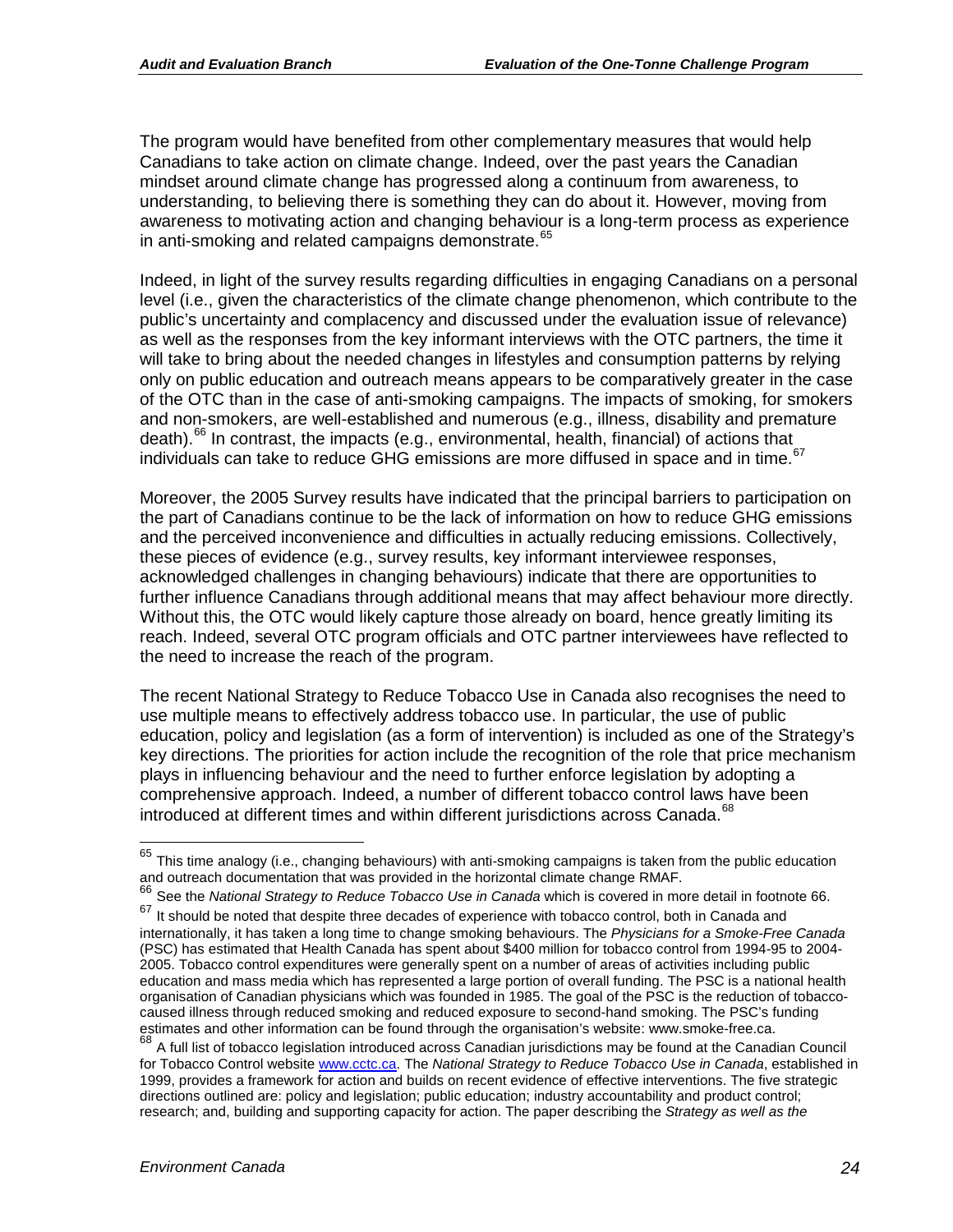In 2000, the OECD recommended that Canada "move forward with the wider use of economic instruments to prevent pollution and conserve natural resources, in association with regulatory instruments and other instruments, such as voluntary agreements, to support more costeffective implementation of policies". Indeed, while this recommendation comes from the OECD's examination of Canada's past use of economic instruments to achieve its environmental goals, the recommendation also comes from a wide array of research pieces that the OECD has been conducting across its member countries.<sup>[69](#page-27-1)</sup>

In particular, in one of its research papers that address unsustainable patterns of consumption, the OECD examined the use of measures to influence consumer demand.<sup>[70](#page-27-2)</sup> The report provides an overview of the broad array of policies and policy instruments which OECD Member countries are already using or are considering using to influence consumer demand for certain goods and services. These include a wide range of regulatory, economic and social policy instruments, as well as other actions by government, such as capital investment and the use of the land-use planning system. Such actions often form part of Member countries' strategies to tackle major environmental problems, such as climate change. This report reviews currently available information on the success of Member country initiatives in influencing consumption patterns. The report identifies steps for the OECD and for its Member countries both to improve knowledge of policy initiatives and to take more effective action to influence consumption patterns.

The unique challenges in moving Canadians from awareness to GHG emission reducing actions, the perceived inconvenience and difficulties in doing the latter (e.g., need for incentives to offset potential costs of actions and/or increase benefits of actions), the lessons learned from analogous behavioural-changing initiatives (i.e., National Strategy to Reduce Tobacco Use), and the ongoing recommendations by the OECD on the wider use of economic instruments, in association with regulatory instruments and other instruments (i.e., voluntary agreements, public education), are the reasons provided to enhance the cost-effectiveness of achieving the outcome of encouraging Canadians to take personal actions to reduce their GHG emissions.

# <span id="page-27-0"></span>**5.0 CONCLUSION**

The evaluation found that a public education and outreach program like the OTC is relevant as it addresses Canadians' need to receive better information on climate change to allow them to make informed decisions about their use of energy and resources in their daily activities as well as the products they consider purchasing. Indeed, the evaluation found that the key

 $\overline{a}$ 

*Strategy's Progress Reports (from 1999 to 2005)* can be downloaded at the following Health Canada website: www.hc-sc.gc.ca/hl-vs/pubs/tobac-tabac/index<br><sup>69</sup> See, for example, *Environmental Performance Review of Canada*, OECD (2004), *Environmentally Related* 

<span id="page-27-1"></span>*Taxes: Issues and Strategies*, OECD (2001), and *Individual Household Behaviour and Environmental Policy*, OECD (2005). A vast number of other leading organisations in Canada have also echoed the OECD's call for increased used of market-based instruments. These include most notably, the Canadian Council of Chief Executives, the Fraser Institute, the Green Budget Coalition, the Suzuki Foundation, and the National Round Table on the Environment and the Economy (NRTEE). For a more detailed discussion on economic instruments, see the NRTEE's State of the Debate Report titled: *Economic Instruments for Long-term Reductions in Energy-based Carbon Emissions* (2005).

<span id="page-27-2"></span>See Towards Sustainable Consumption Patterns - A Progress Report on Member Country Initiatives, OECD, March 1998.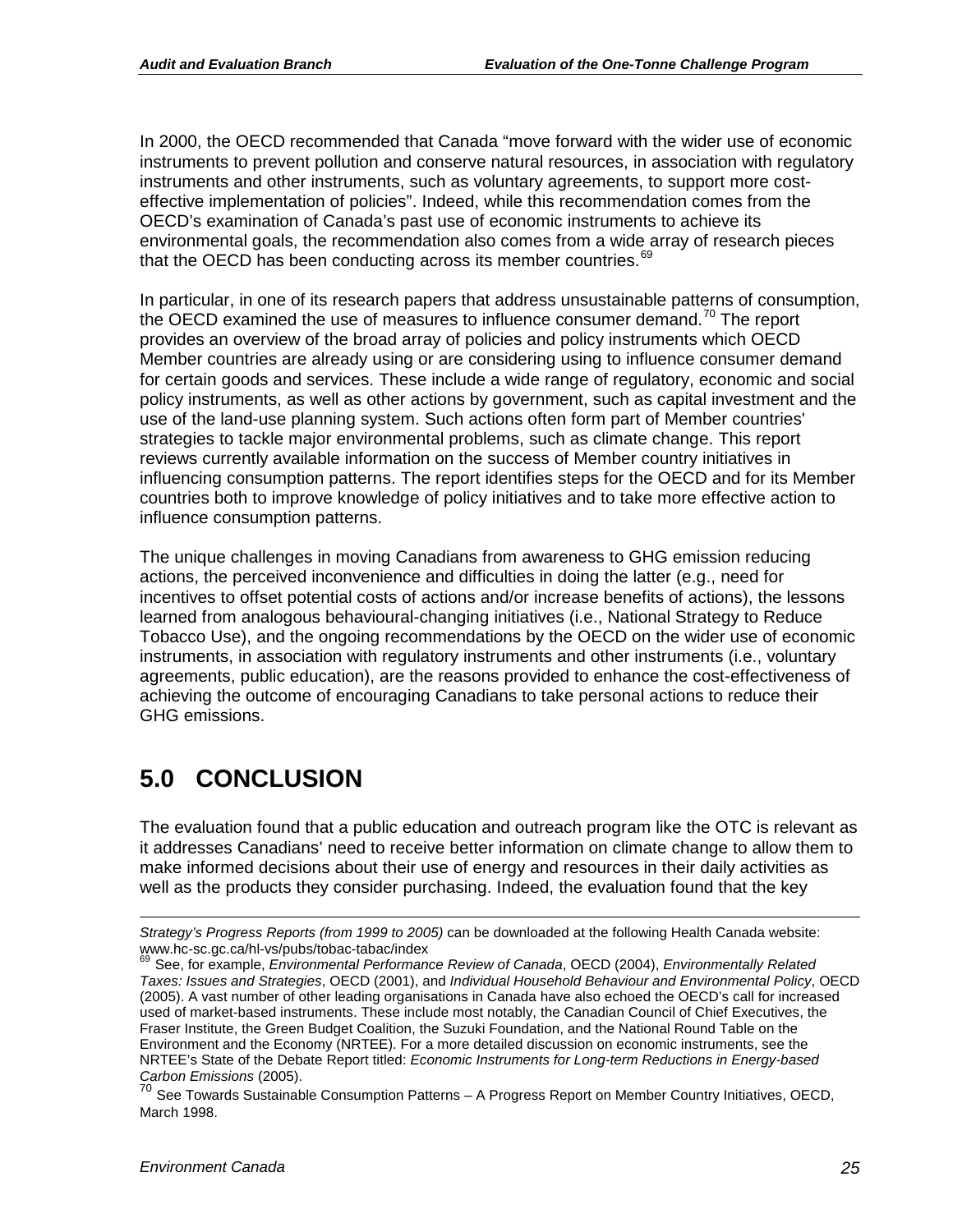characteristics of the climate change phenomenon (i.e., lack of tangible evidence of environmental or health impacts to date, uncertainty about long term ramifications, and the absence of a toxic or chemical dimension) contributes to the unique challenges in terms of establishing it as a priority for action at the individual level. Moreover, the fact that Canadian citizens are responsible for about 30 percent of Canada's GHG emissions makes them a key component of Canada's fight against climate change. Finally, public education has a role to play in stimulating consumer demand for new and more energy efficient products, and hence is directly contributing to the market transformation that is called upon to effectively achieve Canada's short-term and longer-term climate change goals. In this light, a public education program like the OTC can help Canadians identify the role that they may play in climate change, in particular, by making Canadians more aware of their lifestyle and consumption patterns that are contributing to climate change and the benefits accruing to the actions.

The OTC was on track to achieving its public education outcomes. First, the level of awareness of the OTC increased significantly over the previous year (from 6% established in the 2004 Survey to 60% in the 2005 Survey – unaided and aided responses). Second, the OTC was also generally understood by Canadian citizens, although there has not been much variation in understanding since 2004. Specifically, 78% of surveyed respondents in the 2005 Survey who recalled hearing about the OTC (unaided responses) understood the initiative. These respondents indicated that the OTC is "well recognized in general terms as a program designed to reduce emissions and/or energy use". Thirdly, Canadians generally supported the Challenge and are expressing willingness to take personal action to reduce GHG emissions.

The evaluation also found that the overall interest in taking the Challenge continues to be higher for those who are most concerned about climate change, and those who have already made the most effort towards reducing their energy use at home or on the road. A majority of Canadians, however, continue to believe that it will be difficult to personally meet the target of a 20 percent reduction in the coming year. The perceived difficulty remains most evident among Canadians with higher household incomes, homeowners and those owning vehicles. This evidence along with the responses from the key informant interviews conducted for this evaluation is an indication that the Program appears to have been less successful in having an impact on those Canadians that are emitting relatively more GHG emissions. In particular, the evaluation found that current participants in the OTC that were overall positive in their experience so far, represent Canadians who, for example, do not own their vehicles and with low incomes (i.e., below \$25,000), indicating that the program appeared to be reaching those that can be brought on board more easily.

The lack of information about how to reduce their personal contributions to GHG emissions was perceived to be a significant barrier to participation in the Challenge. The perception that the Challenge was too inconvenient or time-consuming, that individual participation will not make a difference to climate change, that there is little room for improvements (i.e., in terms of energy efficiency), and the low interest/concern have also been identified as barriers to action.

In order to achieve the ultimate outcome of emission reductions, it appears, however, that the OTC was faced with a number of challenges to deliver clear and attributable GHG emission reductions. The investigation of relevant official documents (Project Green, TB Review, OTC program activities) indicates that the OTC was portrayed, communicated and implemented as a public education and outreach program rather than a mitigation one. The 'OTC brand' was, in practice, treated more as an opportunity for Canadians to set a personal goal for action than an actual emission reduction target. Indeed, various measurement issues challenge a program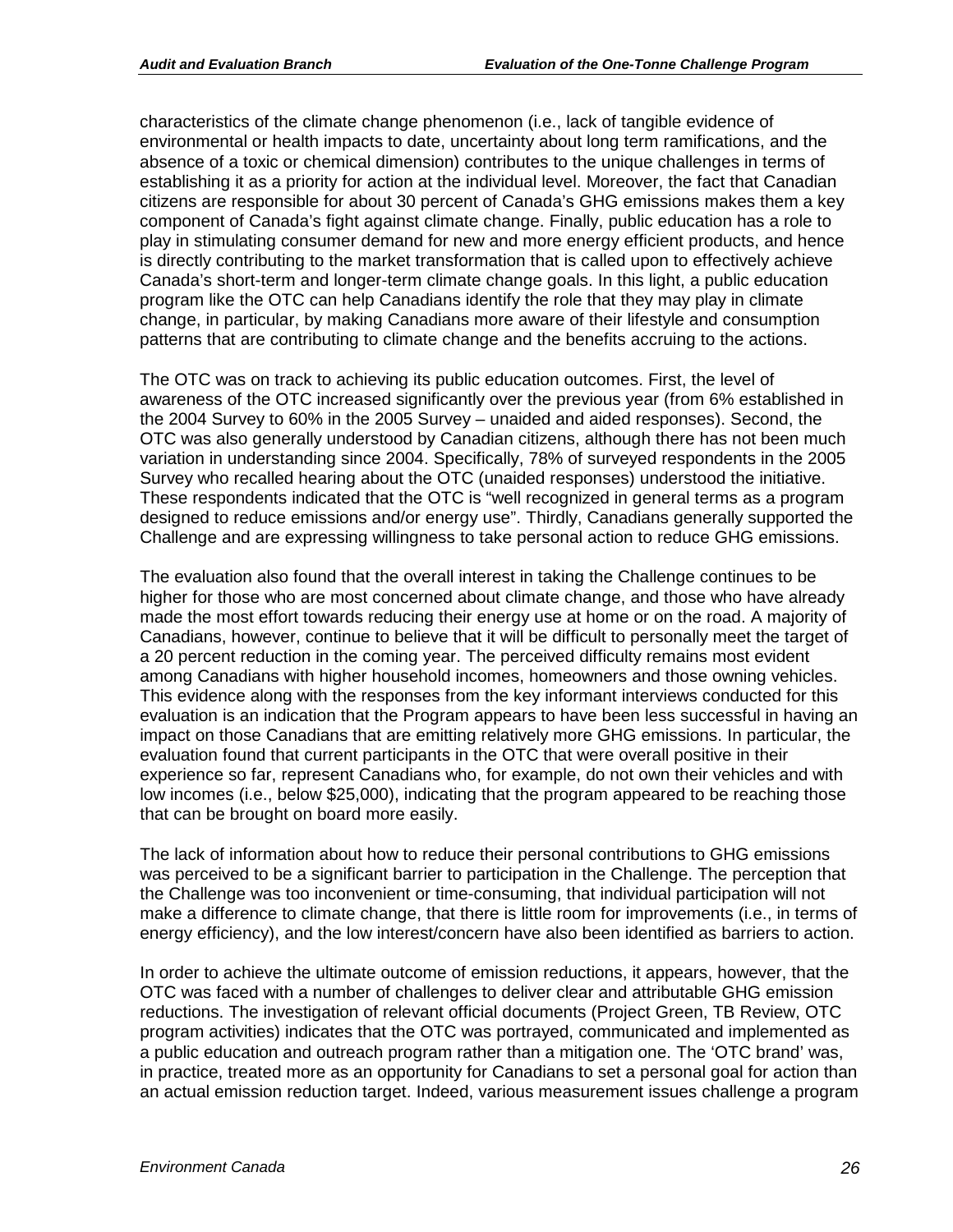like the OTC in accounting for emission reductions. Reaching consensus on what is measured, how and by whom in a program that was highly dispersed and deployed through various partners, the risk of double counting, and attribution issues were presented as the key constraining factors.

Overall the OTC was well designed and delivered to achieve its public education related outcomes in terms of its two key components, namely a national marketing initiative and partnerships with key sectors of Canadian society. Moreover, OTC partners were satisfied with their involvement in the OTC indicating that it was consistent with their respective mandates and goals and enabled the delivery of their own programs/activities. Evidence indicates however that there were missed opportunities in terms of separating some partnerships and/or better defining their respective roles. This concerned, more specifically, the need to better integrate the youth and education components (i.e., to develop multi-faceted audience support materials, mechanisms to enhance communication/involvement). The interest in cooperation between the federal government representatives and provincial education ministries was also expressed (i.e., to better link the relevant education materials to the provincial/territorial curricula). The evaluation has also found that the OTC undertook community-based projects that were similar to those undertaken by EC's EcoAction Community Funding. However, the evaluation has not found any clear justification of why similar streams of projects were operating under different programs, in particular, given the natural links between climate change and the other three environmental goals that EcoAction funded projects are based upon (i.e., clean air, clean water, and nature).

The evaluation also found that there existed opportunities for more consistently integrated messaging efforts across other key related programs/initiatives, including those at the provincial/territorial levels. The evaluation found that there was evidence of integration and cohesiveness of public education messaging between the OTC program and other federal programs such as the OEE (e.g., mutually reinforcing programs) and the OTC's own partners (e.g., partners' activities can build on a national program and the national awareness that accompanies it, enhanced consumer credibility, alignment with federal government). Indeed, this integration and cohesiveness was facilitated by the partners' clear climate change focus. Some OTC partners expressed some suggestions for further coordination, including the need for more partner-specific produced support materials, better coordination between national advertising activities and those undertaken by partners, and to avoid the potential of introducing competing brands.

The opportunities for enhanced integration and cohesiveness of messaging between the OTC and other key programs/initiatives, particularly those at the provincial/territorial levels were less straightforward, however. This issue is of particular concern given the national stature of the OTC program. The evaluation's review of two provincial initiatives of relevance indicated that there were considerable challenges in integrating the overarching OTC message (i.e., reducing GHG emissions to combat climate change) with the initiatives established at the provincial/territorial levels (i.e., while emphasizing environmental benefits in general, the focus is on conserving energy and saving money). Moreover, evidence also indicates that (past and current) programs/initiatives focussing on Canadian citizens at both the federal and provincial levels are an indication of the interest of different jurisdictions in designing climate change related programs that are targeting the individual Canadian.

Finally, while the evidence collected in this evaluation indicates that the public education and outreach means that the OTC program is using to increase Canadians' awareness,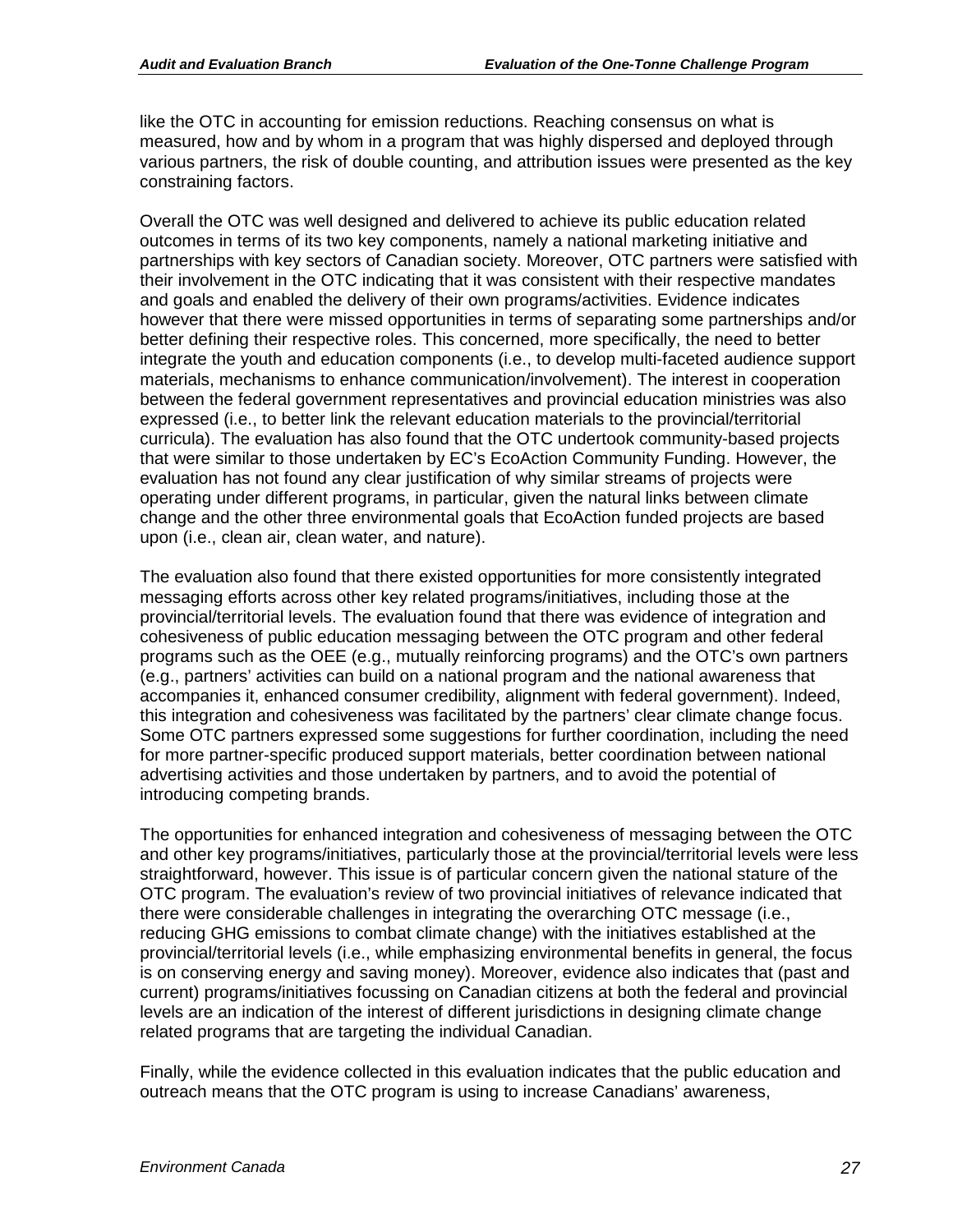understanding and support for the Challenge is appropriate and efficient, the evidence also indicates that other complementary measures would enhance the degree to which Canadians citizens take action to reduce their GHG emissions. There is consensus among OTC partners who participated in the key informant interviews for this evaluation on the need and importance of the objective of leading Canadians to take actions. However, one main concern of the OTC partners was the challenges to the program in moving from awareness to action and that the public education means alone are not sufficient to capture those who are not already on board. There is overall recognition that the OTC should be complemented by additional measures (e.g., economic instruments, regulations) in order to motivate timely action and in order for the program to be successful. Respondents have indicated that actions needed are long term, and behaviour change is acknowledged to be a difficult goal. The support for governmentsupported incentives is strong.

The unique challenges in moving Canadians from awareness to GHG emission reducing actions, the perceived inconvenience and difficulties in doing the latter (e.g., need for incentives to offset potential costs of actions and/or increase benefits of actions), the lessons learned from analogous behavioural-changing initiatives (i.e., National Strategy to Reduce Tobacco Use), and the ongoing recommendations by the OECD on the wider use of economic instruments, in association with regulatory instruments and other instruments (i.e., voluntary agreements, public education), are the reasons provided to enhance the cost-effectiveness of the program, particularly in light of its aim to help Canadians take personal actions to reduce their GHG emissions.

As a public education and outreach program, the OTC offered information to Canadians about how and why they should act as well as directed them, through partnerships and advertising, to available mitigation programs and energy-efficient products. As such, a program like the OTC has the capacity to increase the uptake of a number of programs/initiatives and there is considerable potential to make Canadians aware of them.

# <span id="page-30-0"></span>**6.0 LESSONS LEARNED**

As mentioned in the introduction of this report, the Minister of NRCan confirmed, in a public news release entitled "First Steps Taken Towards Made-in-Canada Approach" (April 13, 2006), the Government of Canada decision to take a different approach with the OTC program. In light of this, no recommendations are made with respect to the Program other than to note lessons learned drawn from the evidence from the evaluation that would apply to the design of any relevant program.

*Lessons Learned - To achieve GHG emission reductions, national public education and outreach (PEO) programs like the OTC need to be complemented by additional tools (e.g., economic instruments, regulations) to assist Canadians in reducing the GHG emissions that they produce. Moreover, given the existence of other related programs/initiatives, including those at the provincial/territorial levels, consistent and integrated messaging will be necessary. To this end, national public education messaging in the area of climate change should better account for other key motivators (e.g., energy conservation, financial, environment in general) that are driving many related undertakings.*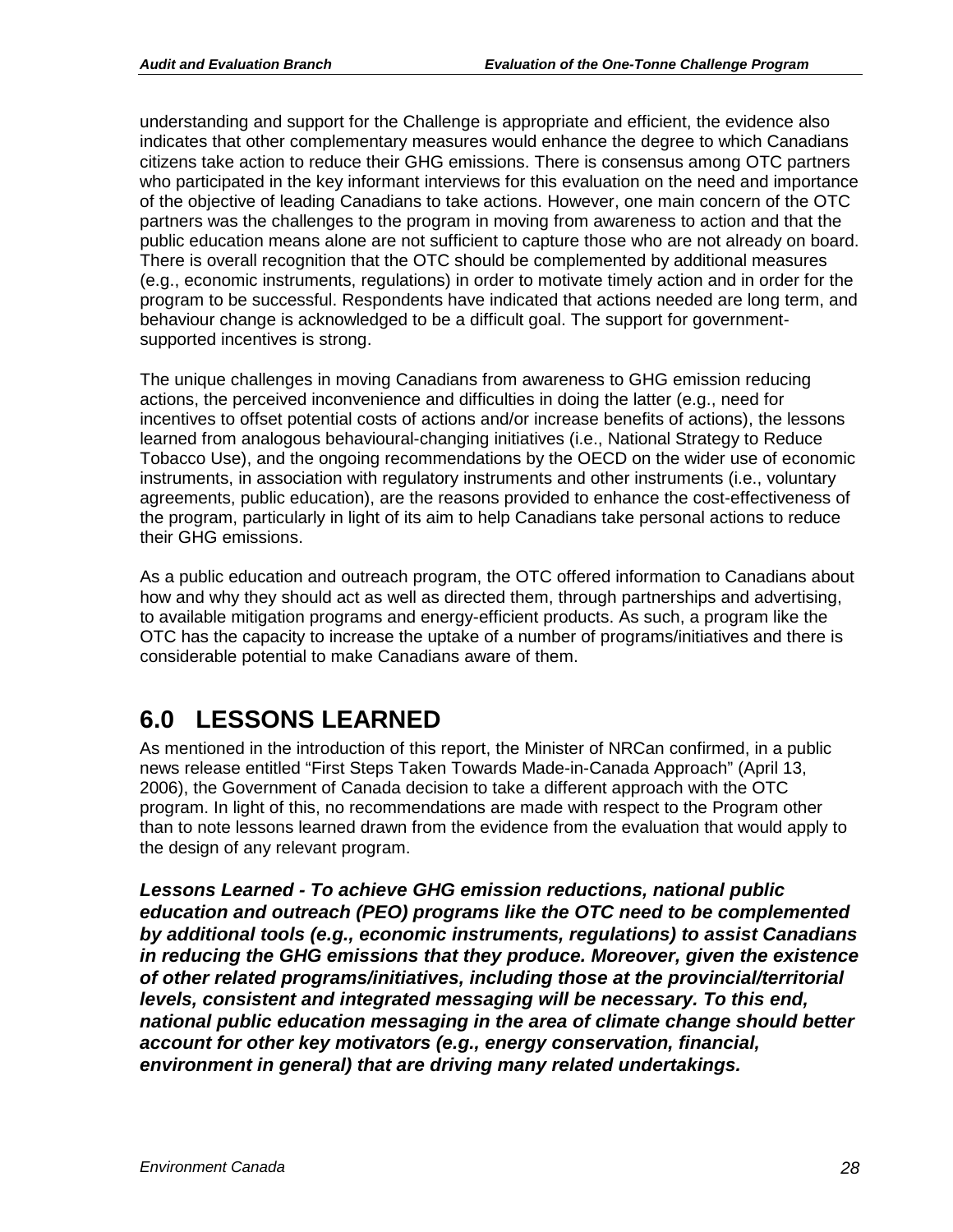The evidence collected in this evaluation indicates that there are opportunities to further influence Canadians in reducing the GHG emissions that they produce through additional means. Indeed, the unique challenges in moving Canadians from awareness to GHG emission reducing actions, the perceived inconvenience and difficulties in doing the latter (e.g., potential costs of incurring actions), the lessons learned from analogous behavioural-changing initiatives (i.e., National Strategy to Reduce Tobacco Use), and the ongoing recommendations by the OECD on the wider use of economic instruments, in association with other instruments (i.e., voluntary agreements, public education, regulations), are the reasons provided to justify the complementary nature of additional measures to address the environmental problem at hand.

Indeed, a number of tools may be of interest (e.g., tax breaks, rebates, low interest loans). However, in investigating their potential effectiveness, closer scrutiny should be given to how they may encourage Canadian citizens to reduce their GHG emissions (e.g., creating financial benefits). In this regard, the issue of how additional tools may help increase the reach to the PEO program's intended audience (i.e., those Canadians that are not already on board in the area of individual GHG emission reductions) merits closer investigation. Furthermore, the issue of how the tools may stimulate, for example, the demand for new GHG-emission reducing products and hence contribute to the transformation of the Canadian economy also merits closer investigation. Finally, the appropriate selection of tools should recognise the fact that provinces and territories have also been developing some of their own tools. Closer scrutiny should hence be given to these other options to ensure synergies across federalprovincial-territorial jurisdictions.

The evaluation has found that the integration and cohesiveness of public education messaging between the OTC program and other federal programs such as the OEE and the OTC's own partners was indeed facilitated by the clear climate change focus. The opportunities for enhanced integration and/or cohesiveness of messaging between the OTC and other key programs/initiatives, particularly those at the provincial/territorial levels were challenged by a number of elements and should hence be addressed. In particular, as per the evaluation's review of two provincial initiatives, the integration of national messaging should recognize the interest in emphasizing a number of different goals (e.g., environmental benefits in general, conserving energy, saving money), which are related to how different jurisdictions have been treating the issue of climate change as well as other energy-related issues. The fact that individual Canadians are also being targeted by a number of initiatives is another reason to enhance coordination.

A public education and outreach program like the OTC should actively lead Canadians towards the uptake of initiatives/tools that are more directly aimed at changing behaviour. Accordingly, while performance measurement strategies should continue to focus on tracking progress regarding public education outcomes, effort should also be given to how such a program may increase the uptake of initiatives/tools that more directly lead Canadians to reduce their GHG emissions. The latter is particularly important given the evaluation's finding that many measurement issues challenge a program like the OTC in accounting for emission reductions.

# <span id="page-31-0"></span>**7.0 MANAGEMENT RESPONSE**

Learnings of this evaluation will be taken into account in the development of any future and relevant programs.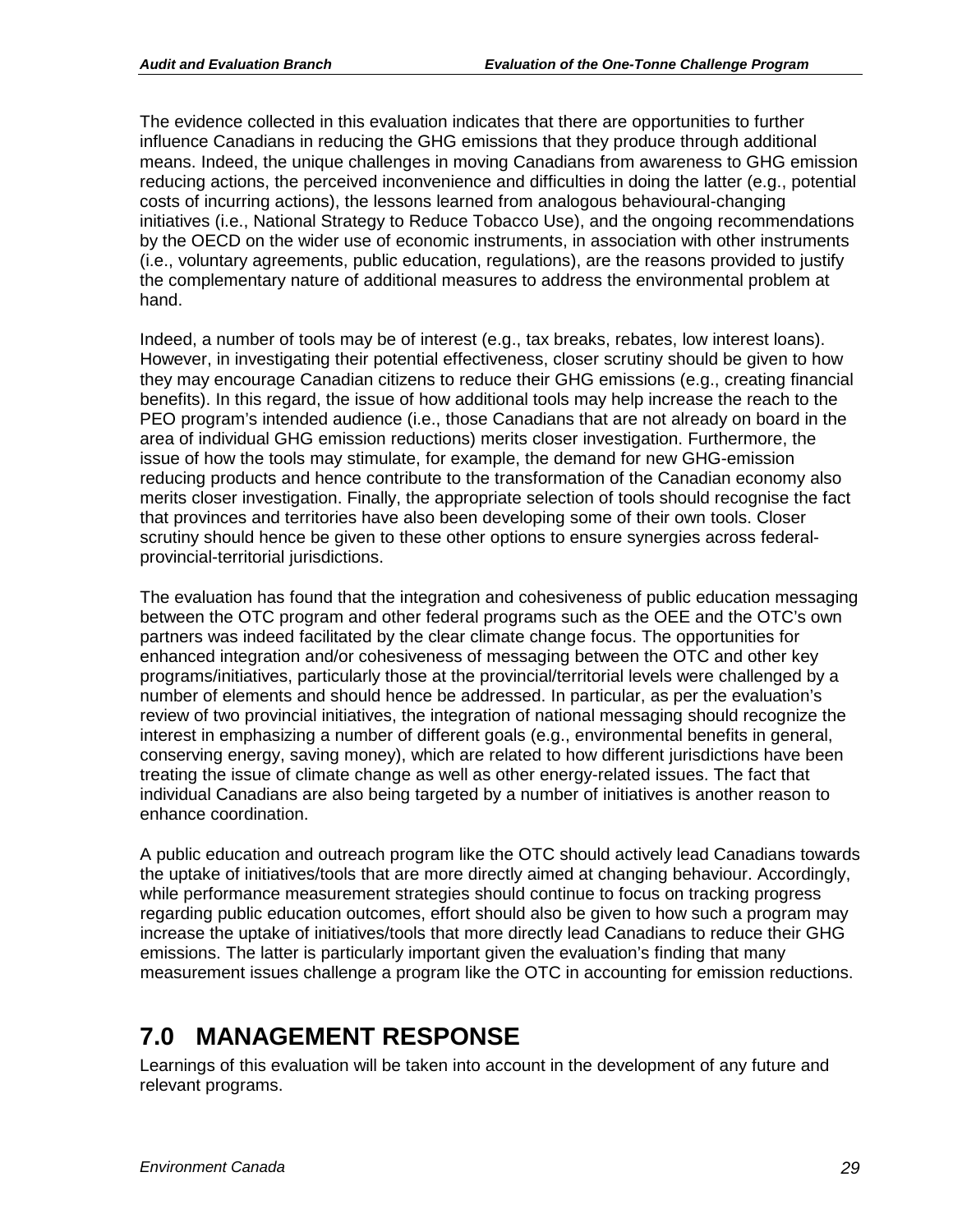# **ANNEXES**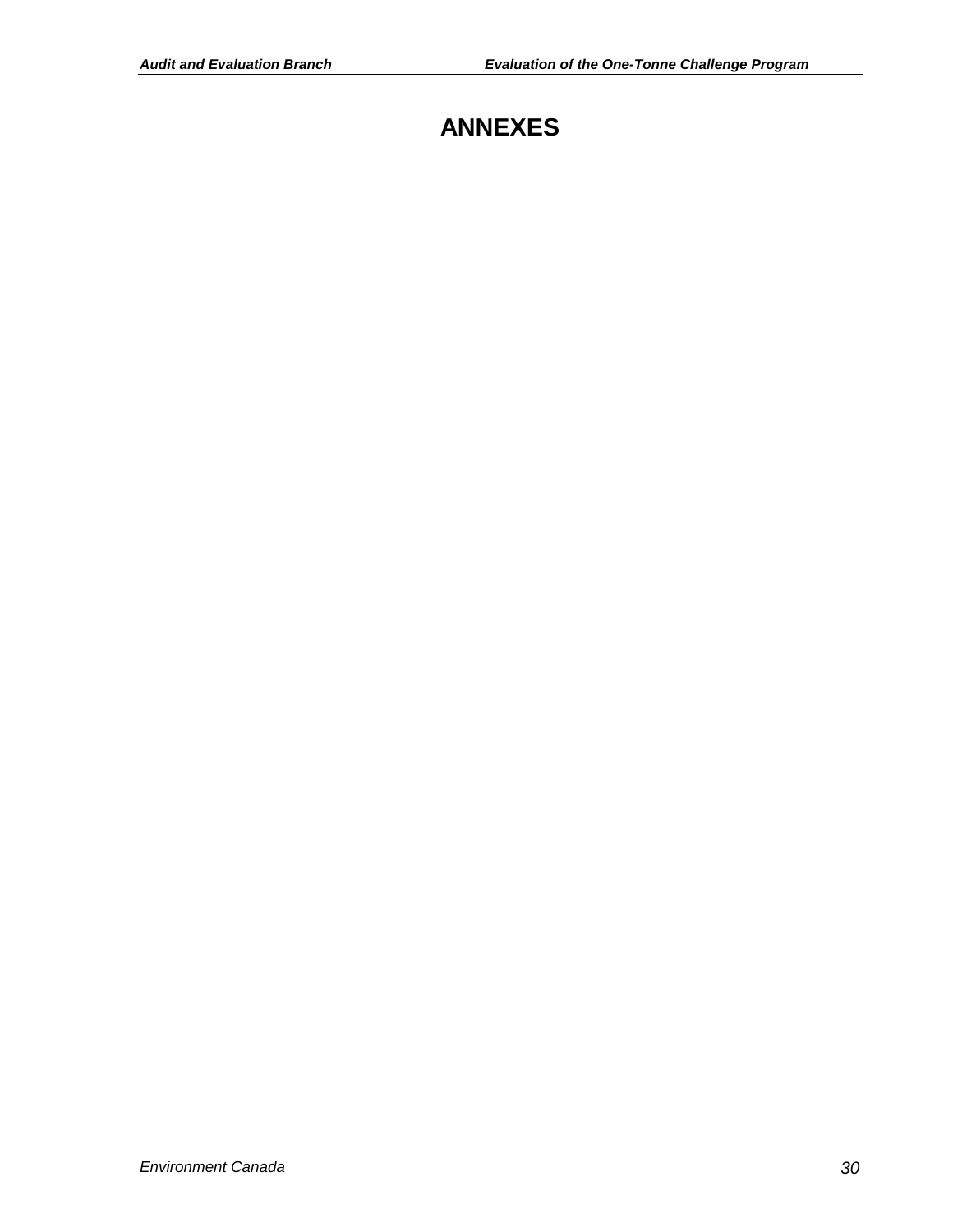### <span id="page-33-0"></span>**Annex 1a - OTC Logic Model - Public and Education Outreach**[71](#page-33-1)



<span id="page-33-1"></span> $71$  This logic model was provided by the OTC program officials. It was included in the horizontal Results-Based Management and Accountability Framework (RMAF) which was developed for a number of climate change initiatives that also received funding. This RMAF was never approved by the Treasury Board Secretariat.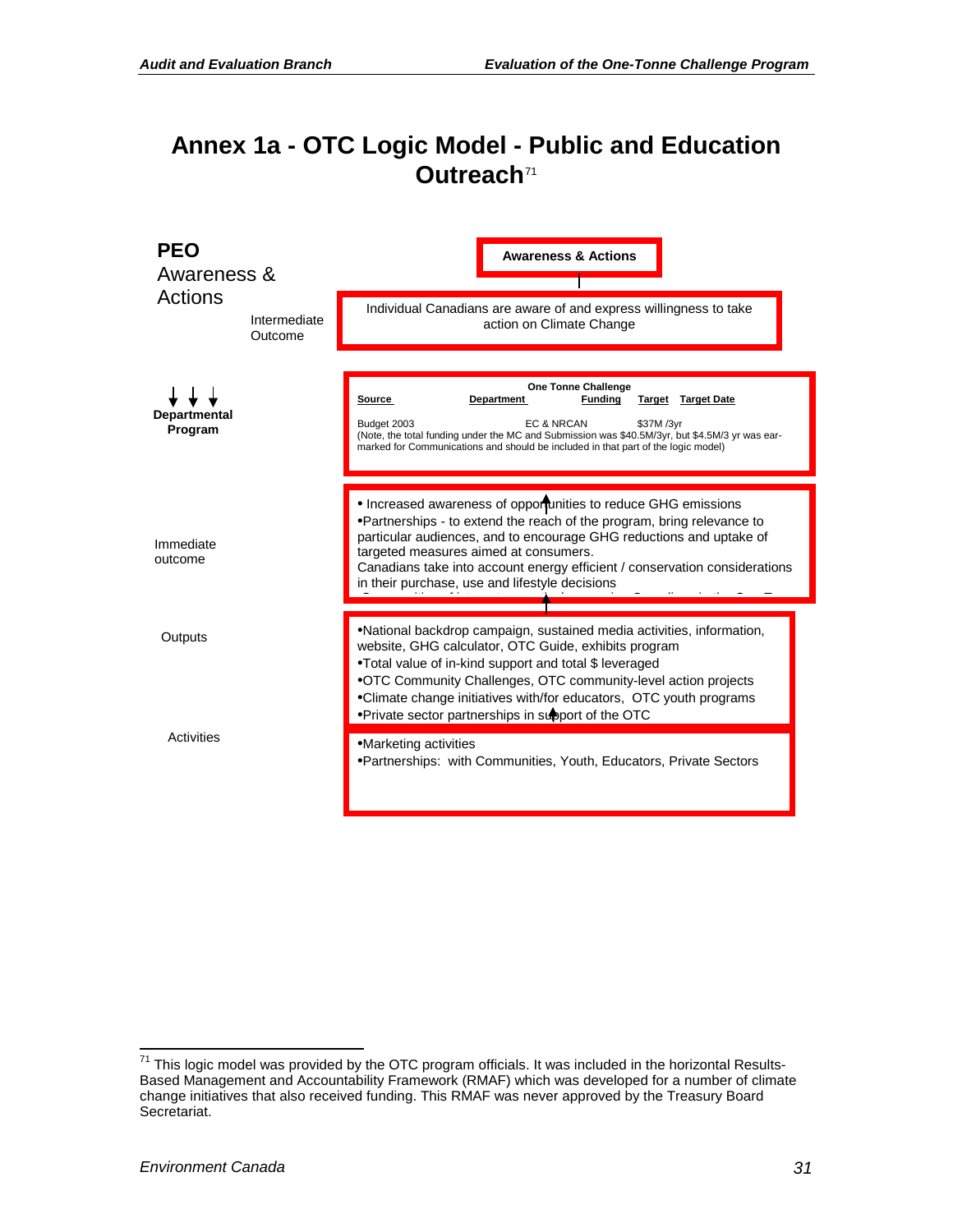### <span id="page-34-0"></span>**Annex 1b - OTC Logic Model - Performance Measurement Framework of the OTC**[72](#page-34-1)

#### Results model for the One-Tonne Challenge



<span id="page-34-1"></span> $72$  This logic model was taken from the Performance Measurement Framework for the One-Tonne Challenge, February 28, 2005. It was developed by both EC and NRCan.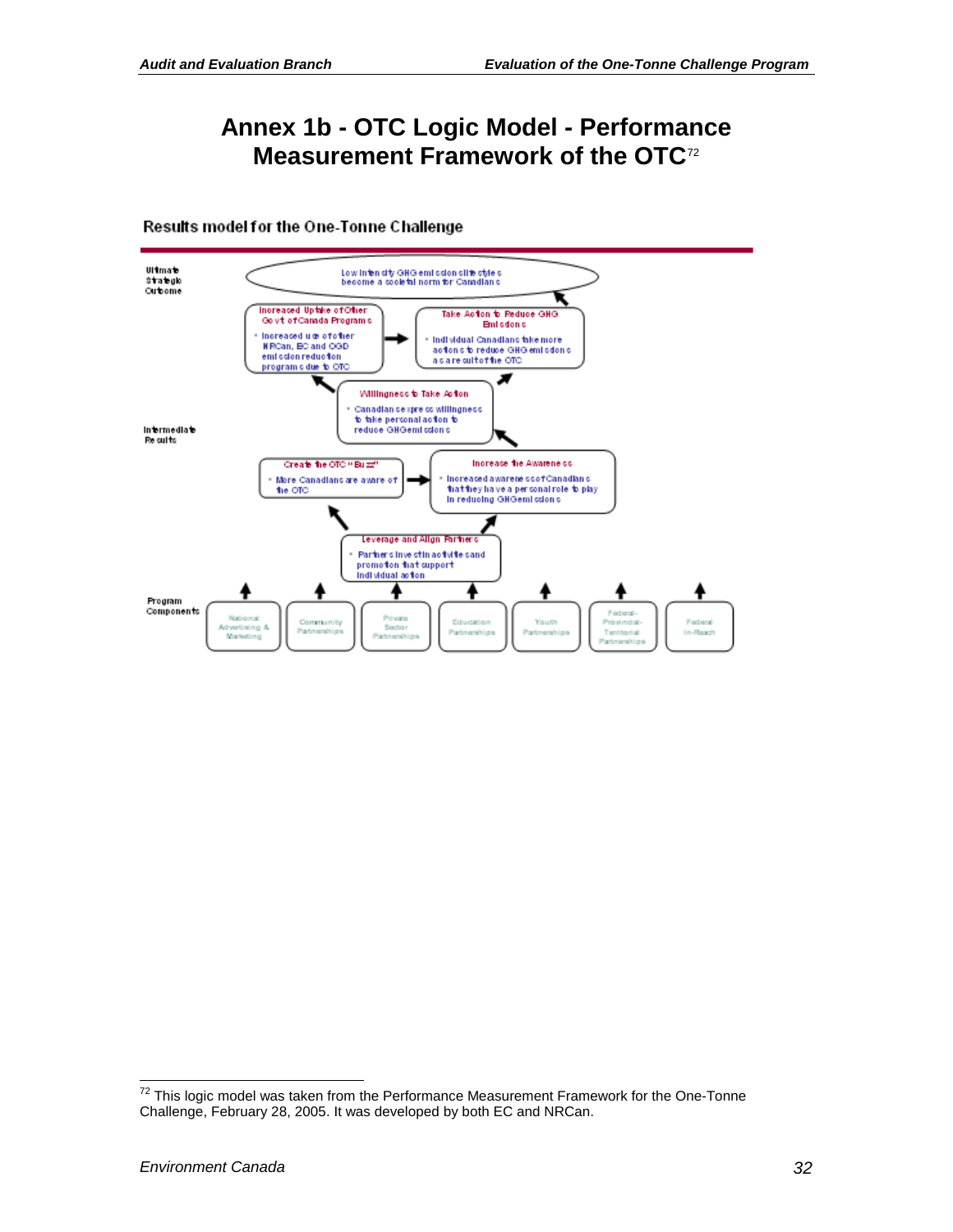# <span id="page-35-0"></span>**Annex 1c - OTC Logic Model - OTC Business Plan and Management Framework**[73](#page-35-1)



<span id="page-35-1"></span> $73$  This logic model was taken from The One-Tonne Challenge Business Plan and Management Framework, updated on April, 2005. It was developed and provided by EC.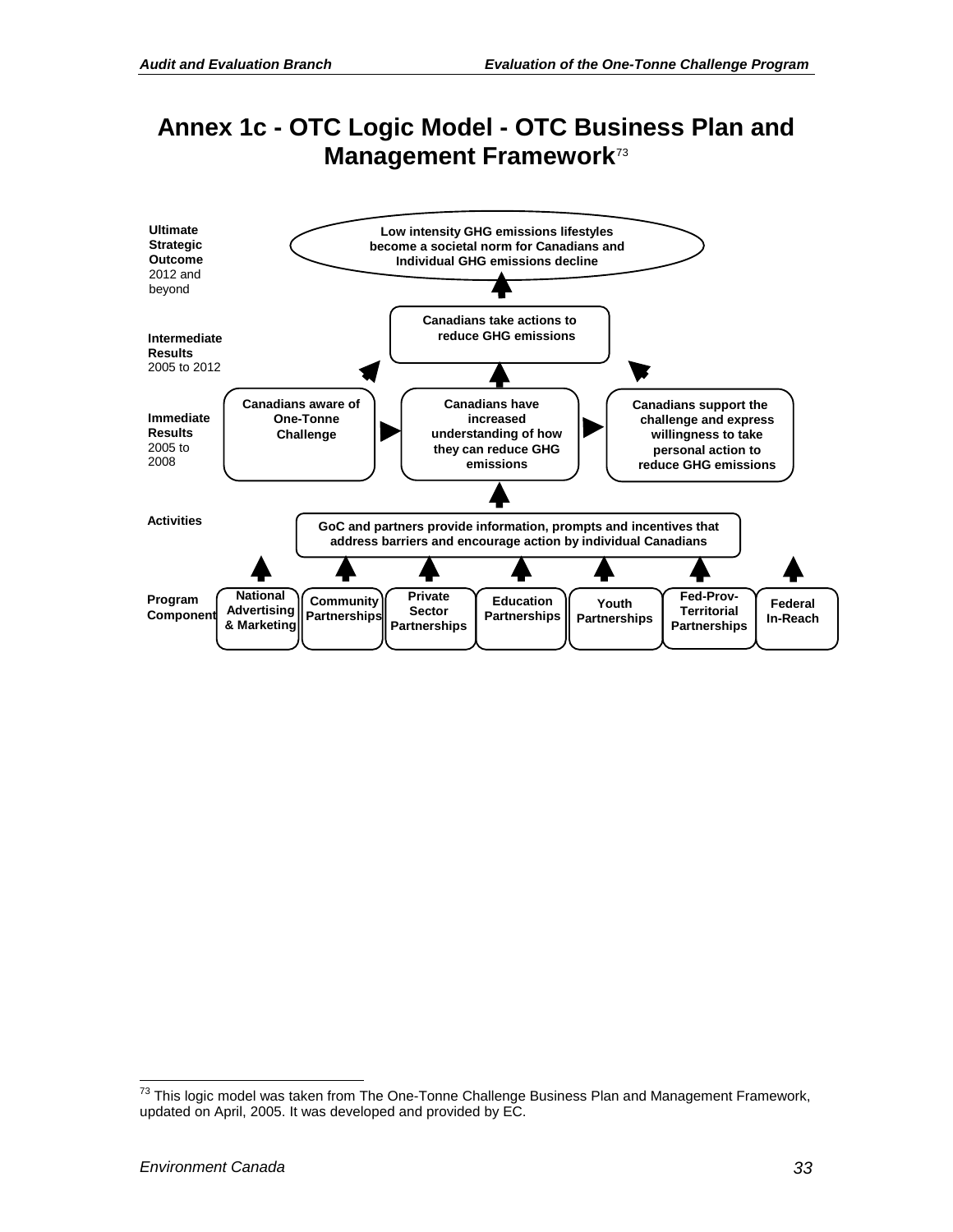# <span id="page-36-0"></span>**Annex 2 - Evaluation Issues and Questions**[74](#page-36-1)

|                                                                                                                                 | Data Source(s)                                                                                                                                                                                                                                                                                                                                                                                                          |  |  |
|---------------------------------------------------------------------------------------------------------------------------------|-------------------------------------------------------------------------------------------------------------------------------------------------------------------------------------------------------------------------------------------------------------------------------------------------------------------------------------------------------------------------------------------------------------------------|--|--|
| <b>Evaluation Question</b><br>Indicator(s)                                                                                      |                                                                                                                                                                                                                                                                                                                                                                                                                         |  |  |
| <b>Evaluation Issue: Relevance</b>                                                                                              |                                                                                                                                                                                                                                                                                                                                                                                                                         |  |  |
| Does the OTC continue to be aligned with GoC and departmental plans and priorities?                                             |                                                                                                                                                                                                                                                                                                                                                                                                                         |  |  |
| • OTC objectives support the<br>○ CESF pillars<br>o Climate Change Plans<br>○ NRCan's Report on Plans<br>and Priorities 2005-06 | • Review and comparison of<br>OTC objectives (OPP,<br>Business Plan); CESF<br>(pillars/decks); Climate<br>Change Plans (3); NRCan<br>official planning documents,<br>previous budgets (03-05)<br>Interviews with Climate<br>Change Board Members<br>Interviews with<br>representatives from TBS,<br>CESD, and OGD<br>Interviews with OTC<br>directors and program<br>managers, DG of Climate<br>Change Bureau and DG of |  |  |
|                                                                                                                                 |                                                                                                                                                                                                                                                                                                                                                                                                                         |  |  |

### **Evaluation Issue: Relevance**

### **Evaluation Issue: Success**

| <b>Evaluation Question</b>                                                                                                                               | Indicator(s)                                                                                                                                                  | Data Source(s)                                                                                                                                                                    |  |  |  |  |
|----------------------------------------------------------------------------------------------------------------------------------------------------------|---------------------------------------------------------------------------------------------------------------------------------------------------------------|-----------------------------------------------------------------------------------------------------------------------------------------------------------------------------------|--|--|--|--|
|                                                                                                                                                          | <b>Evaluation Issue: Success</b><br>Is the OTC on track to meeting its intended outcomes?                                                                     |                                                                                                                                                                                   |  |  |  |  |
| 2. Is performance data being<br>collected against OTC<br>activities/outcomes                                                                             | Presence/implementation<br>٠<br>of performance<br>monitoring strategy<br>Data collected<br>٠                                                                  | Review of performance<br>measurement strategy,<br>data system<br>Interviews with OTC                                                                                              |  |  |  |  |
| 3. Is the analysis of the<br>performance data used to<br>inform management decisions?                                                                    | Management decisions that<br>are based on performance<br>information                                                                                          | directors and program<br>managers, DG of Climate<br>Change Bureau and DG of<br>Office of Energy Efficiency<br>Meeting minutes/decisions                                           |  |  |  |  |
| 4. Is there evidence of the<br>achievement of immediate<br>outcomes?<br>○ Evidence on OTC<br>awareness<br>o Increased understanding<br>on GHG reductions | ■ % of Canadians aware of<br>OTC<br>■ % of Canadians who can<br>identify ways that they can<br>reduce emissions as a<br>result of OTC<br>■ % of Canadians who | Baseline, current, future<br>survey research<br><b>Website Statistics</b><br>$\blacksquare$ Media scan<br>Interviews with OTC<br>program managers and<br>directors; DG of Climate |  |  |  |  |

<span id="page-36-1"></span> $\frac{74}{74}$  The evaluation issues and questions were taken from Table 1 in the One-Tonne Challenge Evaluation Plan, November 2005. Required modifications to this table that were included over the course of the evaluation (e.g., to better reflect appropriate information sources, availabilities, program realities) are identified as follows:

**Italic font style indicates that the evaluation question and/or indicator and/or data source was** added.

Underline font style indicates that the evaluation question and/or indicator and/or data source was not be posed and/or used.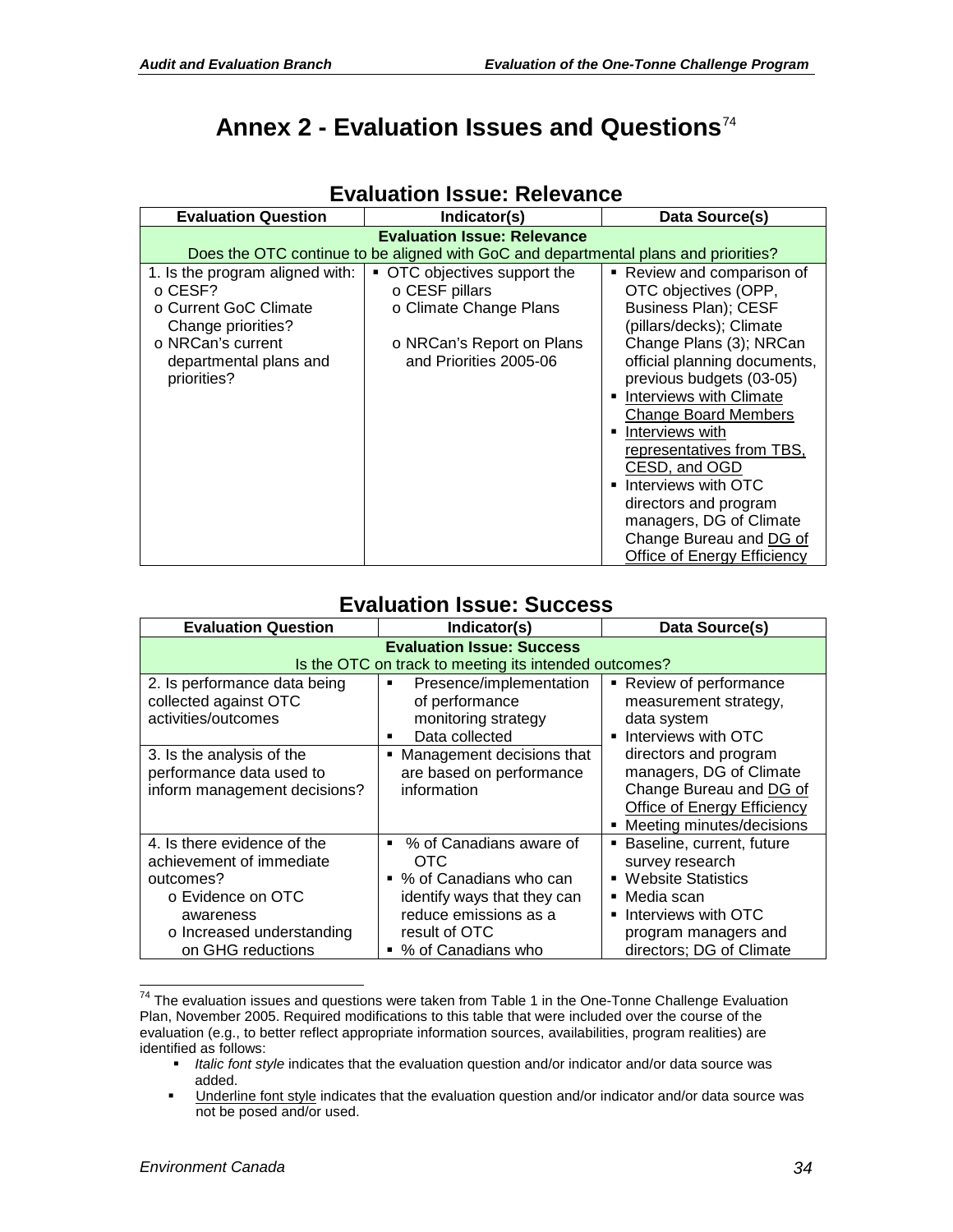| ○ Support for OTC                                                                                                                                                                                                                                                                                                                            | express support<br>of/willingness to take action<br>in the OTC                                                                                                                                                                                                                                                                                                                                                                                                                     | Change Bureau and DG of<br><b>Office of Energy Efficiency</b>                                                                                                                                                                                                                                                                                   |
|----------------------------------------------------------------------------------------------------------------------------------------------------------------------------------------------------------------------------------------------------------------------------------------------------------------------------------------------|------------------------------------------------------------------------------------------------------------------------------------------------------------------------------------------------------------------------------------------------------------------------------------------------------------------------------------------------------------------------------------------------------------------------------------------------------------------------------------|-------------------------------------------------------------------------------------------------------------------------------------------------------------------------------------------------------------------------------------------------------------------------------------------------------------------------------------------------|
| <b>Evaluation Question</b>                                                                                                                                                                                                                                                                                                                   | Indicator(s)                                                                                                                                                                                                                                                                                                                                                                                                                                                                       | Data Source(s)                                                                                                                                                                                                                                                                                                                                  |
| 5. To better assess the<br>environmental measurement<br>challenges associated with an<br>education and outreach<br>program such as the OTC, the<br>present evaluation asks<br>whether there is evidence that<br>the OTC program is on track to<br>achieve its relevant outcomes?<br>$\circ$ Canadians take action to<br>reduce GHG emissions | ■ % of Canadians who take<br>action (online/through<br>partners/other) in the OTC<br>(compare against those that<br>expressed support)<br>■ % change in GHG levels<br>potentially attributable to<br>the OTC<br>Expert opinions on key<br>٠<br>measurement challenges in<br>reducing GHG emissions<br>(e.g. attribution, temporal<br>dimensions associated with<br>GHG reductions, household<br>behavior and habits, access<br>to other tools such as<br>market-based instruments) | Mapping of OTC programs/<br>partners<br>• Workplans by program<br>component<br>Baseline, current, future<br>survey research<br>Website statistics<br>Interviews with OTC<br>program managers and<br>directors and DGs<br>Review of existing<br>databases (EC/NRCAN)<br>• Documented evidence on<br><b>GHG</b> reductions<br>• Literature review |
| 6. Were there any unintended<br>outcomes?<br>o If so, what were the<br>implications?                                                                                                                                                                                                                                                         | ■ Presence of unintended<br>outcomes<br>Management actions and<br>leanings                                                                                                                                                                                                                                                                                                                                                                                                         | Interview OTC program<br>managers and directors<br>Risk assessment workshop<br>data<br>Key informant interviews<br>with stakeholders/partners<br>Review of meeting minutes<br>and correspondence                                                                                                                                                |

### **Evaluation Issue: Cost-Effectiveness**

| <b>Evaluation Question</b>                                                                                                  | Indicator(s)                                                                   | Data Source(s)                                                                                                                             |  |  |  |
|-----------------------------------------------------------------------------------------------------------------------------|--------------------------------------------------------------------------------|--------------------------------------------------------------------------------------------------------------------------------------------|--|--|--|
| <b>Evaluation Issue: Cost Effectiveness</b><br>Are the most appropriate and efficient means being used to achieve outcomes? |                                                                                |                                                                                                                                            |  |  |  |
| 7. Are the program components<br>maximizing their budgets in light<br>of their respective<br>targets/objectives?            | • Budget allocations per<br>program component<br>• Targets/objectives achieved | $\blacksquare$ Budget<br>• Performance reports<br>• Workplans by program<br>component<br>• Interview OTC program<br>managers and directors |  |  |  |

### **Evaluation Issue: Design & Delivery**

| <b>Evaluation Question</b>                                                                                          | Data Source(s)                                                                                                                                                     |                                                                                                                           |  |  |  |
|---------------------------------------------------------------------------------------------------------------------|--------------------------------------------------------------------------------------------------------------------------------------------------------------------|---------------------------------------------------------------------------------------------------------------------------|--|--|--|
| <b>Evaluation Issue: Design &amp; Delivery</b><br>Is the OTC being designed and delivered in the best possible way? |                                                                                                                                                                    |                                                                                                                           |  |  |  |
| 8. How does the OTC compare<br>to similar programs in other<br>countries?                                           | Similarities/differences (e.g.<br>٠<br>means taken, selected<br>outcomes, measurement<br>strategies, tracking<br>approaches) between<br>Canada and other countries | Multi-jurisdictional<br>benchmarking through a<br>media/internet scan<br>Interviews with social<br>marketing experts (15) |  |  |  |
| 9. To what extent is the<br>program implemented as<br>designed?                                                     | • Actions implemented<br>against planned program<br>design                                                                                                         | • TB submission, business<br>plan, status/performance<br>reports                                                          |  |  |  |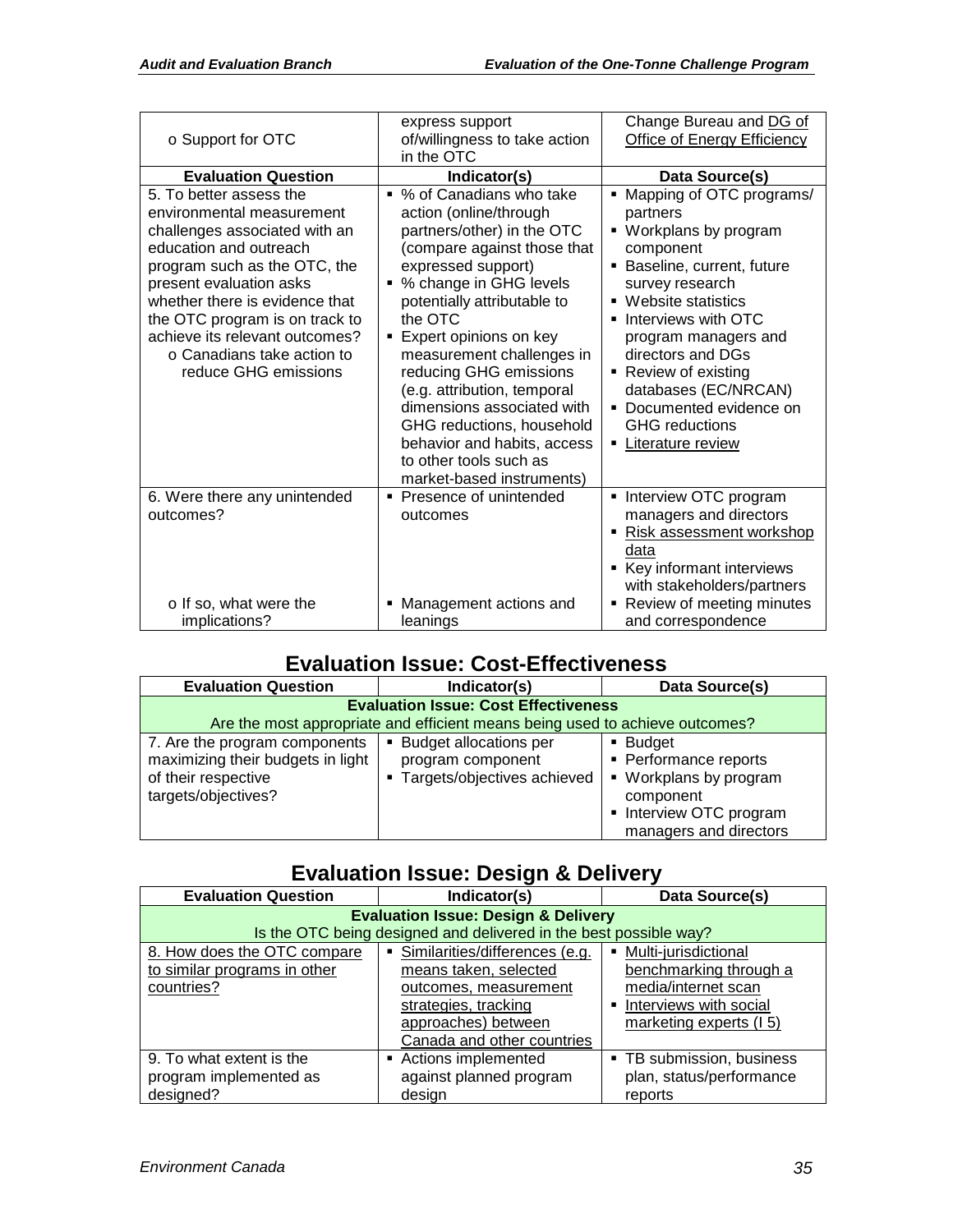| 10. How were program<br>components selected and<br>designed?                                                                | • Presence of selection and<br>design process/learnings                                                                                                    | • Documents for selection<br>process/learnings,<br>correspondence<br>• Interviews with OTC<br>program managers and<br>directors                                                                                                                           |
|-----------------------------------------------------------------------------------------------------------------------------|------------------------------------------------------------------------------------------------------------------------------------------------------------|-----------------------------------------------------------------------------------------------------------------------------------------------------------------------------------------------------------------------------------------------------------|
| <b>Evaluation Question</b>                                                                                                  | Indicator(s)                                                                                                                                               | Data Source(s)                                                                                                                                                                                                                                            |
| 11. Is the OTC effectively<br>reaching its targeted<br>partners/stakeholders?                                               | - Reach per program<br>component<br>(partners/stakeholder<br>coverage)                                                                                     | • Program component<br>workplans<br>(approach/targets)<br>• Interviews with OTC<br>program managers and<br>directors<br>• Interviews with OTC<br>partners                                                                                                 |
| 12. To what extent are<br>partners/stakeholders satisfied<br>with the program?                                              | • Partner/stakeholder<br>(communities, youth,<br>private sector, educators,<br>OGD) satisfaction                                                           | Interviews with OTC<br>partners<br>· Feedback-correspondence                                                                                                                                                                                              |
| 13. To what extent are<br>Canadians satisfied with the<br>program?                                                          | Opinions from Canadians<br>regarding the OTC                                                                                                               | • Canadian feedback-<br>correspondence received<br>through the OTC website<br>• Reports from other polling<br>exercises<br>■ Feedback from<br>partners/stakeholders<br>• Results from focus group<br>research conducted by<br>OTC program<br>• Media scan |
| 14. Does OTC present an<br>integrated set of<br>program/services to Canadians<br>to help them take action to<br>reduce GHG? | Level of integration across<br>٠<br>program services<br>(common, cohesive<br>message; consistent<br>approach; coordination)<br><b>Expert opinion</b>       | • Interviews with OTC<br>program managers and<br>directors and DG<br>• Mapping of the OTC<br>program (including various<br>linkages to other programs)<br>Interviews with OTC<br>٠<br>partners                                                            |
| 15. What are the suggested<br>learnings and best practices<br>from the OTC program<br>experience?                           | Identified learnings and<br>٠<br>best practices                                                                                                            | • Interviews with OTC<br>program managers and<br>directors and DGs                                                                                                                                                                                        |
| 16. How does the OTC<br>compare to other social<br>marketing campaigns in<br>Canada?                                        | Similarities/differences<br>٠<br>(e.g. means/outcomes)<br>between OTC and other<br>social marketing<br>campaigns (e.g.<br>Participation, Anti-<br>smoking) | Literature review<br>٠<br>Media scan<br>п<br>Interviews with social<br>Е<br>marketing experts                                                                                                                                                             |
| 17. How well does the general<br>governance/shared<br>responsibility for OTC work?                                          | Opinions on OTC<br>$\blacksquare$<br>governance model<br>Identified<br>٠<br>overlap/duplication<br>Complementarity of<br>٠<br>objectives/activities        | Interviews with OTC<br>٠<br>program managers and<br>directors and DGs<br>Document and file review<br>٠                                                                                                                                                    |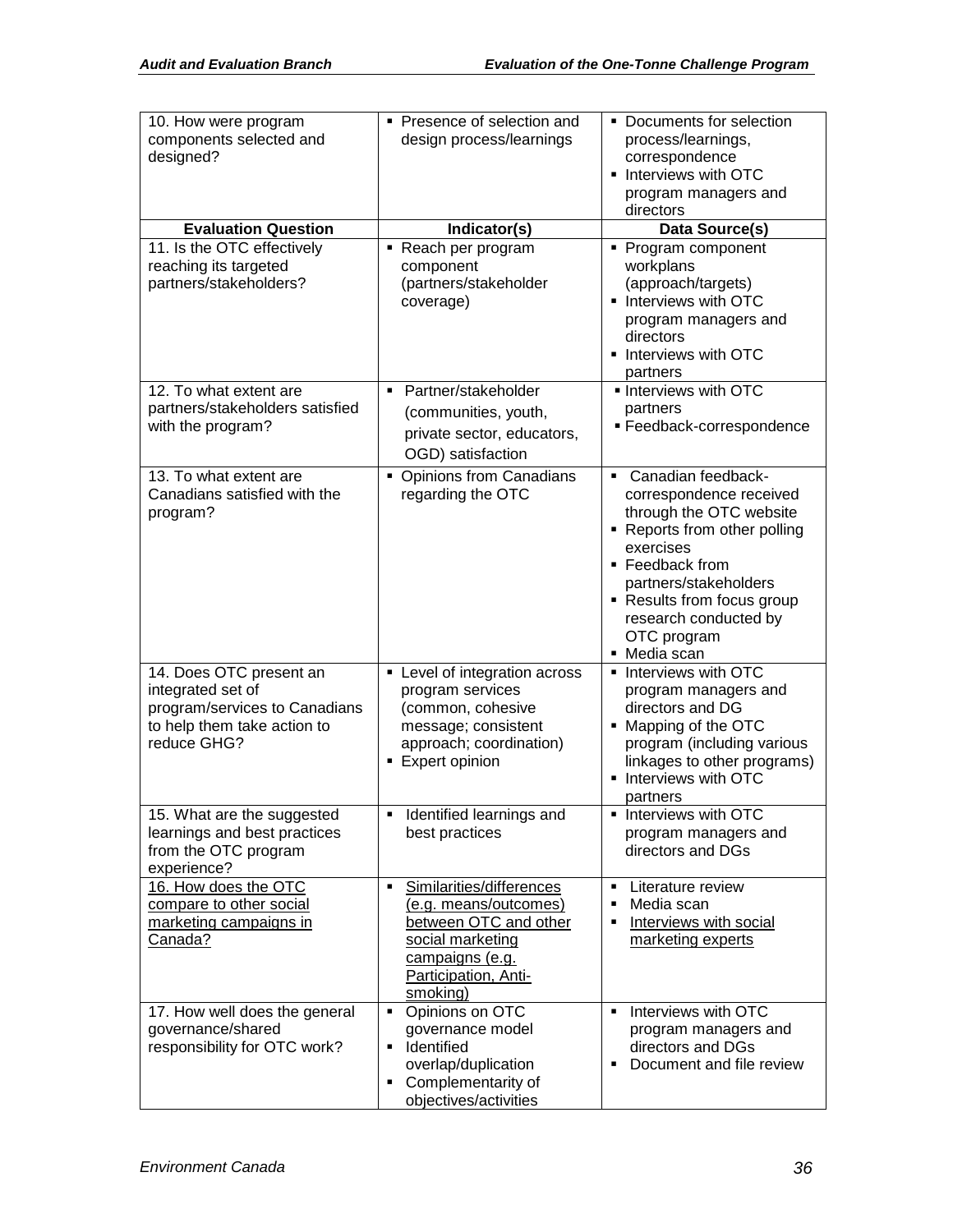# **Annex 3 - Documentation Reviewed**

<span id="page-39-0"></span>

| EQ#          | <b>Document Title</b>                                                                                                                                         | <b>Date</b>                                 | <b>Classification</b> | <b>Format</b>                                                                                           |
|--------------|---------------------------------------------------------------------------------------------------------------------------------------------------------------|---------------------------------------------|-----------------------|---------------------------------------------------------------------------------------------------------|
|              |                                                                                                                                                               | (if known)                                  | (e.g. secret)         | (e.g. hard copy, electronic)                                                                            |
| $\mathbf{1}$ | <b>DRAFT-Outcome Project</b><br>Plan: Engaging Citizens in<br><b>Emissions Reduction</b>                                                                      | 2005                                        | Internal              | <b>Electronic Copy</b>                                                                                  |
| $\mathbf{1}$ | <b>Outcome Project Group</b><br>Summary: The Climate<br>Change Plan is implemented                                                                            | 2005                                        | Internal              | <b>Electronic Copy</b>                                                                                  |
| 1/9          | The OTC - Business Plan<br>and Management Framework                                                                                                           | April 2005                                  | Public                | <b>Electronic Copy</b>                                                                                  |
| $\mathbf{1}$ | Draft-Discussion Paper-A<br>Competitiveness and<br><b>Environmental Sustainability</b><br>Framework-DECK                                                      | February<br>2005                            | Internal              | Available on Infolane at<br>http://infolane.ec.gc.ca/english/excellence_<br><b>CESFDeck Feb05 e.ppt</b> |
| $\mathbf{1}$ | <b>Individual Pillars-DECKS</b><br>-Common slides<br>-Decision making<br>-Education & Engagement<br>-Information<br>-Science & Tech<br>-Performance promotion | For July 29,<br>2005<br>(policy<br>brief)   | Internal              | <b>Electronic Copies</b>                                                                                |
| $\mathbf{1}$ | Moving Forward on Climate<br>Change: A Plan for<br>Honouring our Kyoto<br>Commitment                                                                          | April 13,<br>2005                           | Public                | http://climatechange.gc.ca/kyoto_commitm<br>ents/                                                       |
| $\mathbf{1}$ | Climate Change Impacts and<br>Adaptation:<br>A Canadian Perspective                                                                                           | 2004                                        | Public                | http://adaptation.nrcan.gc.ca/perspective/to<br>c_e.asp                                                 |
| $\mathbf{1}$ | Climate Change Plan for<br>Canada                                                                                                                             | November<br>21, 2002                        | Public                | http://www.climatechange.gc.ca/english/pu<br>blications/plan for canada/plan/index.html                 |
| 1            | Climate Change Action Fund:<br><b>Final Report</b>                                                                                                            | April 2005                                  | Public                | <b>Electronic Copy</b>                                                                                  |
| 1            | Budget 2005                                                                                                                                                   | February<br>23, 2005                        | Public                | http://www.fin.gc.ca/budtoce/2005/budliste.<br>htm                                                      |
| $\mathbf{1}$ | Budget 2004 &<br><b>Economic and Fiscal Update</b>                                                                                                            | March 23,<br>2004<br>November<br>16, 2004   | Public                | http://www.fin.gc.ca/budtoce/2004/budliste.<br>htm<br>http://www.fin.gc.ca/budtoce/2004/ec04_e.<br>html |
| $\mathbf{1}$ | Budget 2003 &<br><b>Economic and Fiscal Update</b>                                                                                                            | February<br>18, 2003<br>November<br>3, 2003 | Public                | http://www.fin.gc.ca/budtoce/2003/budliste.<br>htm<br>http://www.fin.gc.ca/budtoce/2003/ec03 e.<br>html |
| $\mathbf{1}$ | <b>NRCan's Official Documents</b><br>-RPP                                                                                                                     | 2005/2006                                   | Public                | <http: est-<br="" www.tbs-sct.gc.ca="">pre/20052006/NRCan-RNCan/NRCan-<br/>RNCanr56 e.asp&gt;</http:>   |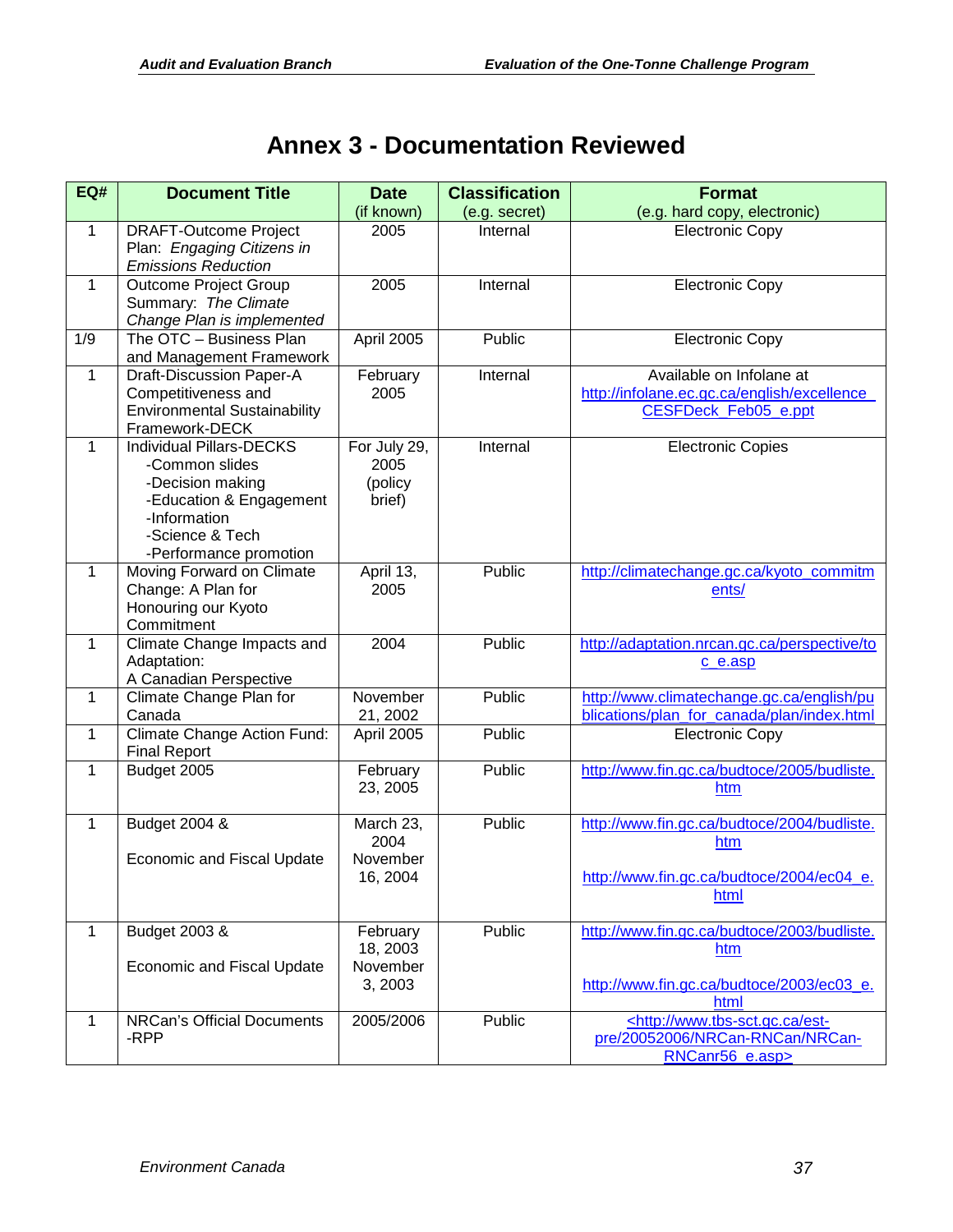| EQ#            | <b>Document Title</b>                                   | <b>Date</b>              | <b>Classification</b> | <b>Format</b>                                        |
|----------------|---------------------------------------------------------|--------------------------|-----------------------|------------------------------------------------------|
|                |                                                         | (if known)               | (e.g. secret)         | (e.g. hard copy, electronic)                         |
| 1/2/3          | PEO Performance Story-                                  | January                  | Internal              | <b>Electronic Copy</b>                               |
| /4/11          | Draft                                                   | 2005                     |                       |                                                      |
| 2/3            | <b>OTC Performance</b><br><b>Measurement Framework</b>  | July/ Aug<br>2005        | Internal              | <b>Electronic Copies</b>                             |
|                | with Indicators                                         |                          |                       |                                                      |
| 4/5            | The OTC Tracking Survey-                                | April 2003               | Internal              | <b>Electronic Copies</b>                             |
|                | Spring 2003 (Baseline Data)                             |                          |                       |                                                      |
|                | Decima                                                  |                          |                       |                                                      |
| 4/5            | The OTC Tracking Survey-                                | October                  | Internal              | <b>Electronic Copies</b>                             |
|                | Fall 2004 (Phase I)<br>Environics                       | 2004                     |                       |                                                      |
| 4/5/1          | The OTC Tracking Survey-                                | In                       | Internal              |                                                      |
| 3              | Fall 2005 Environics                                    | Progress,                |                       |                                                      |
|                | -Draft Survey Questions                                 | <b>Draft</b>             |                       |                                                      |
| $5/14$         | All Over the Map: A                                     | 2005                     | Public                | <b>Electronic Copy</b>                               |
|                | <b>Comparison of Provincial</b>                         |                          |                       |                                                      |
|                | Climate Change Plans David                              |                          |                       |                                                      |
|                | Suzuki Foundation                                       |                          |                       |                                                      |
| $\overline{7}$ | OTC Resources 05-06                                     |                          | Internal              | <b>Electronic Copies</b>                             |
| 7/9<br>7/11    | <b>Status Reports</b><br>Program Component              | 2004/5                   | Internal<br>Internal  | <b>Electronic Copies</b><br><b>Electronic Copies</b> |
|                | Workplans                                               |                          |                       |                                                      |
| 8              | 'Defi pour la terre' - French                           |                          | Public                | http://www.defipourlaterre.org/                      |
|                | version of OTC                                          |                          |                       |                                                      |
| 9              | <b>Treasury Board Submission</b>                        |                          | Secret                | <b>Hard Copy</b>                                     |
| $\overline{9}$ | OTC-MOU with Transport<br>Canada                        |                          |                       | <b>Electronic Copy</b>                               |
| 12             | OTC Partner Research Ipsos                              |                          | Public                | <b>Electronic Copy</b>                               |
|                | Reid                                                    |                          |                       |                                                      |
| 13             | <b>Evaluation of Email</b><br>Submissions to Climate    | May 12,<br>2005          | Internal              | <b>Electronic Copy</b>                               |
|                | Change and OTC Websites                                 |                          |                       |                                                      |
|                | Enviornics                                              |                          |                       |                                                      |
| 15             | OTC: Promotional Flyer and                              | November                 | Internal              | <b>Electronic Copy</b>                               |
|                | Website EKOS Testing-                                   | 24, 2004                 |                       |                                                      |
|                | <b>DECK</b>                                             |                          |                       |                                                      |
| 15             | OTC Tips Guide Focus                                    | August                   | Internal              | <b>Electronic Copy</b>                               |
| 15             | <b>Group Study Phoenix</b><br>OTC Promotional Flyer and | 2004<br><b>Fall 2004</b> | Internal              | <b>Electronic Copy</b>                               |
|                | <b>Website Testing EKOS</b>                             |                          |                       |                                                      |
| 15             | OTC GHG Calculator -                                    | <b>July 27-</b>          | Internal              | <b>Electronic Copy</b>                               |
|                | <b>Public Opinion Research</b>                          | Sept. 2,                 |                       |                                                      |
|                | Créatec+                                                | 2004                     |                       |                                                      |
| 5/4/1          | The State of Energy                                     | 2005                     | Public                | <b>Electronic Copy</b>                               |
| 1/14           | Efficiency in Canada -                                  |                          |                       |                                                      |
|                | Report 2005                                             |                          |                       |                                                      |
| 5/7/1          | The OTC Branding Concepts                               | November                 | Public                | <b>Electronic Copy</b>                               |
| 4/15           | Research - Phoenix                                      | 2003                     |                       |                                                      |
|                | Strategic Perspectives Inc.                             |                          |                       |                                                      |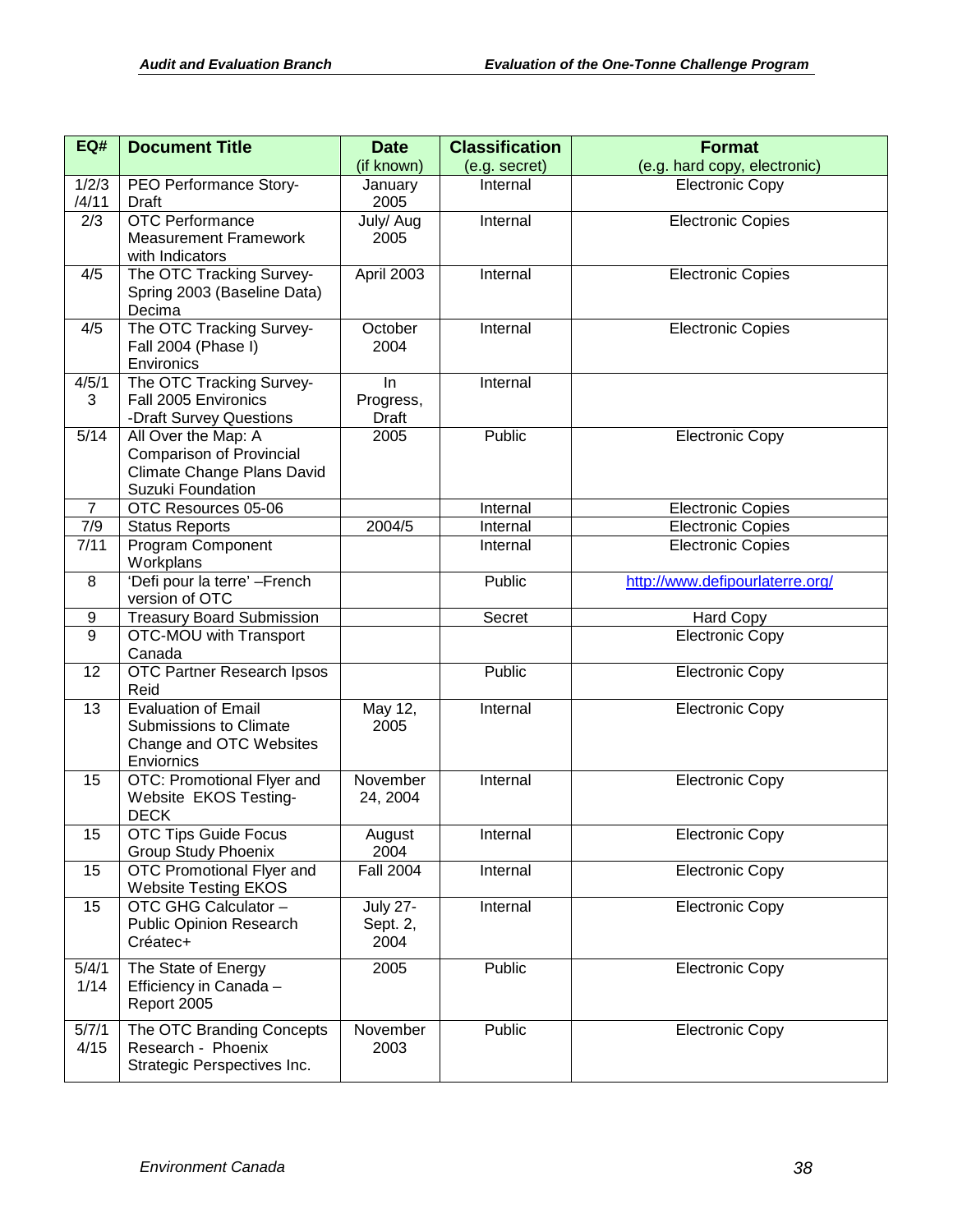| EQ#        | <b>Document Title</b>                                                                                            | <b>Date</b> | <b>Classification</b> | <b>Format</b>                |
|------------|------------------------------------------------------------------------------------------------------------------|-------------|-----------------------|------------------------------|
|            |                                                                                                                  | (if known)  | (e.g. secret)         | (e.g. hard copy, electronic) |
| 5/7/1<br>4 | <b>Environmental Performance</b><br>Report, OECD                                                                 | 2004        | <b>Public</b>         | <b>Electronic Copy</b>       |
| 5/7/1<br>4 | <b>Environmentally Related</b><br>Taxes: Issues and<br>Strategies, OECD                                          | 2001        | Public                | <b>Electronic Copy</b>       |
| 5/7/1<br>4 | Economic Instruments for<br>Long-term Reductions in<br>Energy-based Carbon<br>Emissions                          | 2005        | Public                | <b>Electronic Copy</b>       |
| 5/7/1<br>4 | <b>Towards Sustainable</b><br>Consumption Patterns - A<br>Progress Report on Member<br>Country Initiatives, OECD | March 1998  | <b>Public</b>         | <b>Electronic Copy</b>       |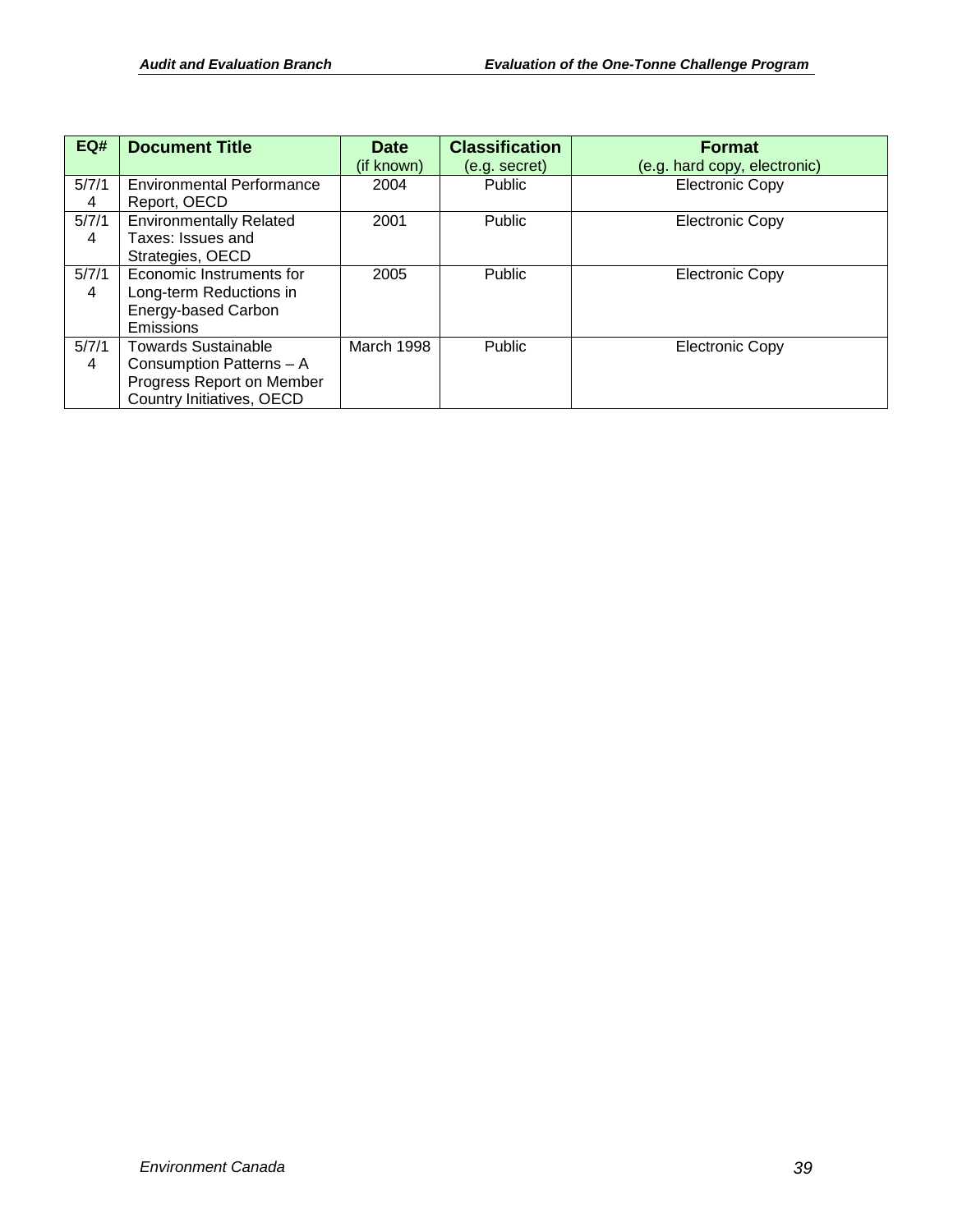| <b>Annex 4 - List of Interviewees</b> |
|---------------------------------------|
|---------------------------------------|

<span id="page-42-0"></span>

| <b>Interviewee</b>                                              | <b>Position</b>                           |  |
|-----------------------------------------------------------------|-------------------------------------------|--|
| <b>EC NCR Program Staff</b>                                     |                                           |  |
| 1. Michel Gareau                                                | <b>Previous Community Component</b>       |  |
|                                                                 | Lead of OTC, EC                           |  |
| 2. Pat Dolan                                                    | Previous OTC Director, EC                 |  |
| 3. Joan Pollock                                                 | A/ OTC Director, EC                       |  |
| 4. Laura Di Paolo                                               | OTC Program Manager, EC                   |  |
| 5. Alex Manson                                                  | A/General Director Domestic CC            |  |
|                                                                 | Policy, Strategic Policy Branch, EC       |  |
| <b>EC Regional Program Staff</b>                                |                                           |  |
| 6. Wendy Avis                                                   | Manager, Climate Change                   |  |
| 7. Jean-Pierre Ricard                                           | <b>Projects Officer</b>                   |  |
| 8. Chris Feetham                                                | <b>Climate Change Outreach Specialist</b> |  |
| 9. Kim Colavecchia                                              | Program Officer, EcoAction                |  |
| <b>NRCan Program Staff</b>                                      |                                           |  |
| 11. Cathy McRae                                                 | Marketing/ Advertising, OEE,              |  |
|                                                                 | <b>NRCAN</b>                              |  |
| 12. Debby Corbin                                                | Business/Industry, Hubs, &                |  |
|                                                                 | <b>Education NRCAN</b>                    |  |
| 13. Colleen Paton                                               | <b>Director NRCAN</b>                     |  |
| OTC External Partners/Stakeholders (50 key informant interviews |                                           |  |
| conducted by Ipsos Reid)                                        |                                           |  |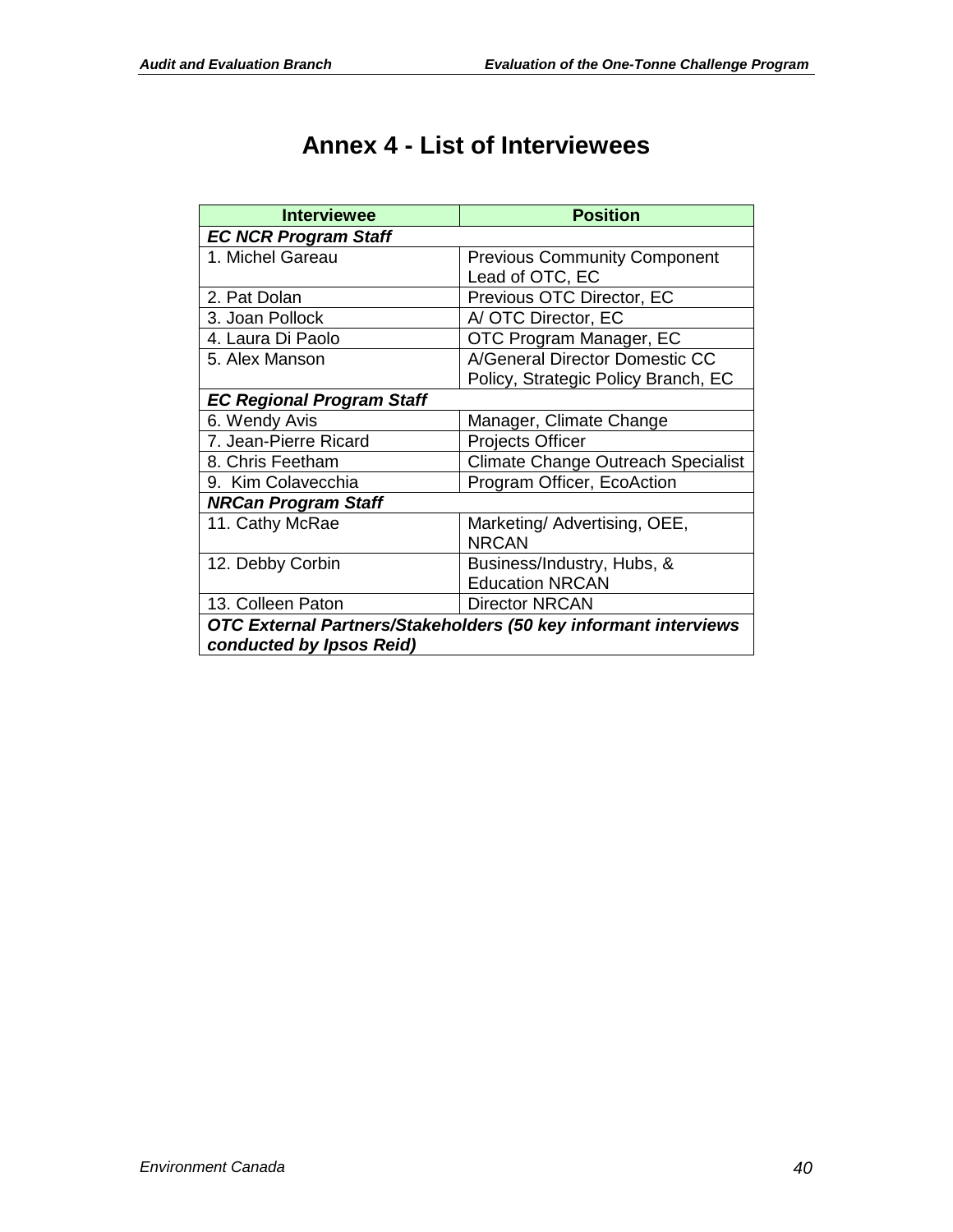## <span id="page-43-0"></span>**Annex 5 - Interview Questions and Themes for Federal Government Officials**

### *Interview Questions for EC/NRCan Program Staff*

### **OVERVIEW QUESTIONS:**

- 1. What is your experience with the OTC? Which areas of the OTC are you most familiar or involved with?
- 2. What is your understanding of the overall intent of the OTC?
- 3. What is your understanding of the intent of the specific program areas that you are involved in?

### **SPECIFIC QUESTIONS:**

We have a few questions that we would like to ask with regard to the different evaluation issues covered in this evaluation.

### **Evaluation Issue – Relevance**

4. Is the program aligned with your departmental plans and/or priorities?

### **Evaluation Issue - Success**

- 5. Is there evidence of the achievement of immediate outcomes? (provide examples where appropriate)
	- Is there evidence of OTC awareness?
	- Is there increased understanding on GHG reductions?
	- Is there support for the OTC?
- 6. Is performance data being collected against OTC activities/outcomes? If yes, how, at what frequency, in what form is this collected?
- 7. Is the analysis of the performance data used to inform management decisions? If yes, how so?
- 8. In your view, what are the main environmental (i.e. GHG emissions reduction) measurement challenges associated with an education and outreach program such as the OTC? Do you have any suggestions on how these may be addressed?
- 9. Were there any unintended program outcomes? If so, how what were the implications?

### **Evaluation Issue - Cost-Effectiveness**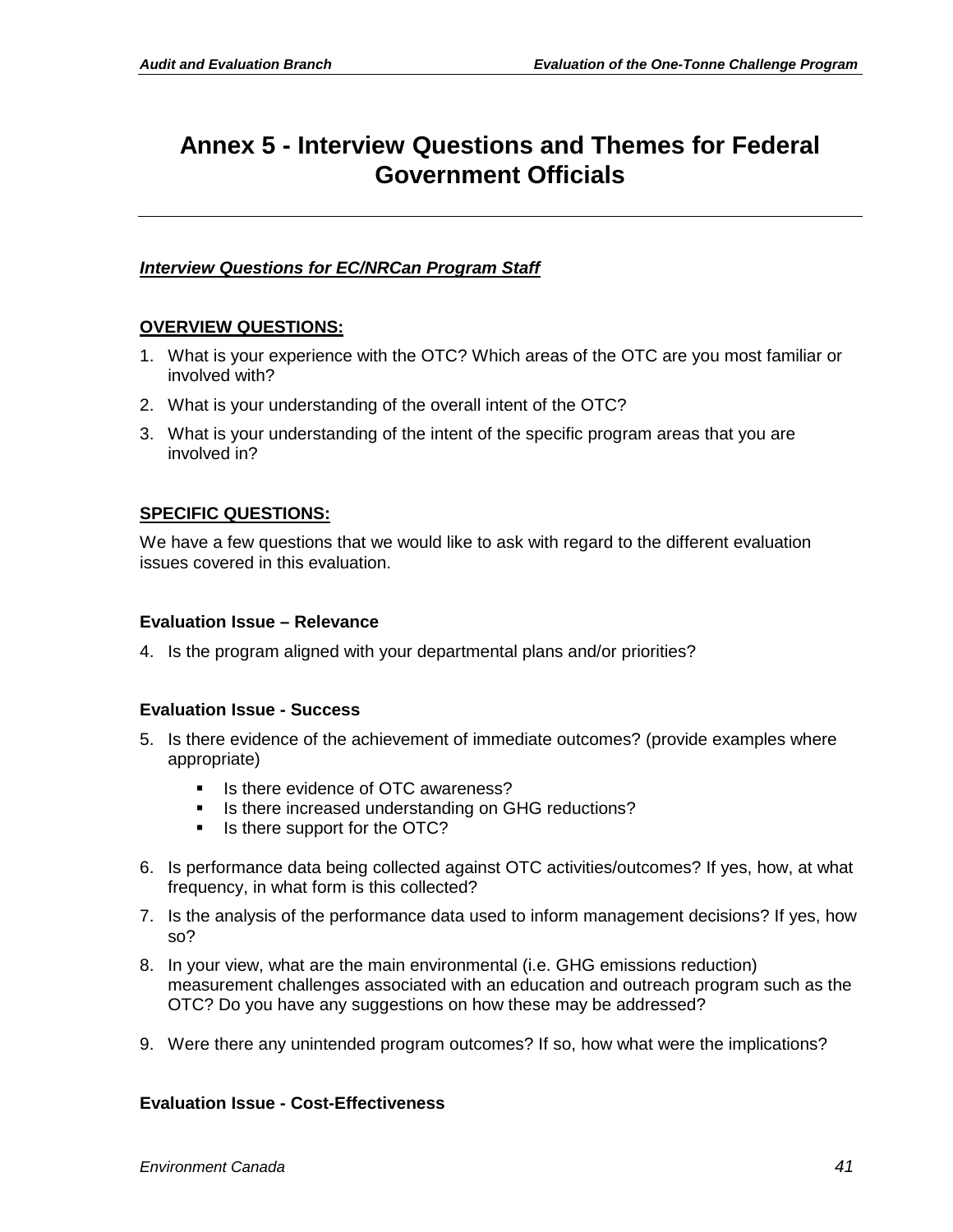10. Do you think that the OTC is being implementing in a cost-effective manner (i.e. are program components maximizing their budgets in light of their respective targets/objectives)?

#### **Evaluation Issue - Design & Delivery**

- 11. How were program components selected? What role did EC/NRCAN have in this process?
- 12. Is the OTC effectively reaching its targeted partners/stakeholders (per program component)?
- 13. Are partners satisfied with the OTC program?
- 14. Does the OTC present an integrated set of program/services/tools to Canadians to help them take action to reduce GHG emissions?
- 15. What are some learnings and best practices from the OTC program experience to date?
- 16. How well does the general governance/shared responsibility for OTC work?

#### *Interview Questions for OTC Regional Staff*

#### **OVERVIEW QUESTIONS:**

- 1. What is your position within EC?
- 2. What is your experience with the OTC? Which areas of the OTC are you most familiar or involved with?
- 3. What is your understanding of the intent of the OTC?
- 4. What is your understanding of the intent of the specific program areas that you are involved in?

#### **SPECIFIC QUESTIONS:**

We have a few questions that we would like to ask with regard to the different evaluation issues covered in this evaluation.

#### **Evaluation Issue - Success**

- 5. Is there evidence of the achievement of immediate outcomes? (provide examples where appropriate)
	- Is there evidence of OTC awareness?
	- Is there increased understanding on GHG reductions?
	- Is there support for the OTC?
- 6. Is performance data being collected against OTC activities/outcomes? If yes, how, at what frequency, in what form is this collected?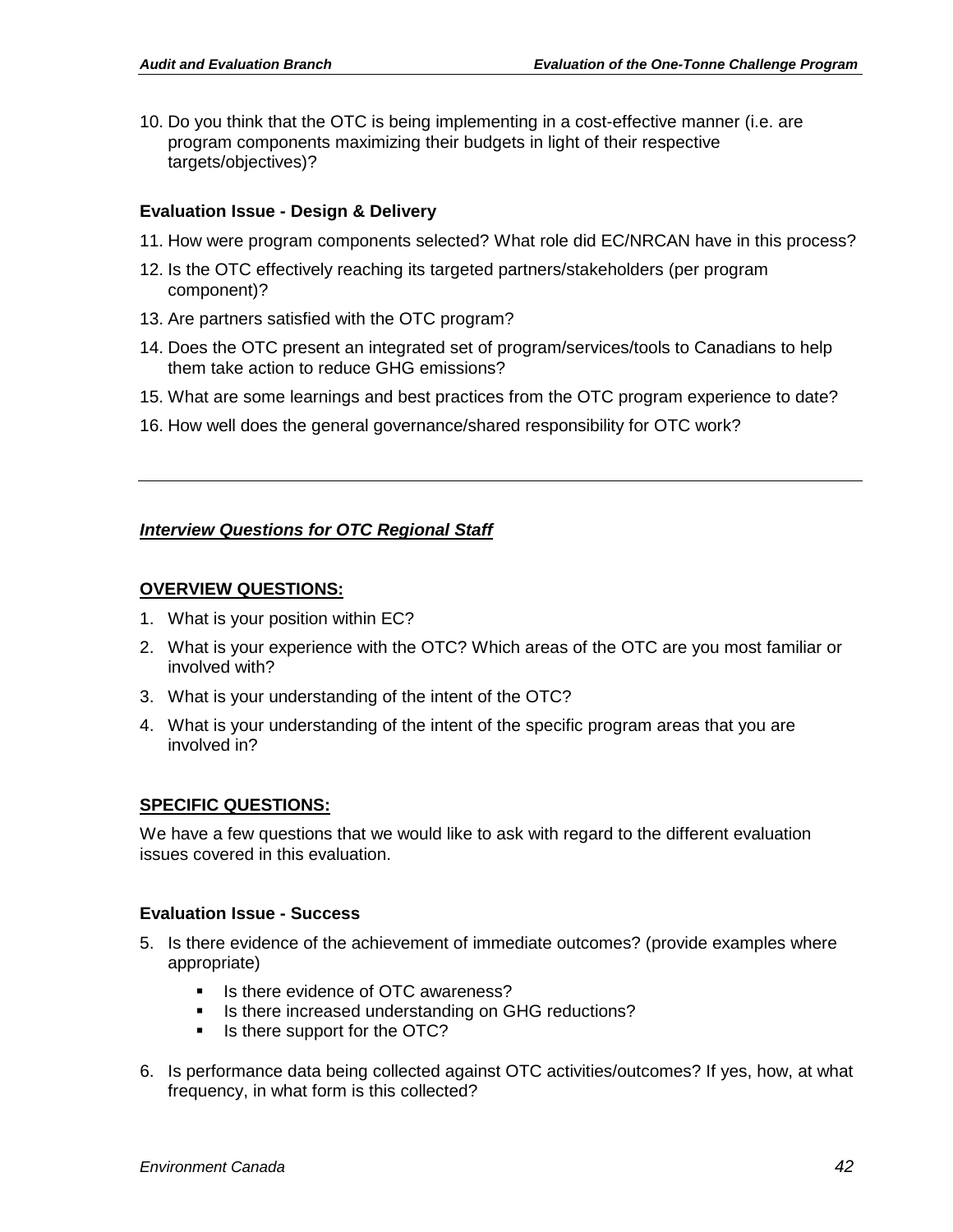7. Were there any unintended program outcomes? If so, what were the implications?

#### **Evaluation Issue - Cost-Effectiveness**

8. Do you think that the OTC is being implementing in a cost-effective manner?

#### **Evaluation Issue - Design & Delivery**

- 9. Can you tell me who your specific target audience is?
- 10. Is the OTC effectively reaching this audience?
- 11. Are these partners/stakeholders satisfied with the OTC program?
- 12. Is there a reporting process in place between yourself and the OTC program in the NCR?
- 13. What is your overall assessment of the coordination of this program with the work and activity of others? (e.g. integrated program/services, common message)
- 14. Do you have any suggestions for what could be done or done better by the One-Tonne Challenge Program to better help it achieve its goals?

### *Themes for Senior Management Strategic Interview[75](#page-45-0)*

- Lessons learned from the OE in the area of partnership/collaborative arrangements between the federal government and P/Ts on climate change;
- The role of the OTC Program in supporting Project Green; and
- Key lessons learned/best practices in the overall management of the climate change file

<span id="page-45-0"></span> $75$  Note that this interview also covered themes covered under the Opportunities Envelope (OE) given the familiarity of the interviewee with both programs.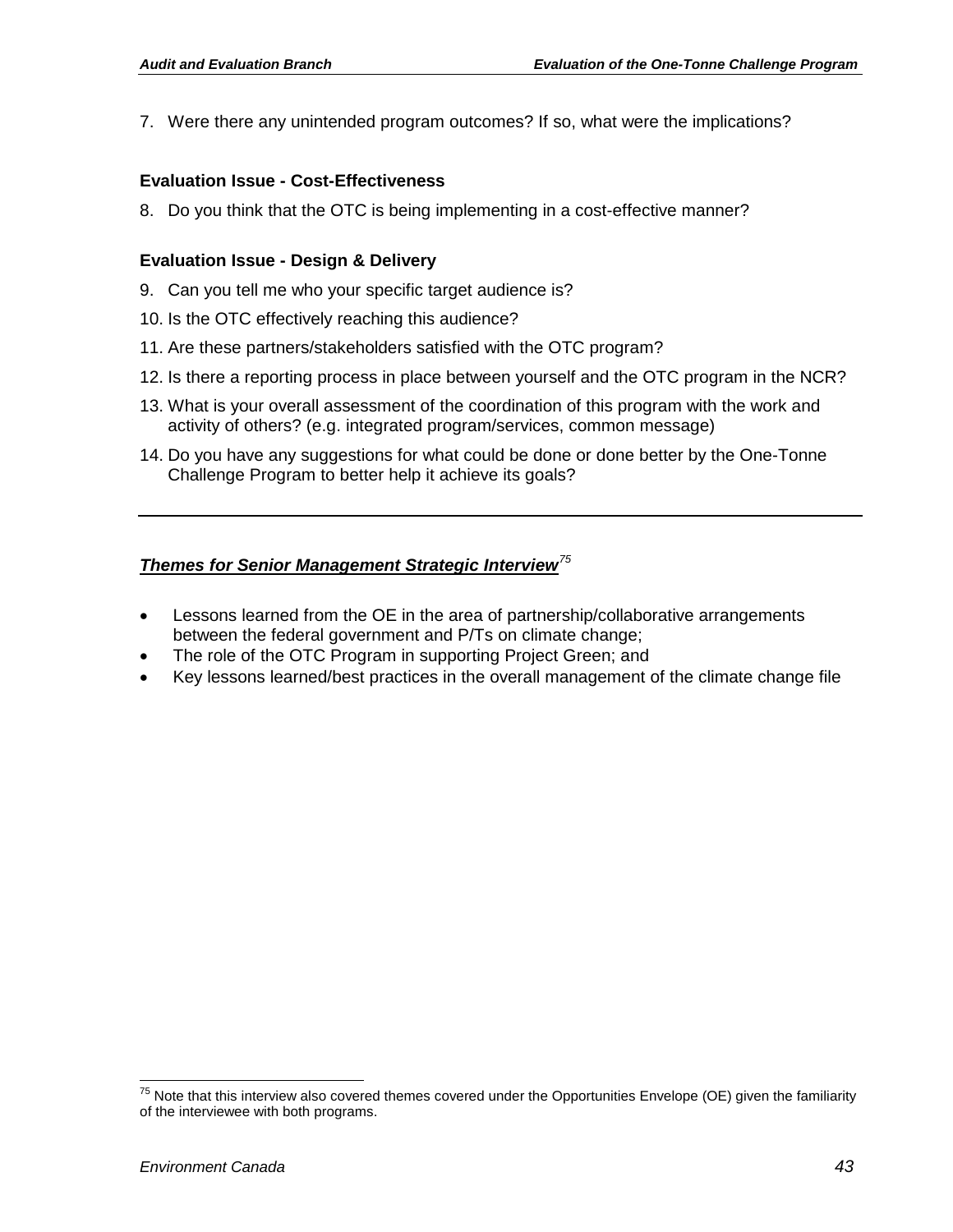### <span id="page-46-0"></span>**Annex 6 - Interview Questions for OTC Partners/Stakeholders**

### **Conducted by Ipsos Reid**

- 1. Are you a Private Sector Partner, a Youth Partner, a Provincial Partner, a Federal In-reach Partner, a Community Partner or an Education Stakeholder?
- 2. Could you tell me which federal government department you work with on this initiative? Is it? [READ LIST - Regional Environment Canada office- specify; Environment Canada Head Quarters; Natural Resources Canada; Other - specify]
- 3. Can you explain to me HOW your organization became involved in the program?
- 4. Can you explain WHY your organization became involved in the program?
- 5. And approximately when did your organization become involved in the One-Tonne Challenge Program?
- 6. Would you say your audience is local, provincial, or national in nature? (Local, Provincial, National)
- 7. Can you tell me who your specific target audience is?
- 8. Now thinking about the One-Tonne Challenge Program overall and your organizations involvement would you describe this as a very positive experience, a somewhat positive experience, a somewhat negative experience or a very negative experience? (Very Positive, Somewhat Positive, Somewhat Negative, Very Negative)
- 9. And why do you say that?
- 10.What would you describe as the STRENGTHS of the One-Tonne Challenge Program?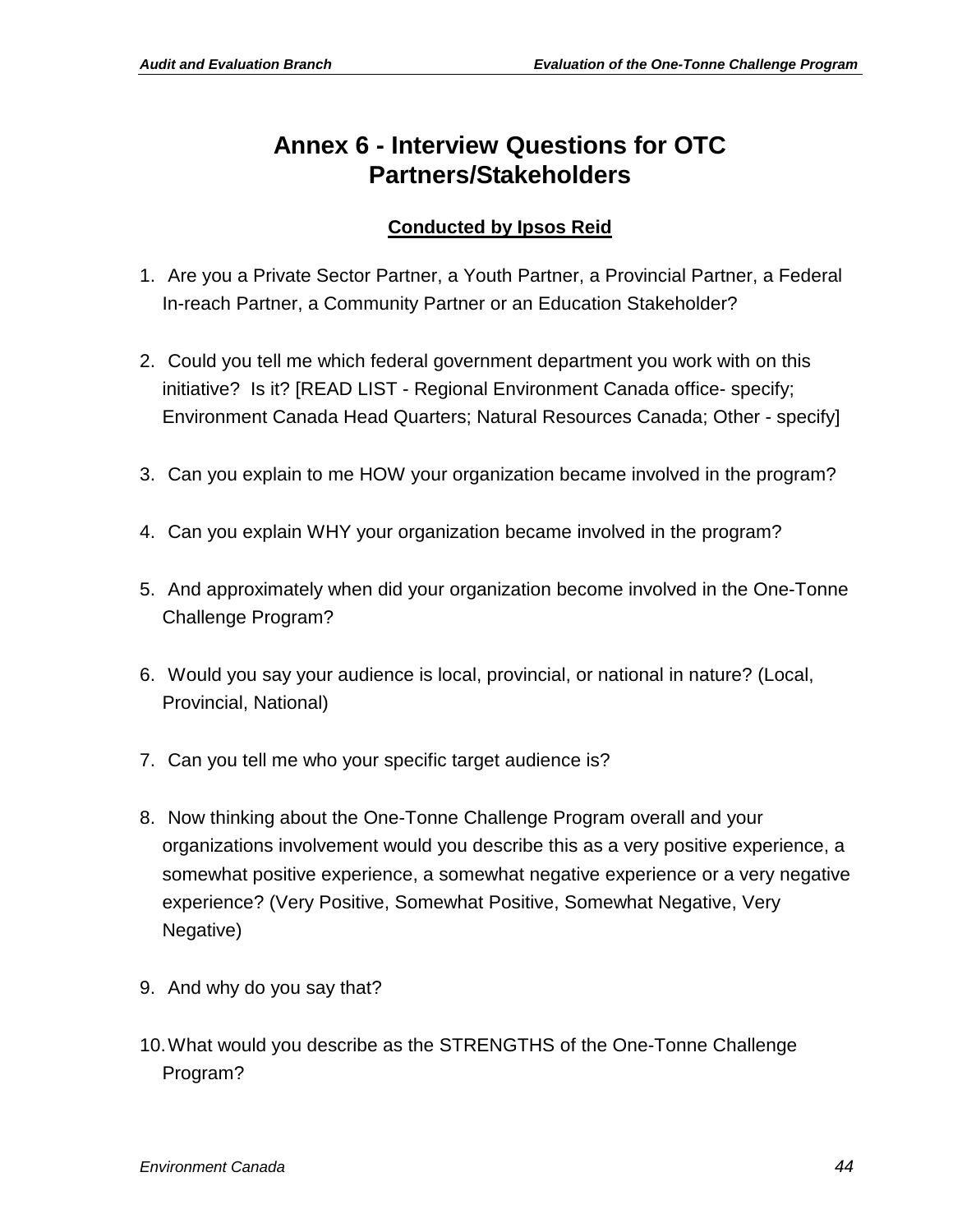- 11.What would you describe as the WEAKNESSES of the One-Tonne Challenge Program?
- 12.Were the One-Tonne Challenge Program objectives made clear from the outset of your involvement? (Yes, No)
- 13.Can you tell me what the main objectives of the One-Tonne Challenge Program are?
- 14.Can you tell me what the specific objectives of your partnership/relationship on the One-Tonne Challenge Program are? That is, what does your organization hope to accomplish?
- 15.In your opinion will the One-Tonne Challenge Program lead Canadians to take actions to reduce greenhouse Gas emissions? (Yes, No)
- 16.What tools and information were provided to you by the One-Tonne Challenge program?
- 17.Would you say that the tools and information provided to you were very useful, somewhat useful, not very useful or not at all useful? (Very Useful, Somewhat Useful, Not Very Useful, Not at all Useful)
- 18.Do you have any suggestion for other tools or information that would be useful or suggestions to improve existing tools/information?
- 19.Was there an application process for you organization to become involved with the One-Tonne Challenge Program? **[Yes, No -IF YES CONTINUE IF NO SKIP TO Q 23]**
- 20.Would you say that you were satisfied, somewhat satisfied, not very satisfied or not at all satisfied with the application process? (Very Satisfied, Somewhat Satisfied, Not Very Satisfied, Not at all Satisfied)
- 21.And why is that? Can you provide an example?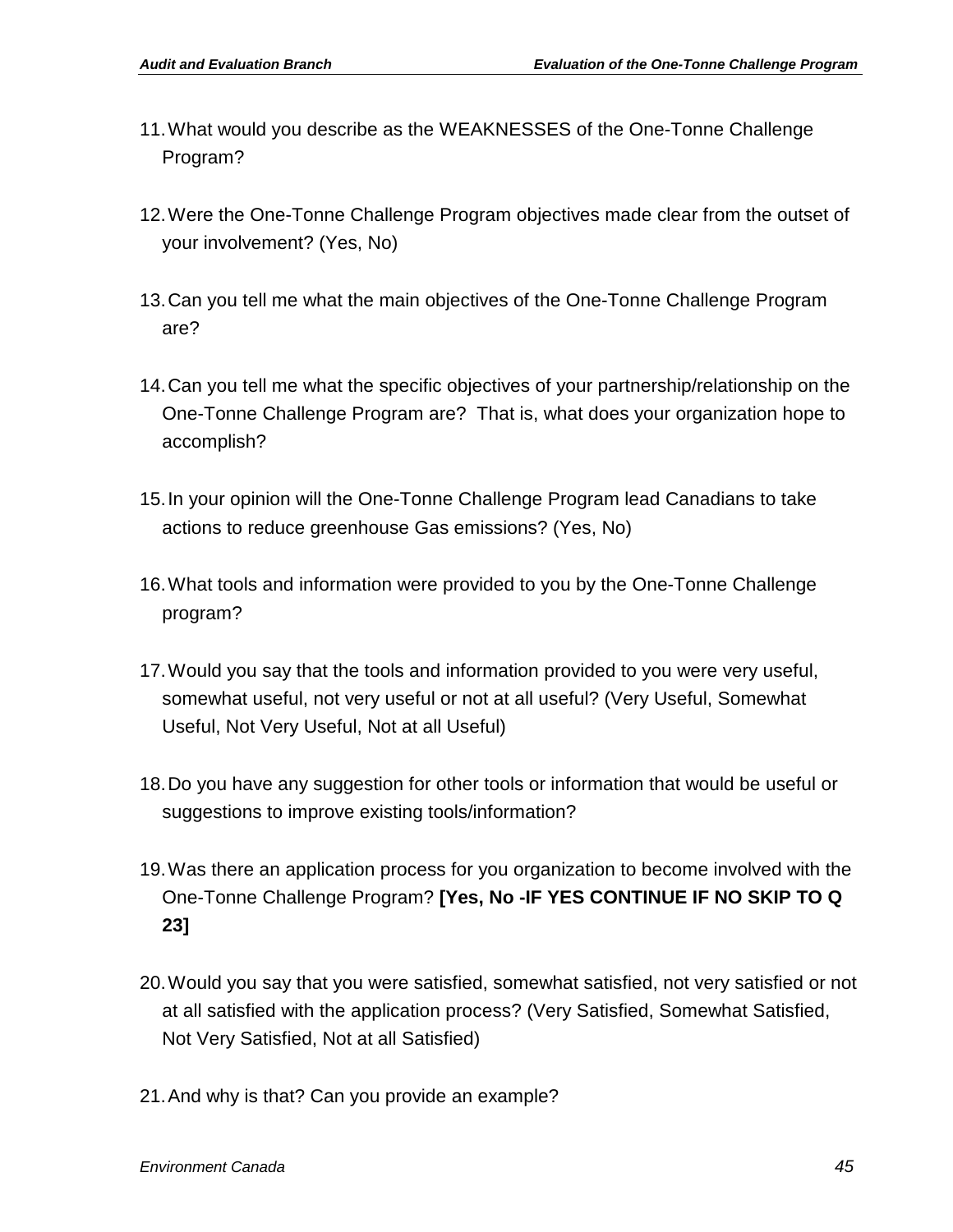- 22.Is there a reporting process in place between your organization and the One Tonne Challenge Program? **[YES, NO - IF YES CONTINUE IF NO SKIP TO Q 26]**
- 23.Are you able to comply with the reporting requirements? **[YES, NO - IF YES SKIP TO Q 26]**
- 24.And why can you not comply with the reporting requirements?
- 25.Do you collect performance data for your program? (Yes, No If Yes Continue, if No skip to Q28
- 26.Is this performance data shared with government officials? (Yes, NO)
- 27.What kinds of issues have you encountered during the performance measuring stage?
- 28.Have you received any funding from Environment Canada or Natural Resources Canada during your partnership/relationship? (Yes, No – If Yes Continue If No Skip to Q31)
- 29.How satisfied are you with the financial management process? Are you very satisfied, somewhat satisfied, not very satisfied or not at all satisfied? (Very Satisfied, Somewhat Satisfied, Not Very Satisfied, Not at all Satisfied)
- 30.And why is that? Can you provide an example?
- 31.How satisfied are you with the interaction and communication between the Program staff and yourself? Are you very satisfied, somewhat satisfied, not very satisfied or not at all satisfied? (Very Satisfied, Somewhat Satisfied, Not Very Satisfied, Not at all Satisfied)
- 32.And why is that? Can you provide an example?
- 33.Would you say that your involvement with the One-Tonne Challenge Program has been very effective, somewhat effective, not very effective or not at all effective at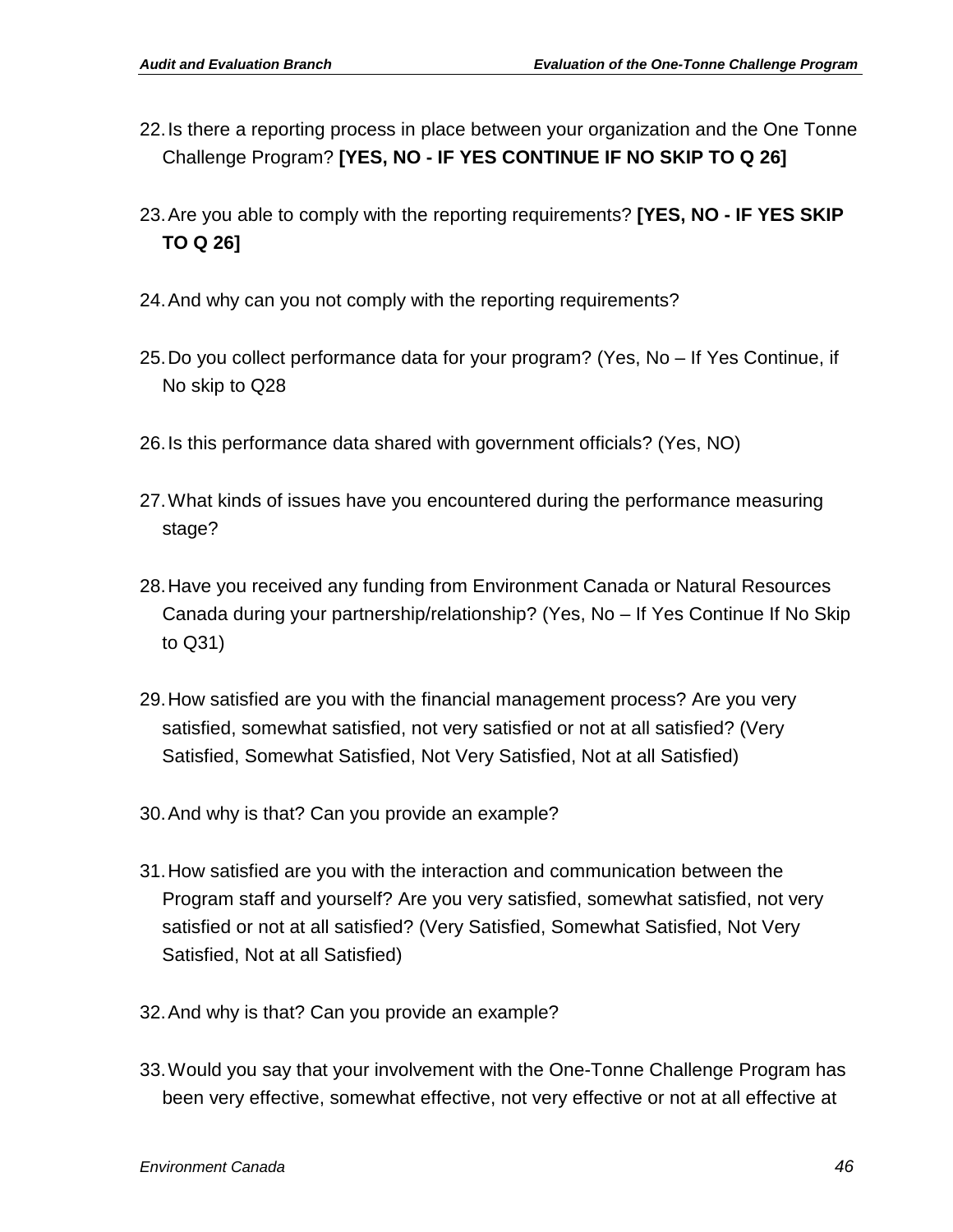achieving these specific objectives? (Very Effective, Somewhat Effective, Not Very Effective, Not at all Effective)

- 34.And why is that? Can you provide an example?
- 35.Do you have any suggestions for what could be done or done better by the One-Tonne Challenge Program to better help you achieve your goals?
- 36.Overall is there anything else that you feel the One-Tonne Challenge Program could do to get Canadians to take action to reduce greenhouse Gas emissions?
- 37.Do you have any final comments on the One-Tonne Challenge Program?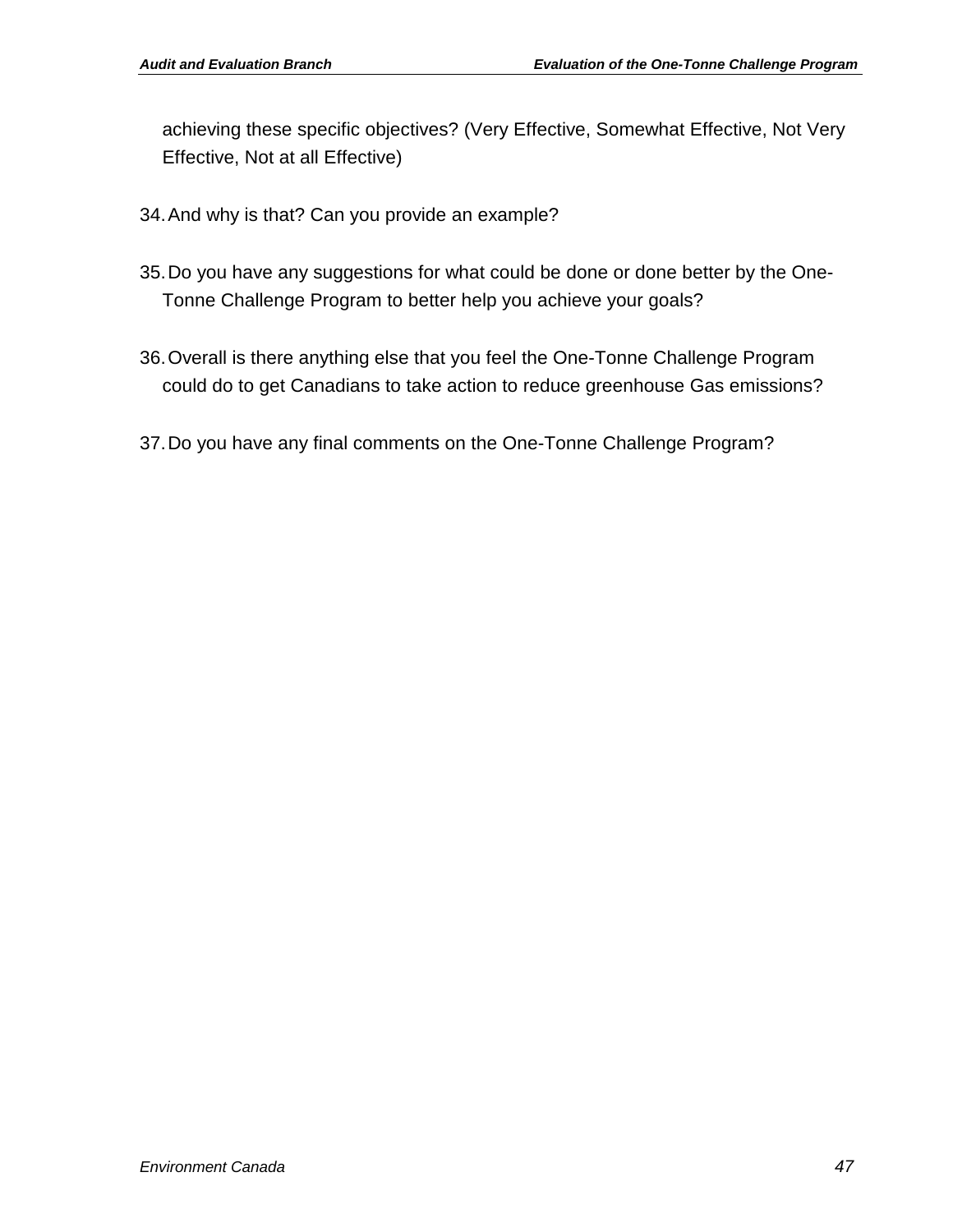# <span id="page-50-0"></span>**Annex 7 - Survey Questions for OTC Tracking Survey**

### **Conducted by Environics**

#### **A. Climate Change**

1. In your view, what is the most important environmental issue facing Canada today?

*And now on a more specific topic . . .*

2. Have you ever heard, read or seen anything about climate change, global warming or the greenhouse effect? PROMPT FOR EACH TERM

| SKIP TO Q.8 |
|-------------|
| SKIP TO Q.8 |
|             |

*As you may know, the terms "climate change" and "global warming" are often used interchangeably. For purposes of simplicity, I will use the term "climate change" for the rest of this survey.* 

- 3. From what you know or have heard, what do you believe to be the main causes of climate change?
- 4. How concerned are you personally about the issue of climate change? Would you say you are
	- 01 Extremely concerned 02 - Definitely concerned 03 - Somewhat concerned 04 - Not very concerned, or 05 - Not at all concerned VOLUNTEERED 99 - DK/NA
- 5. As far as you know, is there something that you can personally do to reduce your contribution to greenhouse gas emissions that cause climate change?

| 01 - Yes   |             |
|------------|-------------|
| 02 - No    | SKIP TO Q.8 |
| 99 - DK/NA | SKIP TO Q.8 |

- 6. And what kinds of things specifically do you feel you can do to reduce your contribution to climate change?
- 7. What do you feel would be the main benefits of your efforts to reduce the amount of greenhouse gases released into the atmosphere?

#### **B. Energy Efficiency**

*I'd now like to switch topics . . .*

8. Do you currently own or rent your home?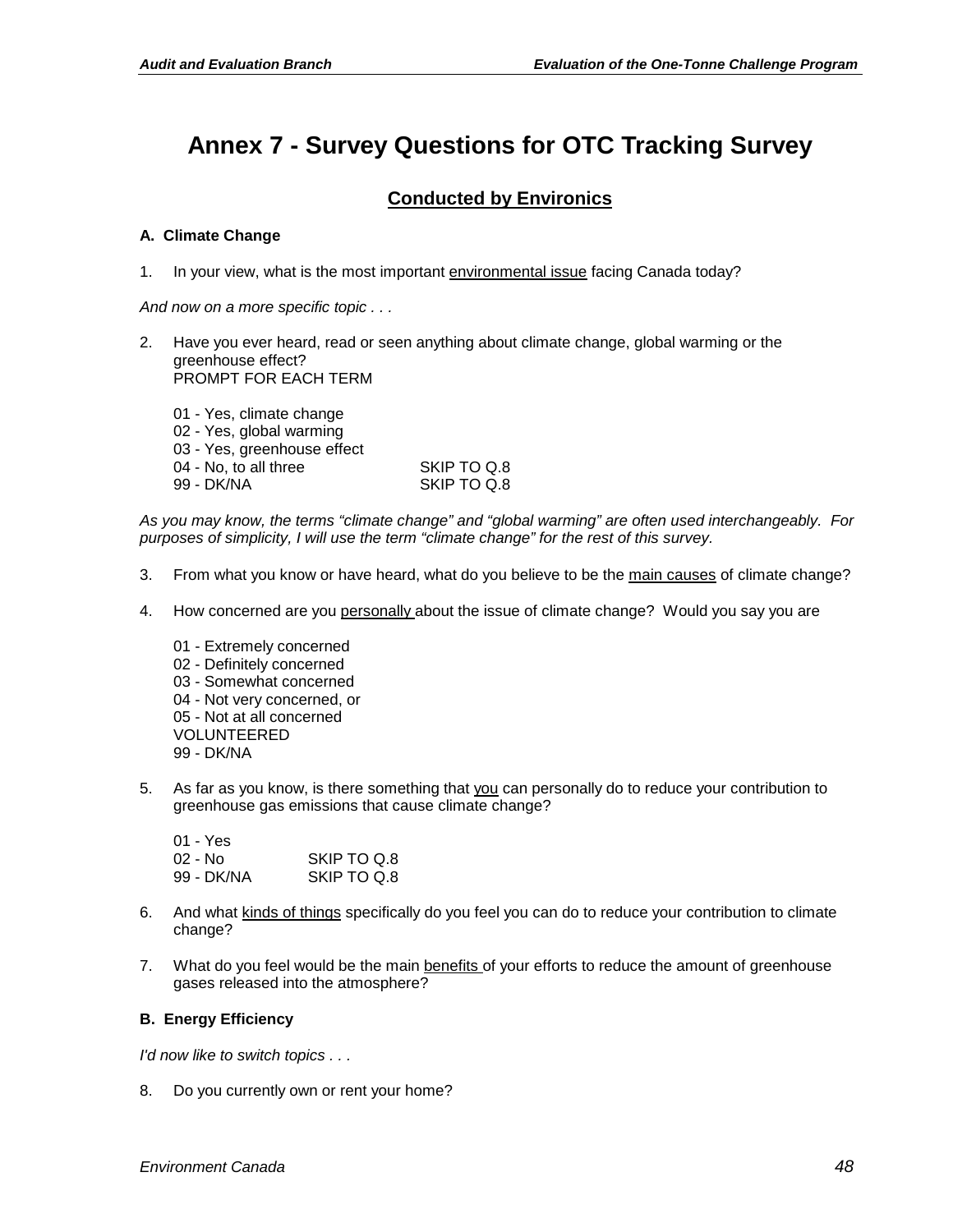- 01 Own
- 02 Rent
- 99 DK/NA
- 9. And what type of dwelling do you live in...? READ LIST; RECORD ONE ONLY
	- 01 Detached, single-family home
	- 02 A condominium townhouse, rowhouse or apartment
	- 03 A freehold townhouse, rowhouse or semi-detached home
	- 04 An apartment building
	- VOLUNTEERED
	- 99 DK/NA
- 10. What steps, if any, have you taken in the past 12 months to reduce your consumption of energy in your home?
- 11. Which of the following steps have you or others in your household taken in the past 12 months? READ LIST OF THOSE STEPS NOT MENTIONED IN Q.10.
	- a. Sealed leaks and drafts in your home
	- b. Added or replaced insulation
	- c. Replaced or upgraded windows in your home
	- d. Had an energy evaluation of your home
	- e. Installed energy efficient light bulbs
	- f. Purchased an energy efficient appliance
	- g. Set back your thermostat to use less heating/air conditioning
	- h. Turned off lights when not in use
	- i. Composted organic waste materials
	- j. Reduced your use of product packaging where possible
	- k. Replaced or upgraded your furnace
	- 01 Yes
	- 02 No
	- VOLUNTEERED
	- 03 Not responsible for/don't control that part of home
	- 99 DK/NA

RANDOMLY CHOOSE ONE ACTION NOT TAKEN OF Q11a, e or g ONLY (CODE 2). IF NONE, SKIP TO Q.13.

- 12. You mentioned that you have not [Q11 statement]. What is the main reason why you or others in your household have not taken this step in the past 12 months?
- 13. In your view, what are the main benefits of reducing energy use in your home?
- 14. Overall, what would you say makes it most difficult for you and others in your household to reduce the amount of energy you use at home?
- 15. I'd now like to ask about your transportation activities. What steps, if any, have you taken, in the past 12 months to reduce your gasoline consumption on the road?
- 16. And which of the following steps have you taken in the past 12 months? READ LIST OF THOSE STEPS NOT MENTIONED IN Q.15.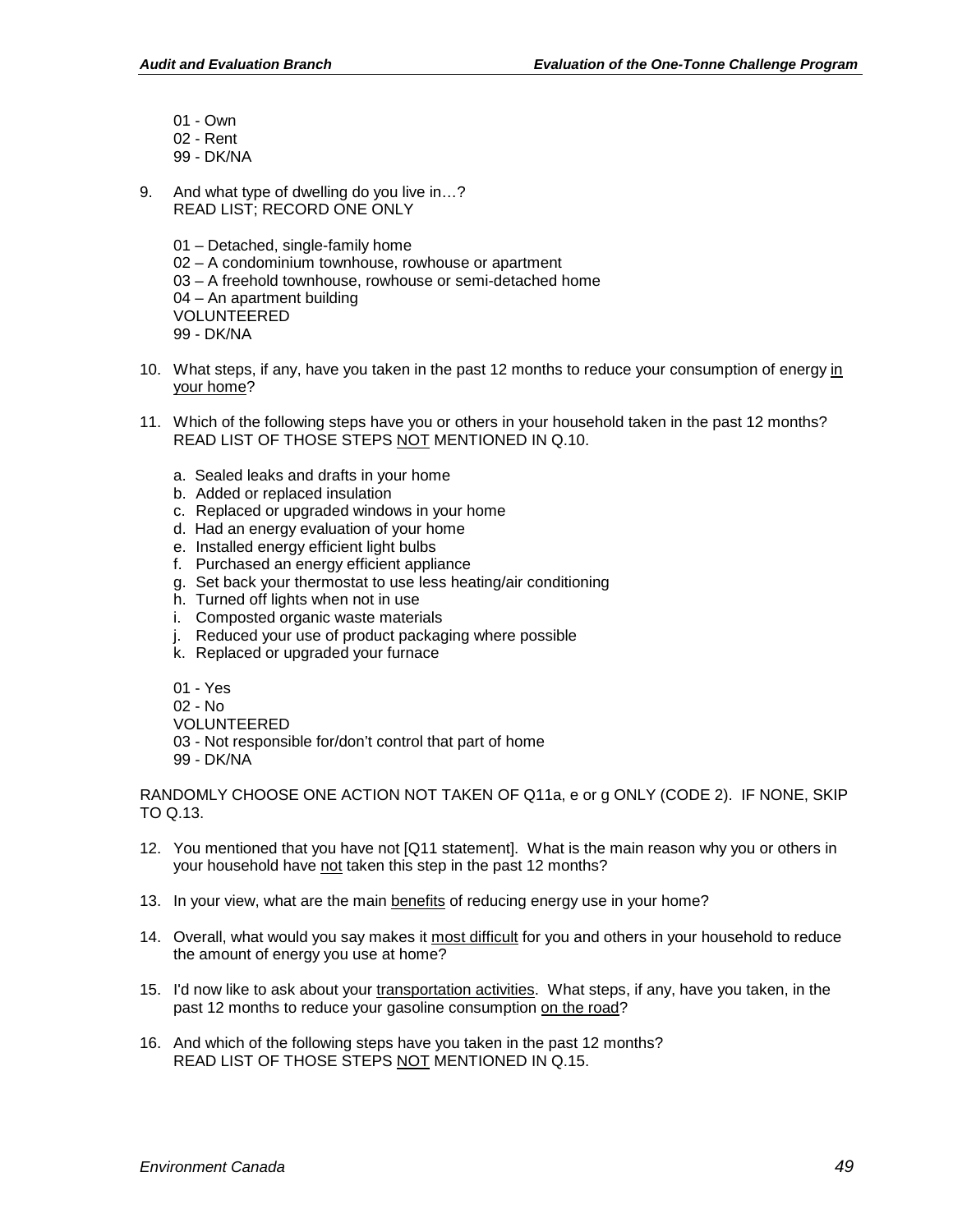- a. Reduced your amount of driving by using alternative means of transportation, such as public transit, cycling or walking
- b. Using a cleaner fuel in your vehicle, such as ethanol
- c. Purchased an energy efficient vehicle
- d. Regularly maintain proper tire pressure on your vehicle
- e. Driving no faster than the posted speed limit
- f. Avoided vehicle idling unless in traffic
- 01 Yes
- 02 No
- 99 DK/NA

RANDOMLY CHOOSE ONE ACTION NOT TAKEN OF Q.16a, d or f ONLY (CODE 2). IF NONE, SKIP TO Q.18.

FOR INSERTION INTO Q17:

CHANGE STATEMENT D TO "…regularly maintained proper tire pressure on your vehicle" CHANGE STATEMENT F TO "…avoided vehicle idling"

- 17. You mentioned that you have not [Q16 statement]. What is the main reason why you have not taken this step in the past 12 months?
- 18. In your view, what are the main benefits of reducing energy use on the road?
- 19. Overall, what would you say makes it most difficult for you and others in your household to reduce the amount of energy you use on the road?

#### **C. One Tonne Challenge**

*Moving on to another topic . . .*

20. Have you ever heard of something called **"The One Tonne Challenge"**?

| 01 - Yes   |              |
|------------|--------------|
| 02 - No    | SKIP TO 0.24 |
| 99 - DK/NA | SKIP TO Q.24 |

21. [IF YES] What do you understand "The One Tonne Challenge" to be? PROBE FOR SPECIFICS

99 – DK/NA

- 22. How did you first find out about this challenge? That is, where did you see, hear or read information about the challenge?
- 23. To the best of your knowledge, which group, organization or agency was the source of the information you saw, heard or read?

ASK Q.24-26 IF NOT AWARE OF OTC (Q.20 CODE 2 OR 99)

24. The "One Tonne Challenge" is a new initiative from the Government of Canada that challenges consumers to reduce their energy use and contributions to greenhouse gas emissions by one tonne, or about 20 percent. On average, each Canadian currently generates about five tonnes of greenhouse gas emissions each year.

Do you recall seeing or hearing anything about this new program?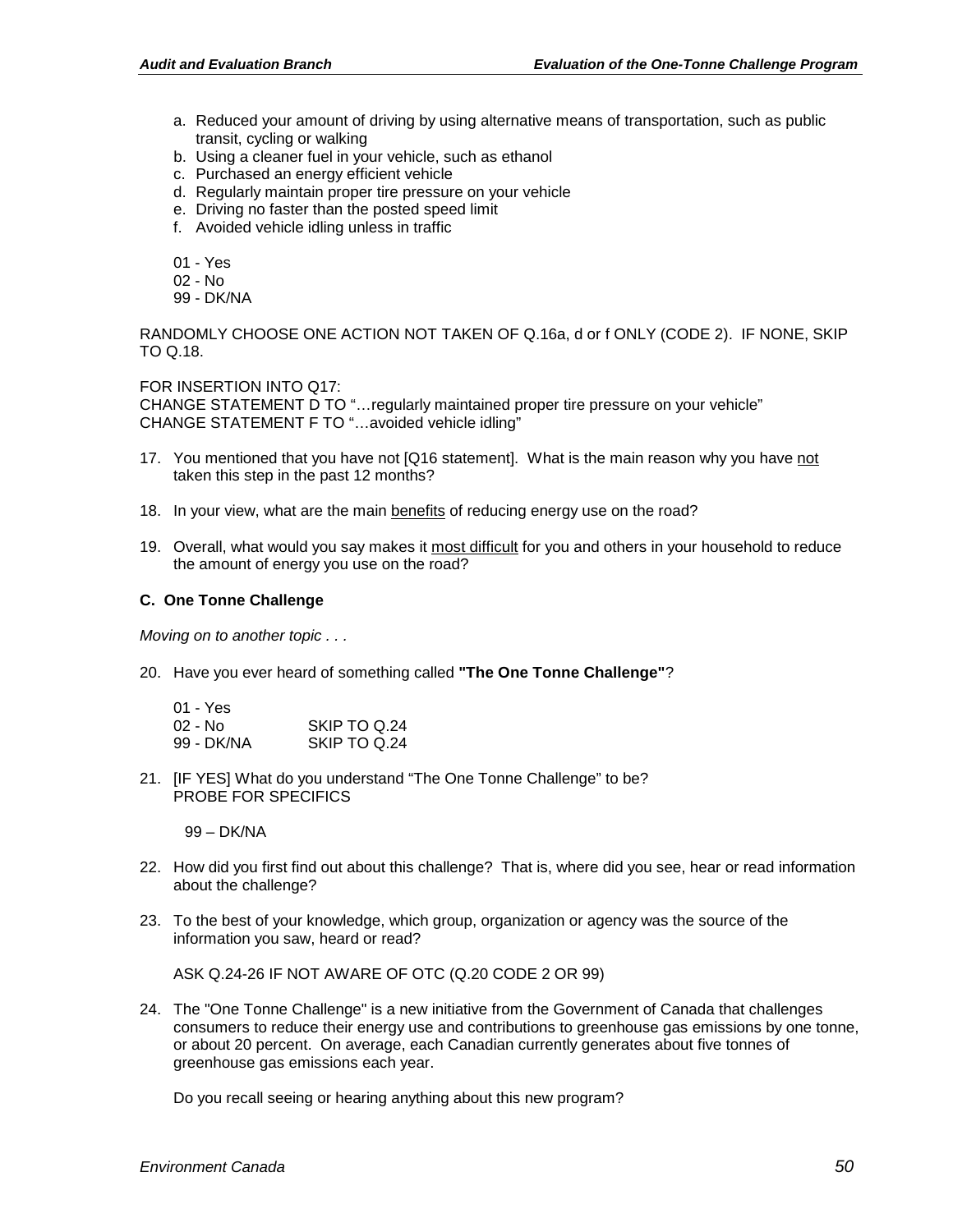| 01 - Yes   |              |
|------------|--------------|
| $02 - No$  | SKIP TO 0.32 |
| 99 - DK/NA | SKIP TO Q.32 |

- 25. How did you first find out about this challenge? That is, where did you see, hear or read information about the challenge?
- 26. To the best of your knowledge, which group, organization or agency was the source of the information you saw, heard or read?

ASK Q.27 IF AWARE OF OTC (CODE 1 AT Q.20 OR Q.24). OTHERWISE SKIP TO Q.32.

27. [READ INTRO ONLY IF YES TO Q.20] The "One Tonne Challenge" is a new initiative from the Government of Canada that challenges consumers to reduce their energy use and contributions to greenhouse gas emissions by one tonne, or about 20 percent. On average, each Canadian currently generates about five tonnes of greenhouse gas emissions each year.

Do you recall ever seeing, hearing or reading any advertising about the One Tonne Challenge?

- 01 Yes
- 02 No
- 99 DK/NA
- 28. There are a number of different communities across Canada that are running their own One Tonne Challenge. Do you know whether or not your town or city has a campaign that is encouraging people to take the One Tonne Challenge?

| 01 - Yes, community has OTC |  |
|-----------------------------|--|
|-----------------------------|--|

02 - No, community does not have OTC SKIP TO Q.30<br>99 - DK/NA SKIP TO Q.30 **SKIP TO Q.30** 

- 29. Do you remember how, where or from whom you heard about your town or city's One Tonne Challenge?
- 30. Earlier you mentioned some actions you are taking to reduce your energy consumption. How important a reason was the One Tonne Challenge in your decision to take these actions? READ
	- 01 Very important 02 – Somewhat important 03 - Not very important 04 - Not at all important
	- 99 DK/NA
- 31. Do you consider yourself to be currently participating in the One Tonne Challenge?
	- 01 Yes SKIP TO Q.34 02 - No 99 - DK/NA

ASK Q.32 IF NOT AWARE OF OTC (Q2 OR 99 AT Q.20 AND Q.24) OR IF NOT PARTICIPATING (Q.31 CODE 2 OR 99). OTHERWISE SKIP TO Q.34.

32. How likely are you to make a start in taking this challenge in the coming year? Are you: REPEAT IF NECESSARY: To reduce your own contribution to greenhouse gas emissions by one tonne, or 20 percent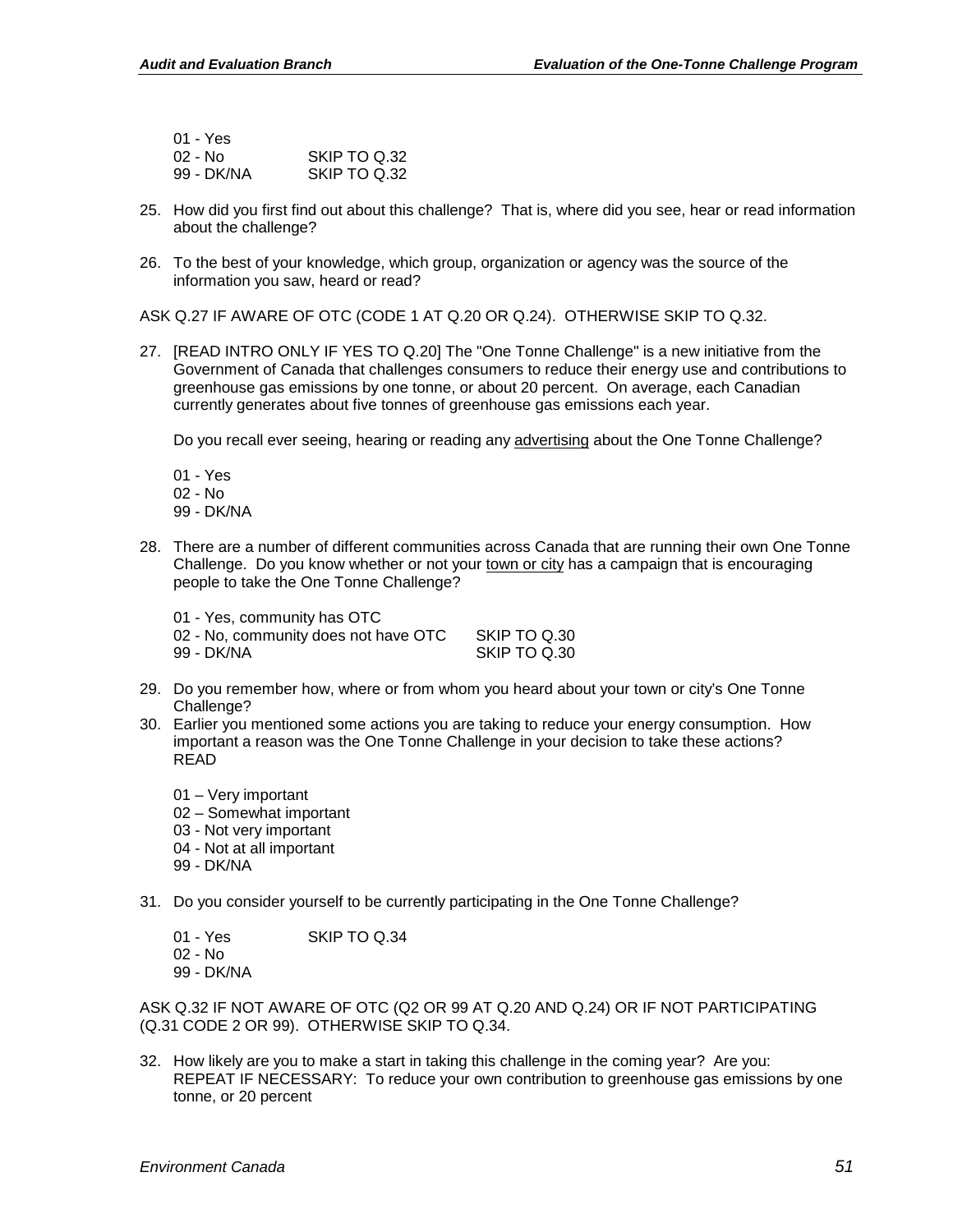| SKIP TO Q.34 |
|--------------|
| SKIP TO Q.34 |
|              |
|              |
|              |
|              |
| SKIP TO Q.34 |
| SKIP TO Q.34 |
|              |

33. (IF NOT VERY/NOT AT ALL LIKELY/DEPENDS) Why are you unlikely to take this challenge?

ASK ALL

34. [IF PARTICIPATING IN OTC; Q31 CODE 1] How difficult has it been so far to reduce your own personal contribution to greenhouse gases by 20 percent? Has it been:

[IF NOT PARTICIPATING IN OTC; NOT Q31 CODE 1] How difficult do you think it would be to reduce your own personal contribution to greenhouse gases by 20 percent over the next year? Would it be:

- 01 Very difficult 02 - Somewhat difficult 03 - Not very difficult 04 - Not at all difficult VOLUNTEERED 05 - Depends 99 - DK/NA
- 35. How likely do you think other families in your neighborhood will be to take up the One Tonne Challenge in the coming year? Do you think they will be [READ CATEGORIES] to do so?
	- 01 Very likely 02 - Somewhat likely 03 - Not very likely 04 - Not at all likely VOLUNTEERED 05 - Depends 06 - Need to know more about it 99 - Don' t know/No answer
- 36. There might be several reasons why people would not participate in the One Tonne Challenge.

Thinking about the kinds of people you know, do you think that most of them, some of them, or only a few of them would not take up this challenge because:

READ AND ROTATE - REPEAT QUESTION AS NEEDED

a. They do not believe their participation will make a difference to climate change

b. They find it costs too much money to make the changes necessary to reduce their greenhouse gas emissions

- c. They find it too inconvenient or time-consuming to participate
- d. They do not have enough information about how to reduce their greenhouse gas emissions
- e. They have already reduced their energy use as much as they can
- f. They are not sufficiently interested or concerned about the environment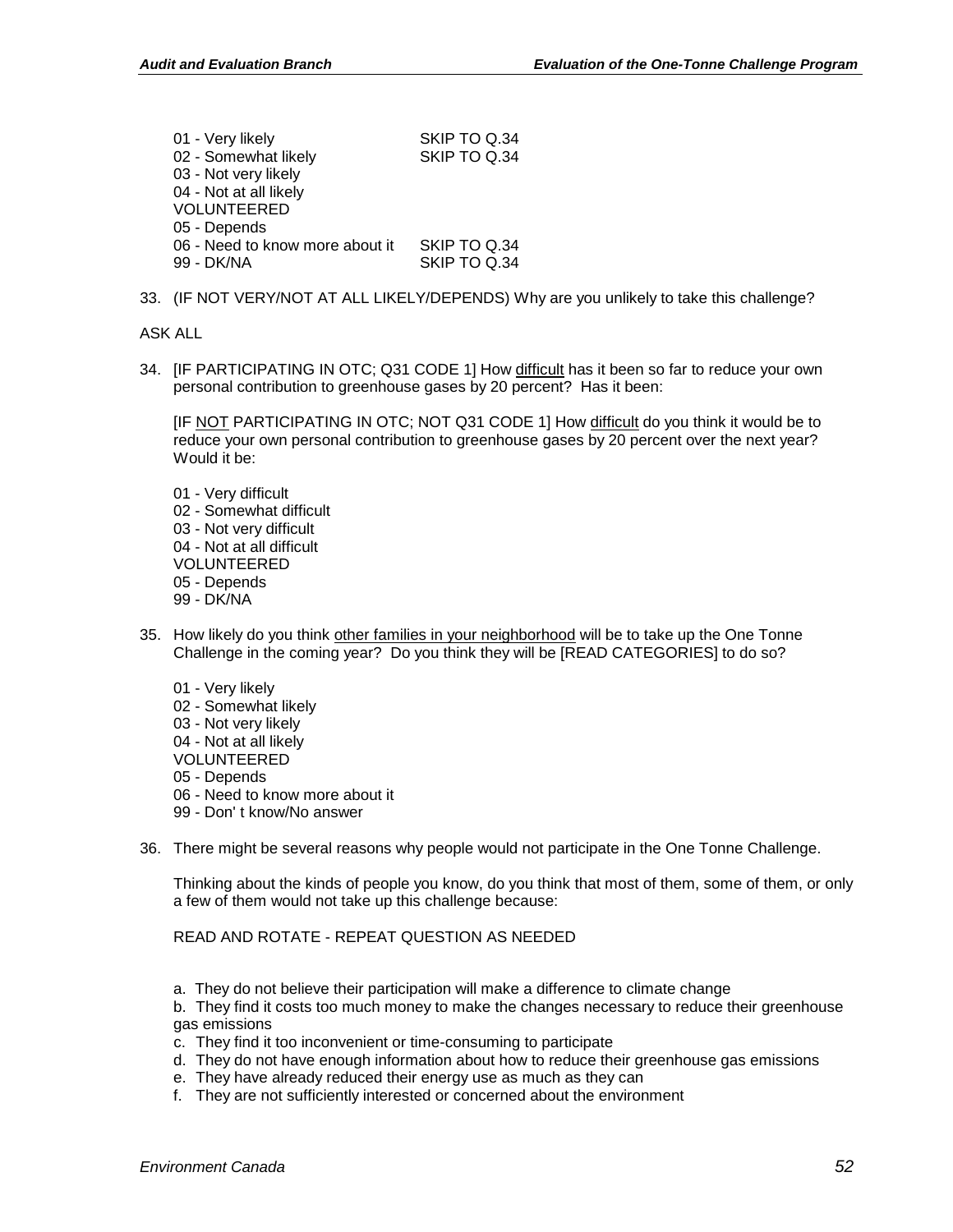01 – Most 02 – Some  $03 - \text{Few}$ VOLUNTEERED 04 - Depends 99 – DK/NA

#### **D. Compact Fluorescent Light Bulbs (CFLs)**

*Turning to a slightly different topic...*

37. Have you ever heard of something called compact fluorescent light bulbs? IF ASKED: These are the light bulbs with a spiral or tube shape.

| 01 - Yes   |              |
|------------|--------------|
| 02 - No    | SKIP TO Q.39 |
| 99 - DK/NA | SKIP TO Q.39 |

38. Have you purchased any compact fluorescent light bulbs in the past twelve months?

| 01 - Yes   | SKIP TO NEXT SECTION |
|------------|----------------------|
| 02 - No    |                      |
| 99 - DK/NA |                      |

IF NO/DK AT Q.37 OR NO/DK AT Q.38, ASK Q.39. OTHERWISE, SKIP TO NEXT SECTION.

- 39. Compact fluorescent light bulbs fit in most light fixtures and use 75% less energy than regular light bulbs. Although they can cost several dollars more than regular light bulbs, they are made to last for at least five years. How interested would you be in using these light bulbs in your household? Would you say you are:
	- 01 Very interested 02 - Somewhat interested 03 - Not very interested 04 - Not at all interested VOLUNTEERED 05 - Depends 06 - Need to know more about it
	- 99 DK/NA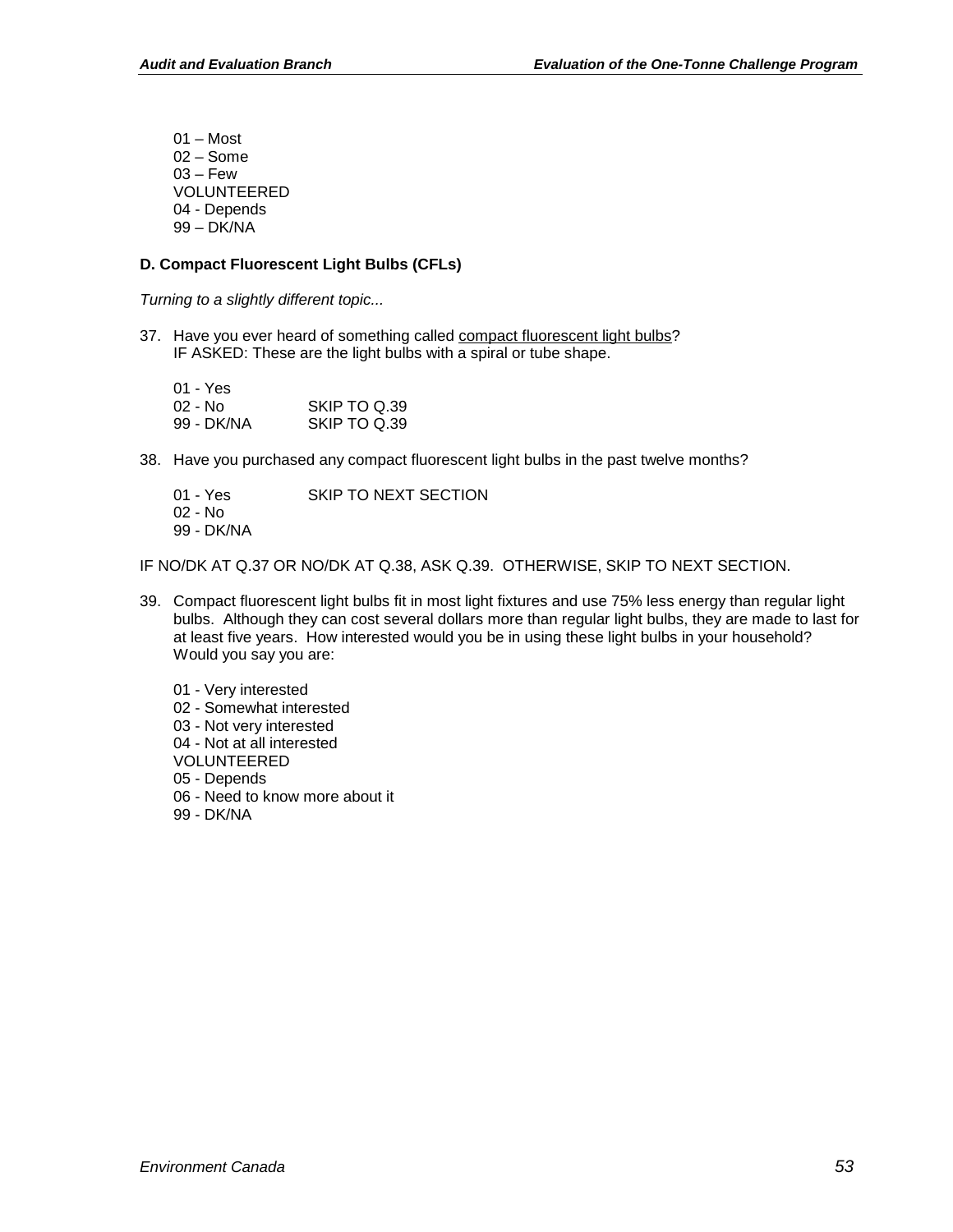# **Annex 8 - OTC Relevant Program Mapping**

### <span id="page-56-0"></span>**OTC Federal Related Initiatives**

| Campaign                                                               | <b>Originating</b><br><b>From</b> | Website                                                                                                         |
|------------------------------------------------------------------------|-----------------------------------|-----------------------------------------------------------------------------------------------------------------|
| Auto\$mart                                                             | <b>NRCAN-OEE</b>                  | http://oee.nrcan.gc.ca/transportation/bus<br>iness/driver-educators.cfm?attr=8                                  |
| Climate Change Teacher's<br>Kit                                        | CC-GoC                            | http://www.climatechange.gc.ca/english/t<br>eachers/kit.asp                                                     |
| <b>Community Challenges</b>                                            | CC-GoC                            | http://www.climatechange.gc.ca/onetonn<br>e/english/communities.asp                                             |
| <b>Employee Awareness</b><br><b>Toolkit (Business and</b><br>Industry) | CC-GoC                            | http://www.climatechange.gc.ca/onetonn<br>e/english/business/toolkit.asp                                        |
| ENERGY STAR <sup>®</sup> ,<br>EnerGuide and R-2000                     | <b>NRCAN-OEE</b>                  | http://oee.nrcan.gc.ca/residential/energy<br>star-energuide-r2000.cfm?attr=4                                    |
| FleetSmart on the Road                                                 | NRCAN-OEE                         | http://oee.nrcan.gc.ca/transportation/bus<br>iness/documents/fleetsmart-<br>newsletter/newsletter-Vol1-2005.cfm |
| <b>Idle-Free Quiet Zone</b><br>campaign                                | <b>NRCAN-OEE</b>                  | http://oee.nrcan.gc.ca/transportation/idlin<br>g/material/truck-stop-idle-free-<br>zone.cfm?attr=0              |
| The One-Tonne Challenge                                                | CC-GoC                            | http://www.climatechange.gc.ca/onetonn<br>e/english/index.asp?pid=50                                            |
| One-Tonne Challenge for<br>Youth                                       |                                   | http://www.co2zilla.ca/home.html                                                                                |
| The OTC Calendar Club<br>(Kids)                                        | NRCAN-OEE                         | http://oee.nrcan.gc.ca/calendarclub/one<br>Tonne/oneTonne.cfm                                                   |

This list was prepared by searching the OTC website <http://climatechange.gc.ca/onetonne/english/>and the NRCAN OEE website <http://oee.nrcan.gc.ca/> on January 5, 2006.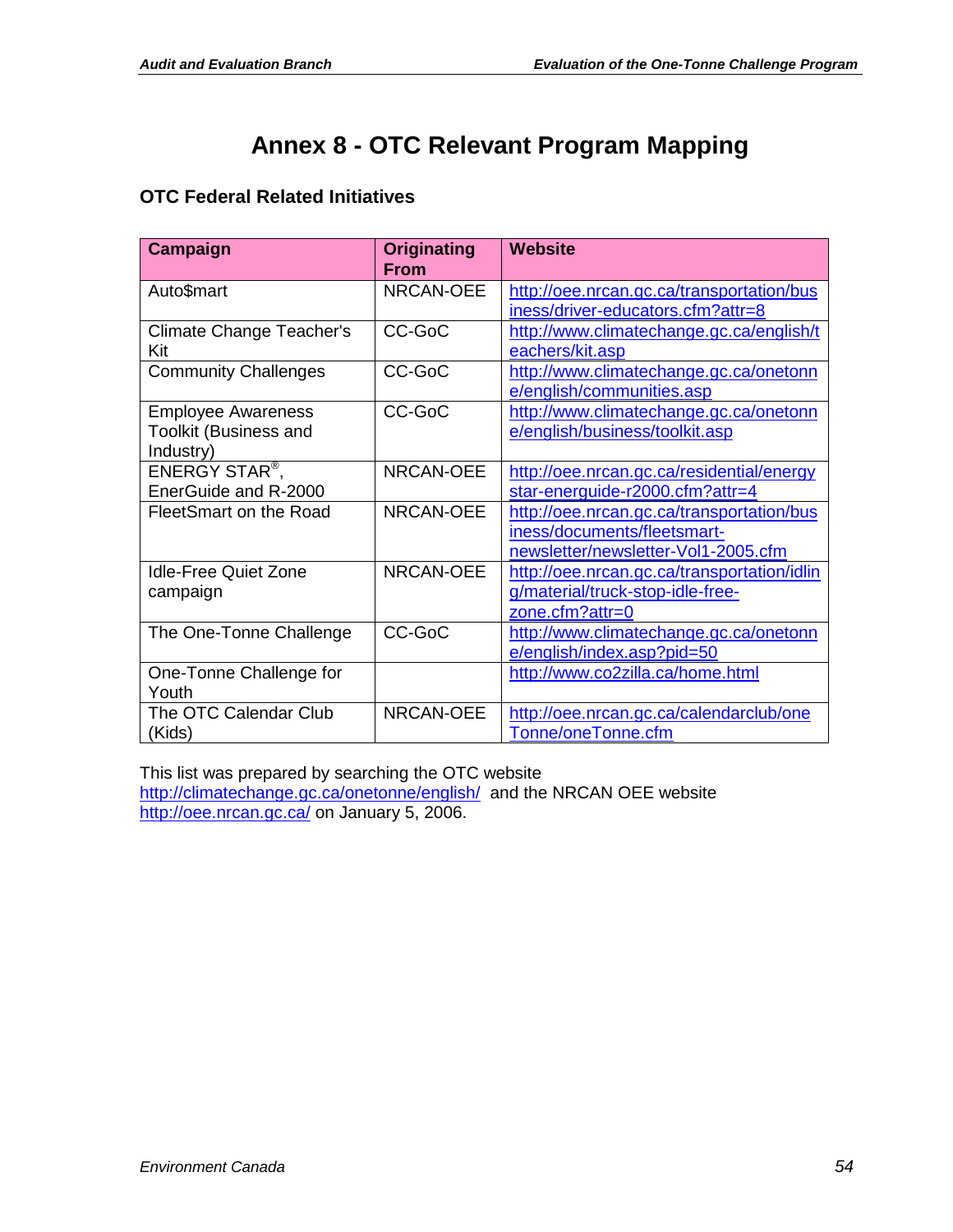### **Provincial Initiatives that Relate to the OTC**

| <b>Province</b>             | <b>Commitment/Program</b>                      |
|-----------------------------|------------------------------------------------|
| <b>British Columbia</b>     | Improve energy efficient appliances;           |
|                             | Promote alternative energy use;                |
|                             | Provincial fuel tax has been removed from      |
|                             | biofuel blends;                                |
|                             | Provide drivers in B.C. with information       |
|                             | about reducing emissions through good          |
|                             | driving habits and vehicle maintenance;        |
| Alberta                     | Climate Change Central's new Energy            |
|                             | Solutions Alberta office will provide a one-   |
|                             | stop shop for information about energy         |
|                             | efficiency and conservation opportunities      |
|                             | for homes and small businesses;                |
|                             | Will support CC Central's initiatives          |
|                             | including: consumer education, energy          |
|                             | labelling, vehicle anti-idling, pilot programs |
|                             | for replacement of household appliances        |
| Saskatchewan                | Offer rebates for purchase of energy           |
|                             | efficient appliances;                          |
|                             | Created an Office of Energy Conservation       |
|                             | (2002);                                        |
|                             | Provide low interest loans to those wishing    |
|                             | to convert to natural gas                      |
| Manitoba                    | Encourage the installation and use of          |
|                             | ground source heat pumps to reduce             |
|                             | reliance on fossil fuels;                      |
|                             | Information and pilot program for hybrid       |
|                             | vehicles                                       |
| Ontario                     | Green Tips section on their website:           |
|                             | driving clean, grasscycle,                     |
|                             | vermicomposting;                               |
|                             | Energy conservation section on the             |
|                             | website                                        |
| Quebec                      | Promotion and implementation of an             |
|                             | employer program fostering the use of          |
|                             | mass transit; Completion of an outreach        |
|                             | and information campaign. This type of         |
|                             | campaign would focus on explaining the         |
|                             | issues of greenhouse gases that                |
|                             | specifically pertain to the transportation     |
|                             | sector, on promoting ridesharing, walking,     |
|                             | bicycling, and on encouraging the use of       |
|                             | the wide range of transit services available   |
|                             | to reduce individual trips.                    |
| <b>New Brunswick</b>        | Energy efficiency initiatives; including the   |
|                             | creations of an energy efficiency agency in    |
|                             | 2006                                           |
| <b>Prince Edward Island</b> | Hybird Rebates; Incentives and tax cuts        |